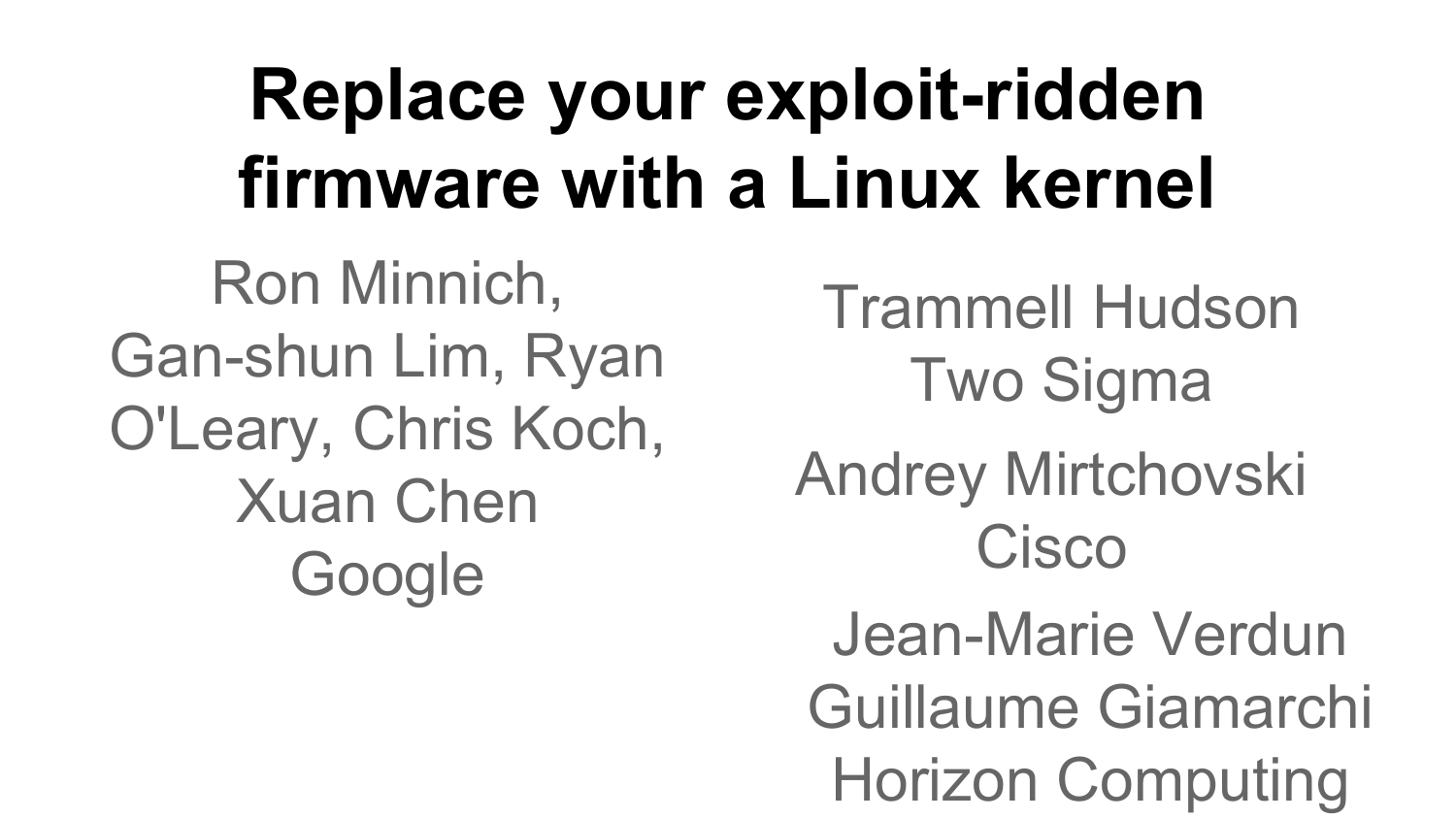### **Results**

- OCP boot time: 8 minutes -> 20 seconds
	- $\circ$  I.e. 24x speedup
	- $\circ$  This is to a shell prompt in Linux
- OCP -> DHCP -> wget -> kexec: 25 seconds
- All userland written in Go
- Linux performance and reliability in firmware
- Eliminate *all* UEFI/ME post-boot activity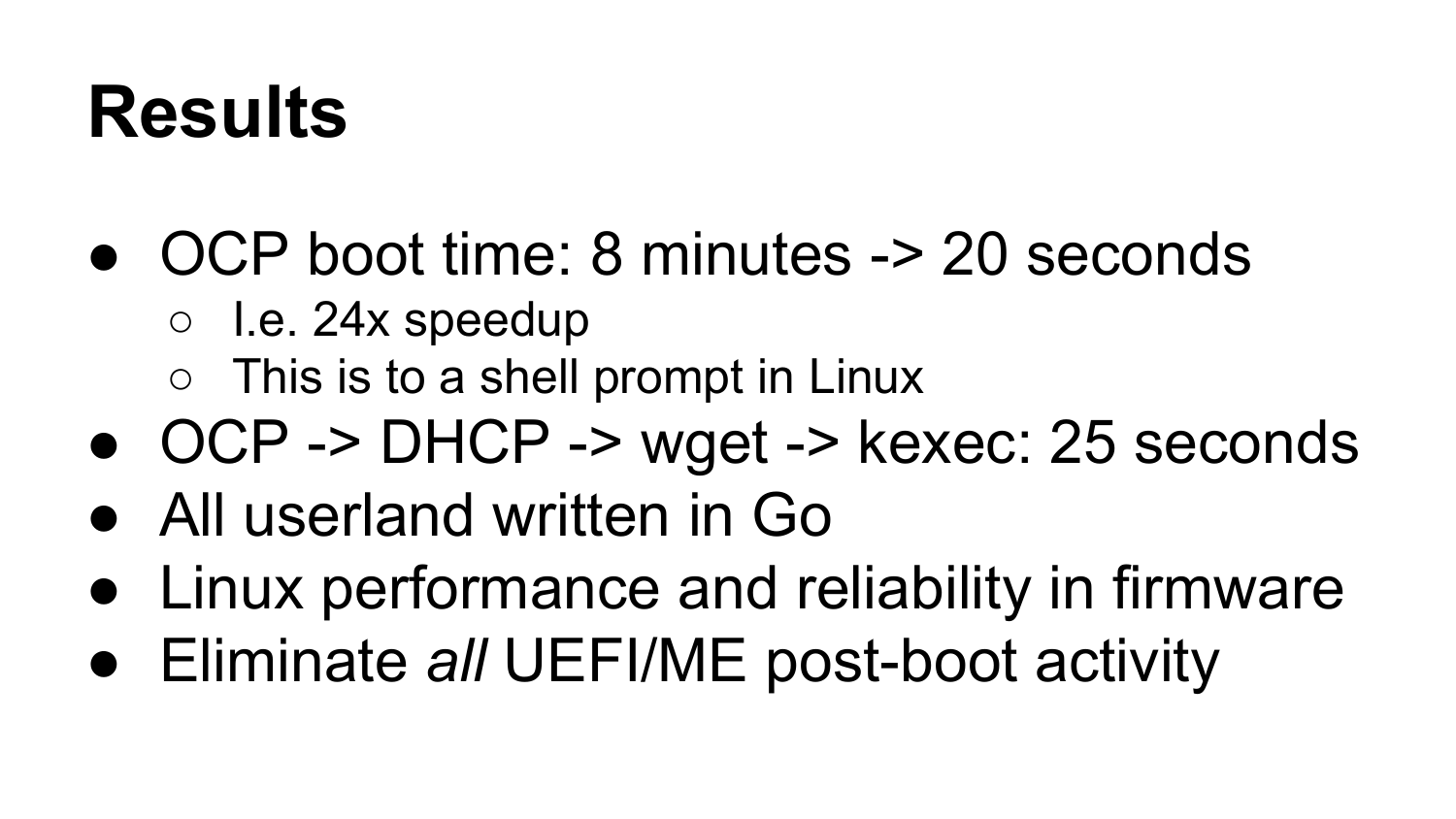## **The problem**



- Linux no longer controls the x86 platform
- Between Linux and the hardware are *at least*  2 ½ kernels
- They are completely proprietary and (perhaps not surprisingly) exploit-friendly
- And the exploits can *persist*, i.e. be written to FLASH, and you can't fix that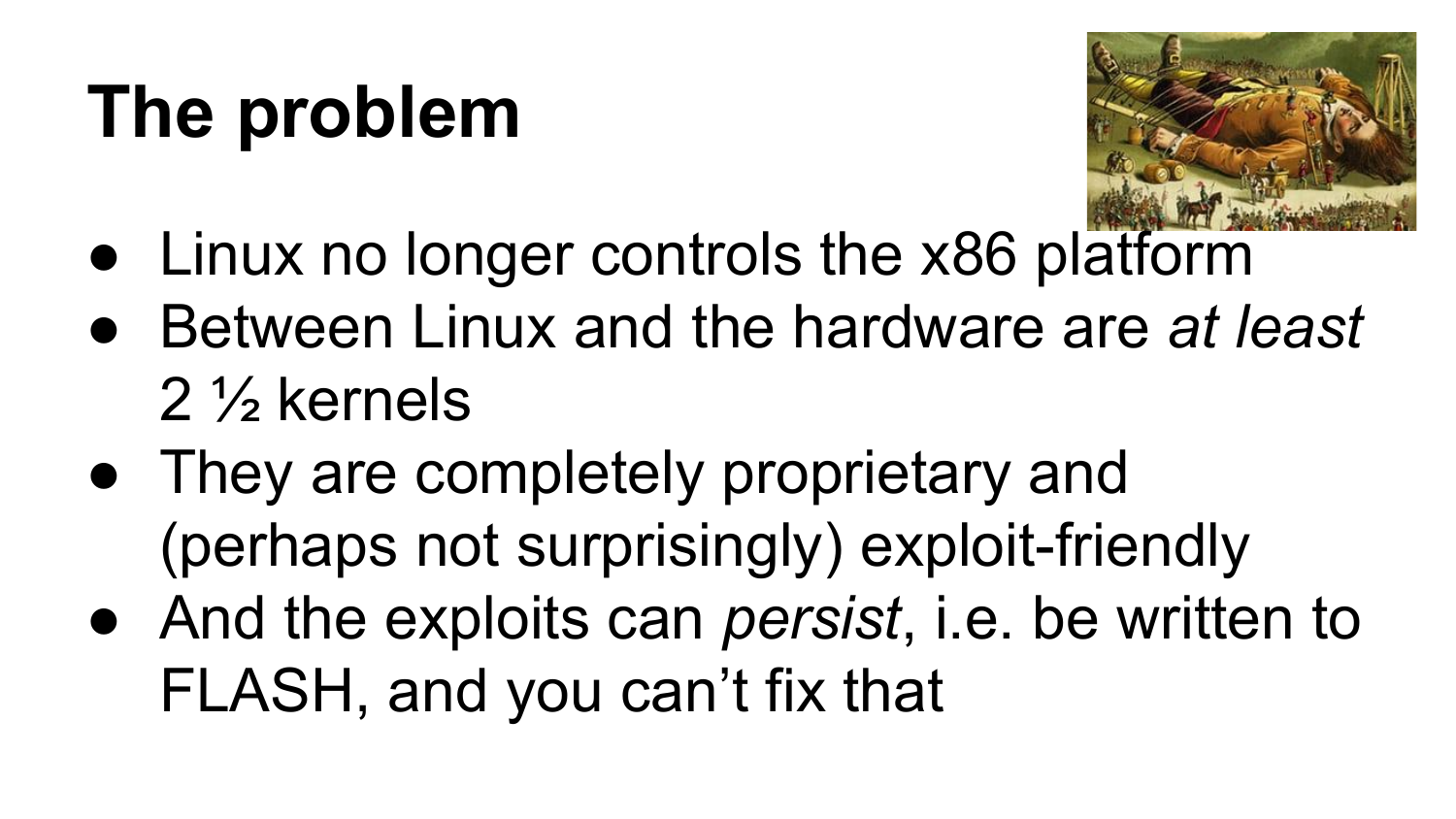# **The operating systems**

| know<br>about        | Code you               |                                                                                                            | Ring 3 (User)<br>Ring 0 (Linux)<br>Ring -1 (Xen etc.) |  |  |                                                                                                      |  |  |
|----------------------|------------------------|------------------------------------------------------------------------------------------------------------|-------------------------------------------------------|--|--|------------------------------------------------------------------------------------------------------|--|--|
| <b>Code</b>          |                        | Ring -2 kernel and $\frac{1}{2}$ kernel<br><b>Control all CPU resources.</b><br>Invisible to Ring -1, 0, 3 |                                                       |  |  | <b>Ring -3 kernels</b>                                                                               |  |  |
| you<br>don't<br>know |                        |                                                                                                            | <b>SMM 1/2 kernel. Traps to</b><br>8086 16-bit mode.  |  |  | <b>Management Engine, ISH, IE.</b><br>Higher privilege than Ring -2.<br>Can turn on node and reimage |  |  |
| about                |                        | <b>UEFI kernel running in</b><br>64-bit paged mode.                                                        |                                                       |  |  | disks invisibly. Minix 3.                                                                            |  |  |
|                      | X86 CPU you know about |                                                                                                            | X86 CPU(s) you don't know about                       |  |  |                                                                                                      |  |  |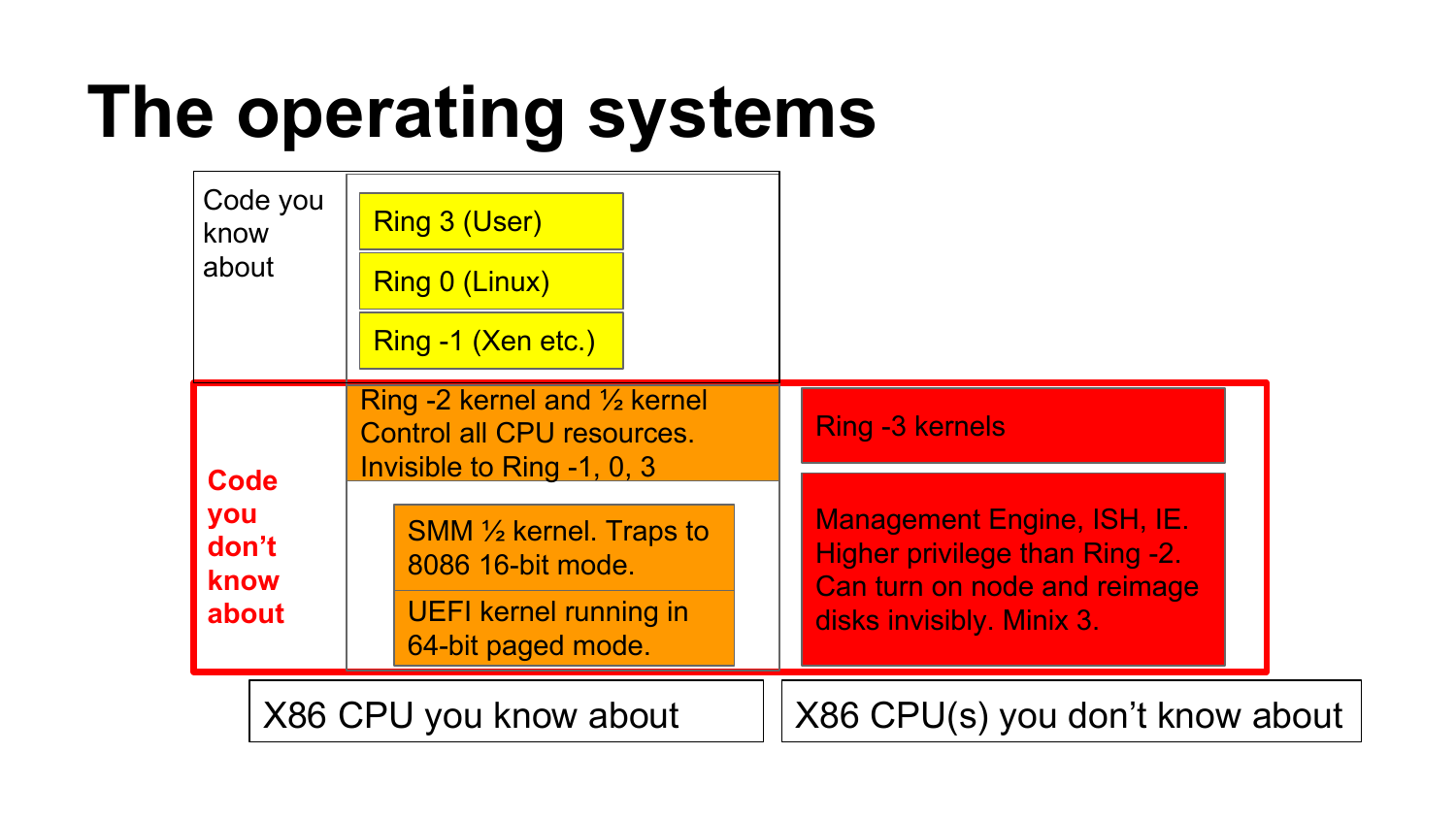# **What's in ring -2 and ring -3?**

- $\bullet$  IP stacks (4 and 6)
- File systems
- Drivers (disk, net, USB, mouse)
- Web servers
- Passwords (yours)
- Can reimage your workstation even if it's powered off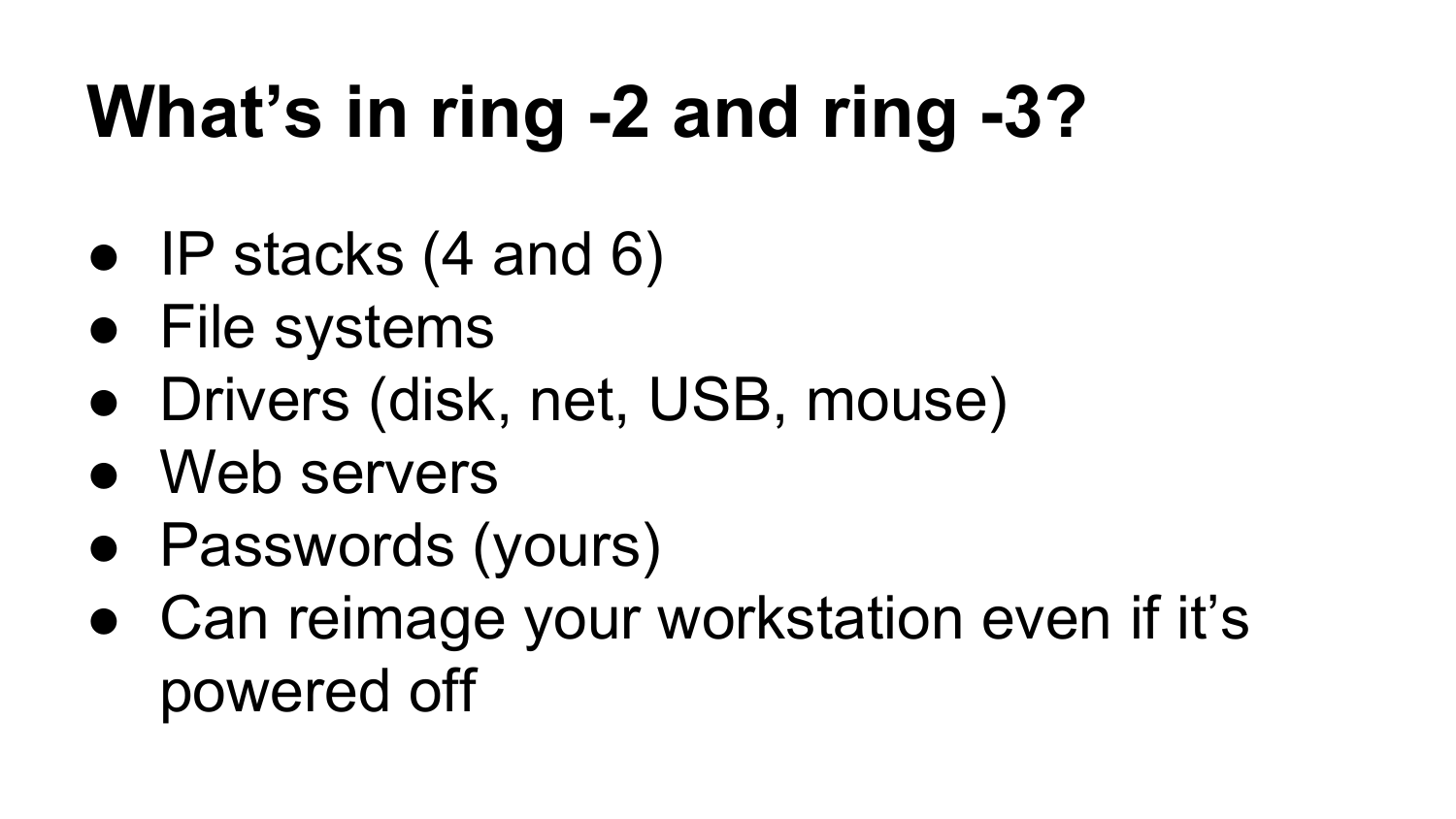# **Ring -3 OS: ME (Management Engine)**

**https://www.troopers.de/downloads/troopers17/TR17\_ME11\_Static.pdf**

- Full Network manageability
- **Regular Network manageability**
- Manageability
- Small business technology
- Level III manageability
- IntelR Anti-Theft (AT)
- IntelR Capability Licensing Service (CLS)
- IntelR Power Sharing Technology (MPC)
- ICC Over Clocking
- **Protected Audio Video Path** (PAVP)
- IPV6
- KVM Remote Control (KVM)
- **Outbreak Containment Heuristic** (OCH)
- Virtual LAN (VLAN)
- TLS
- Wireless LAN (WLAN)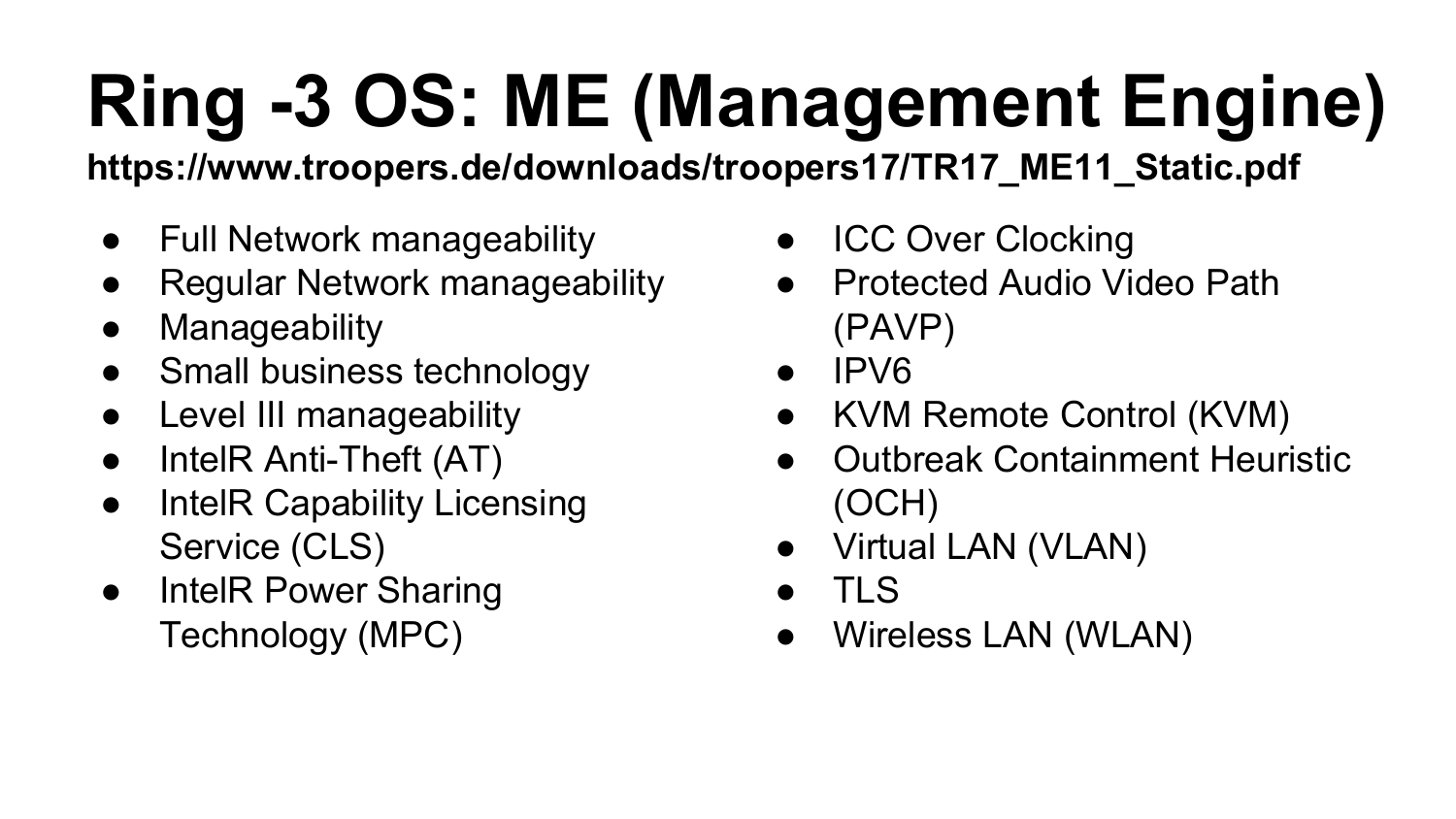### **Vassilios Ververis:** https://goo.gl/j7Jmx5

- Great overview of many early ME flaws
- Summary: just about every part of the ME software can be attacked
- Only some of the bugs get fixed ...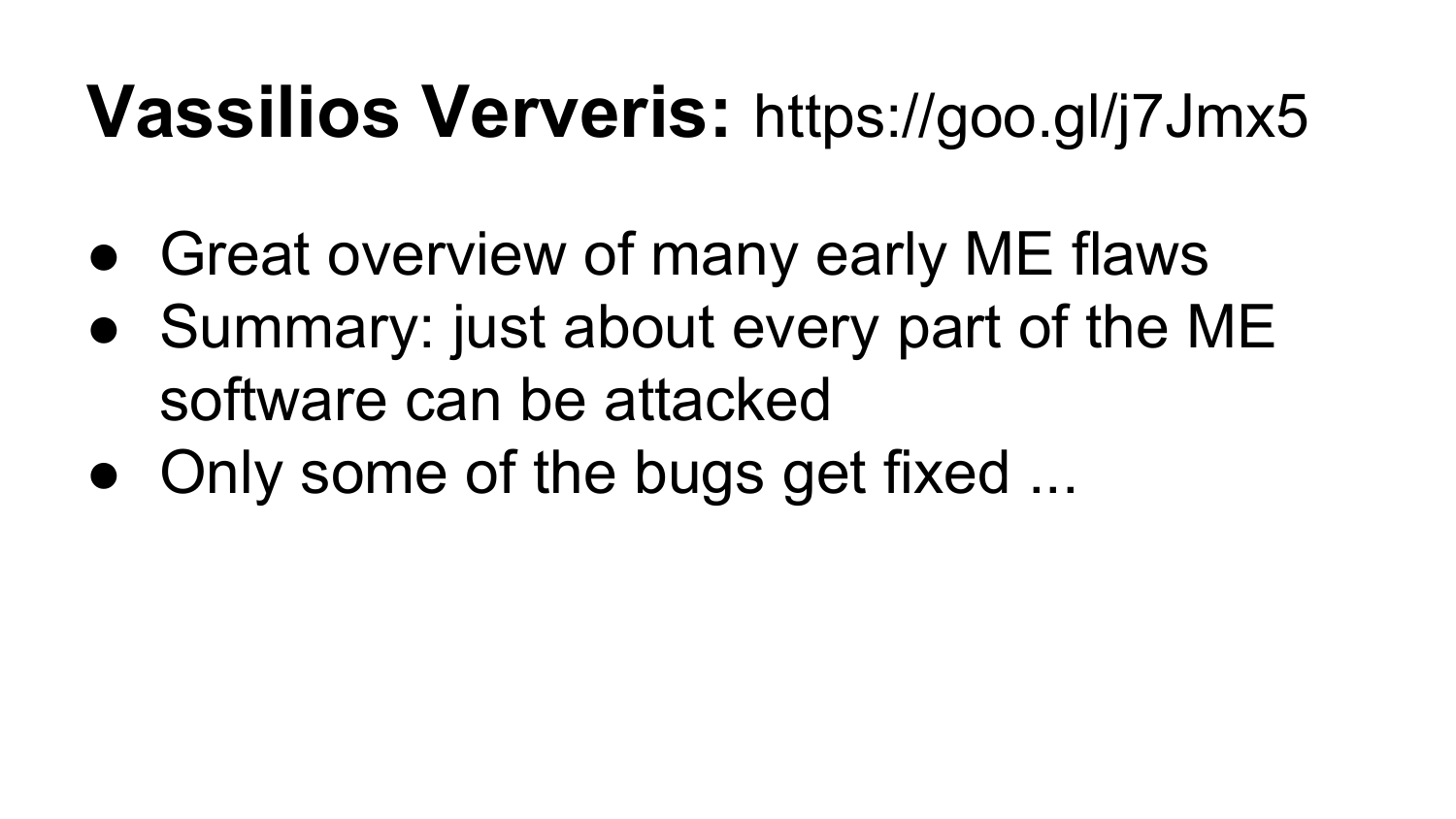# **'Intel ME exploit': 50M hits**

- "Wired" headline: "HACK BRIEF: INTEL FIXES A CRITICAL BUG THAT LINGERED FOR 7 DANG YEARS"
- How many is that? One billion systems?
- Bug was in the built-in web server in the ME
	- Yep: the hidden CPU had a web server
	- That evidently you can't turn off
	- Even though docs said you could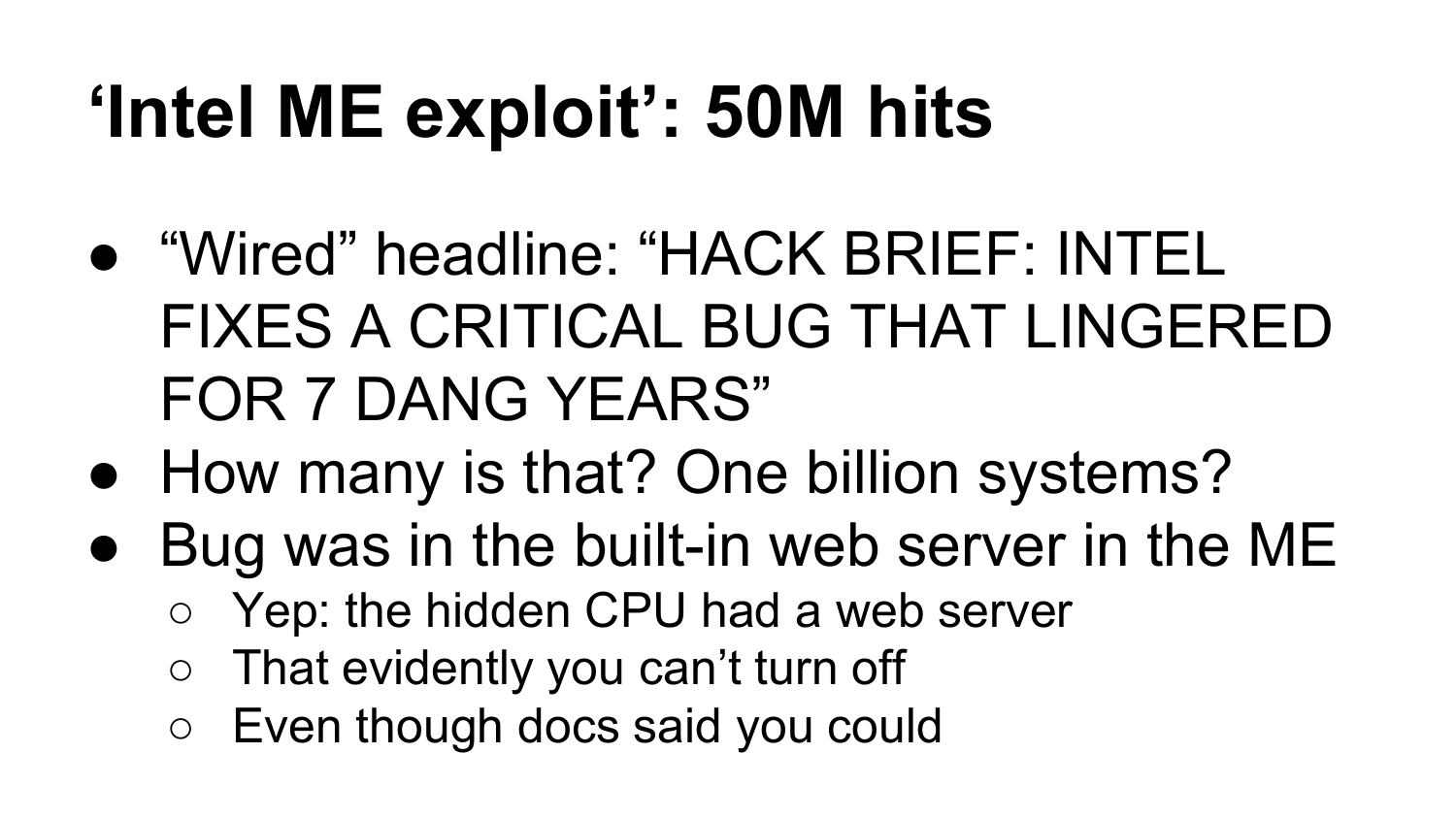# **Ring -2 "½ OS": System Management Mode (SMM)**

- Originally used for power management
- No time for full details but ...
	- Vectors to 8086 16-bit mode code
		- I.e. great place for an attack
	- All kinds of interrupts can go here, e.g. USB
	- Nowadays *almost* all of these go out again to ACPI
- That said, it's a very nasty bit of code
- Vendors use it as secret way to "value-add"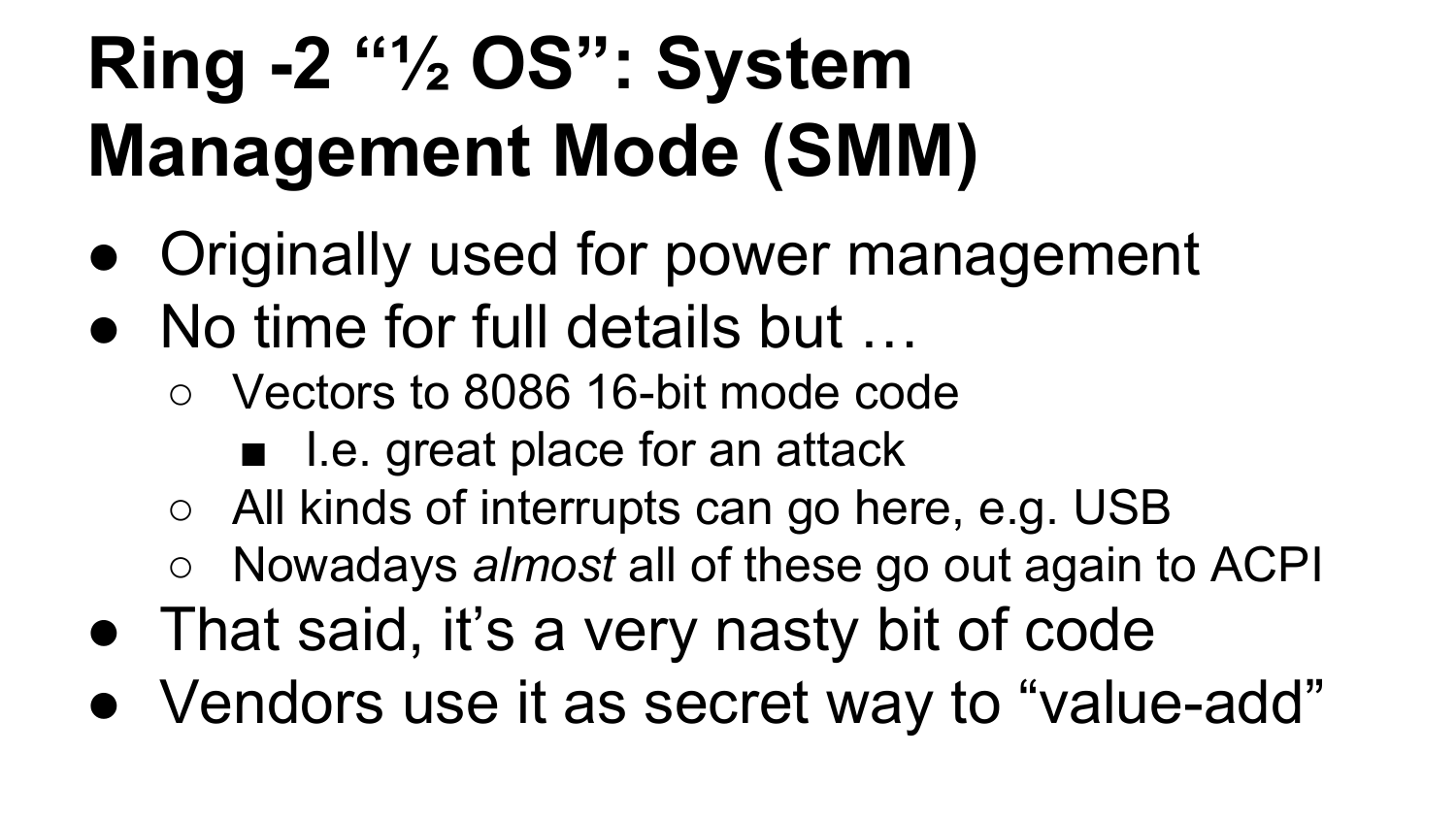# **Are there SMI exploits?**

- "system management interrupt exploit" --630K hits
- So, yes.
- Chipsets guarantee that once SMM is enabled, can't change it, see it, turn it off
	- SMM "hidden" memory at top 8 MiB of DRAM.
- SMM maintains vendor control over … *you*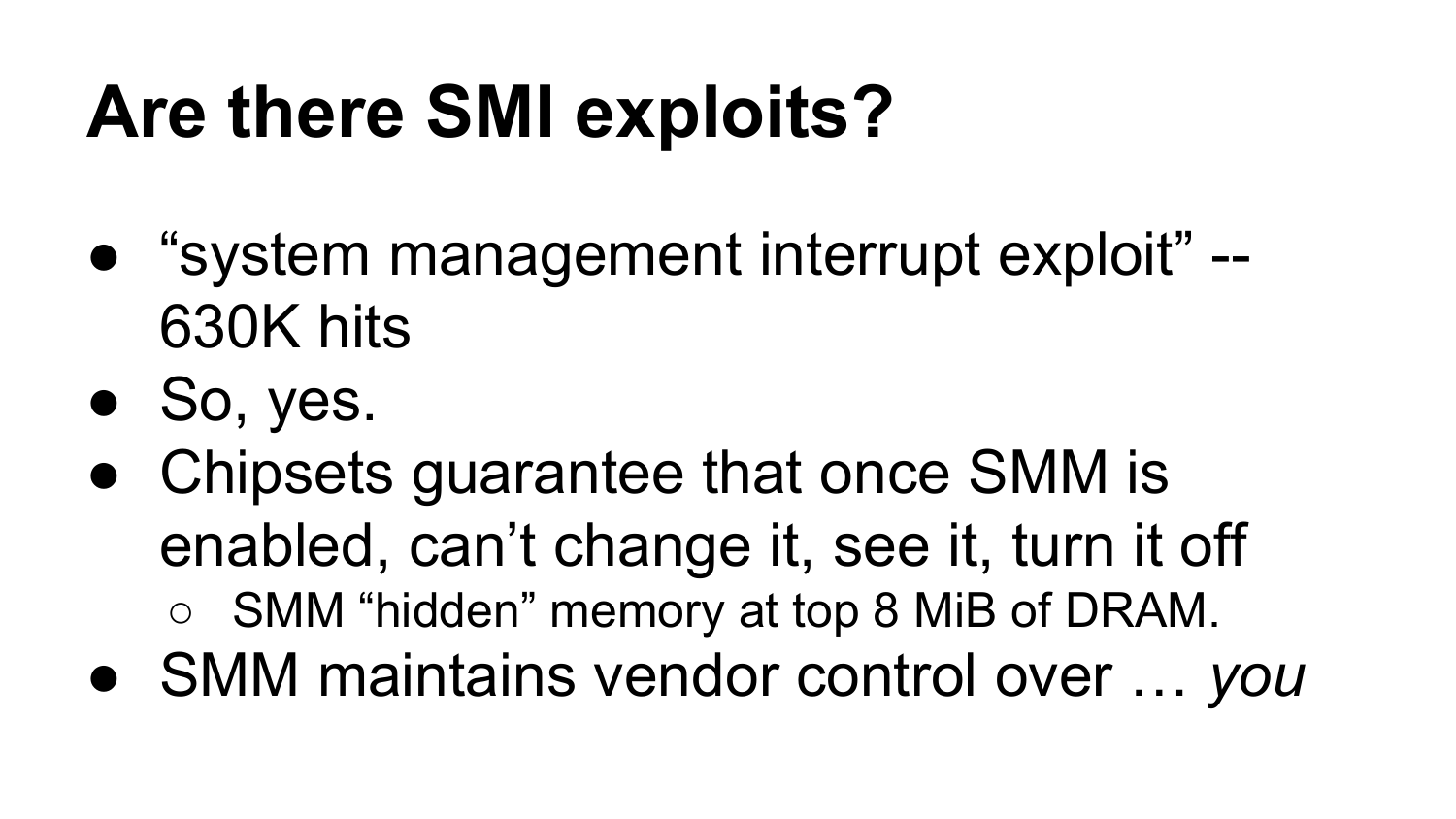# **Ring -2 OS: UEFI**

- UFFI runs on the main CPU
- Extremely complex kernel
- Millions of lines of code
- UEFI applications are active after boot
- Security model is obscurity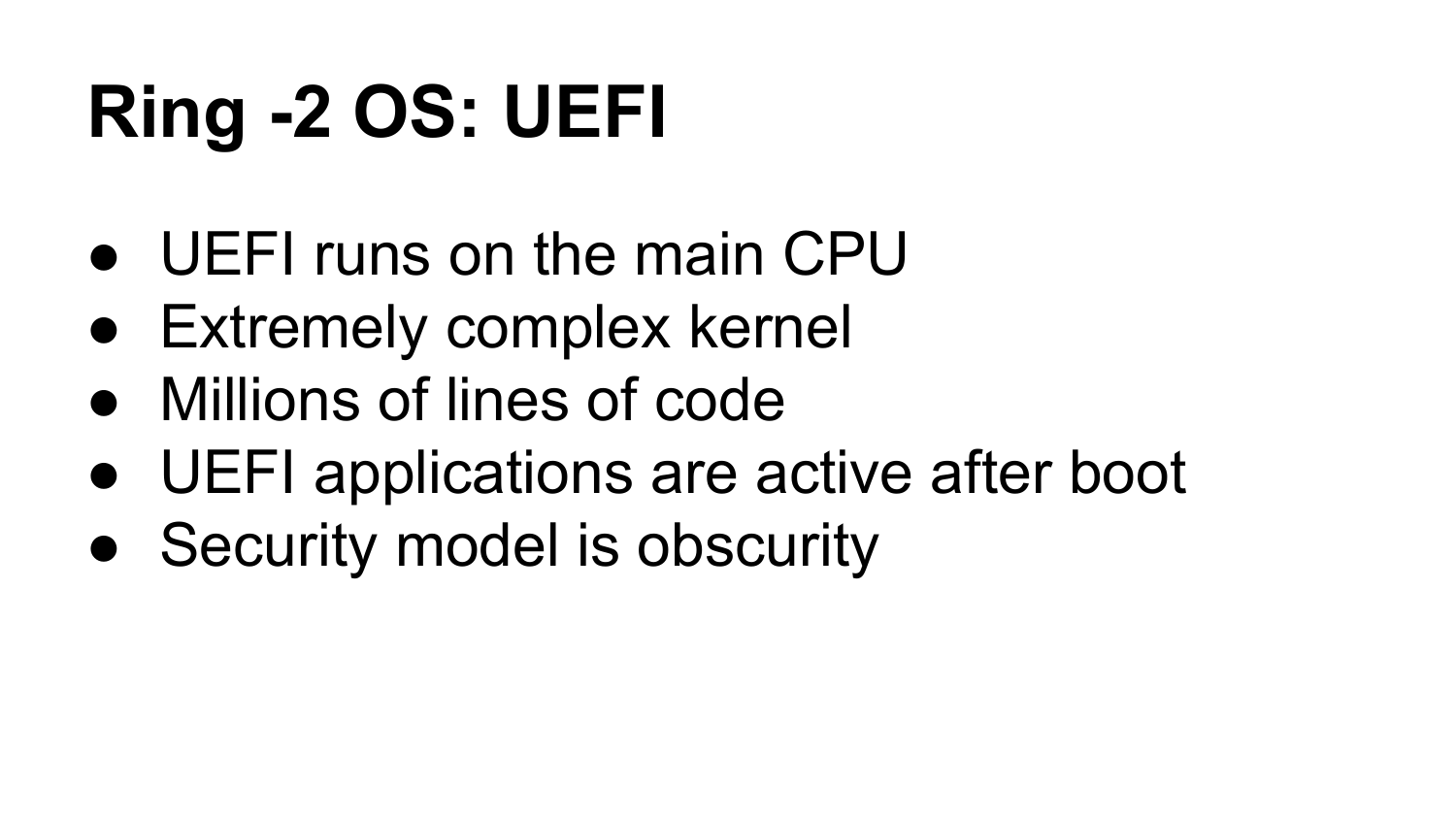### **Are there UEFI exploits?**

- Absolutely
- Since UEFI (and *only* UEFI) can rewrite itself ○ These exploits can be made persistent
- You might even have UEFI fake the process of removing an exploit
- The only fix? A shredder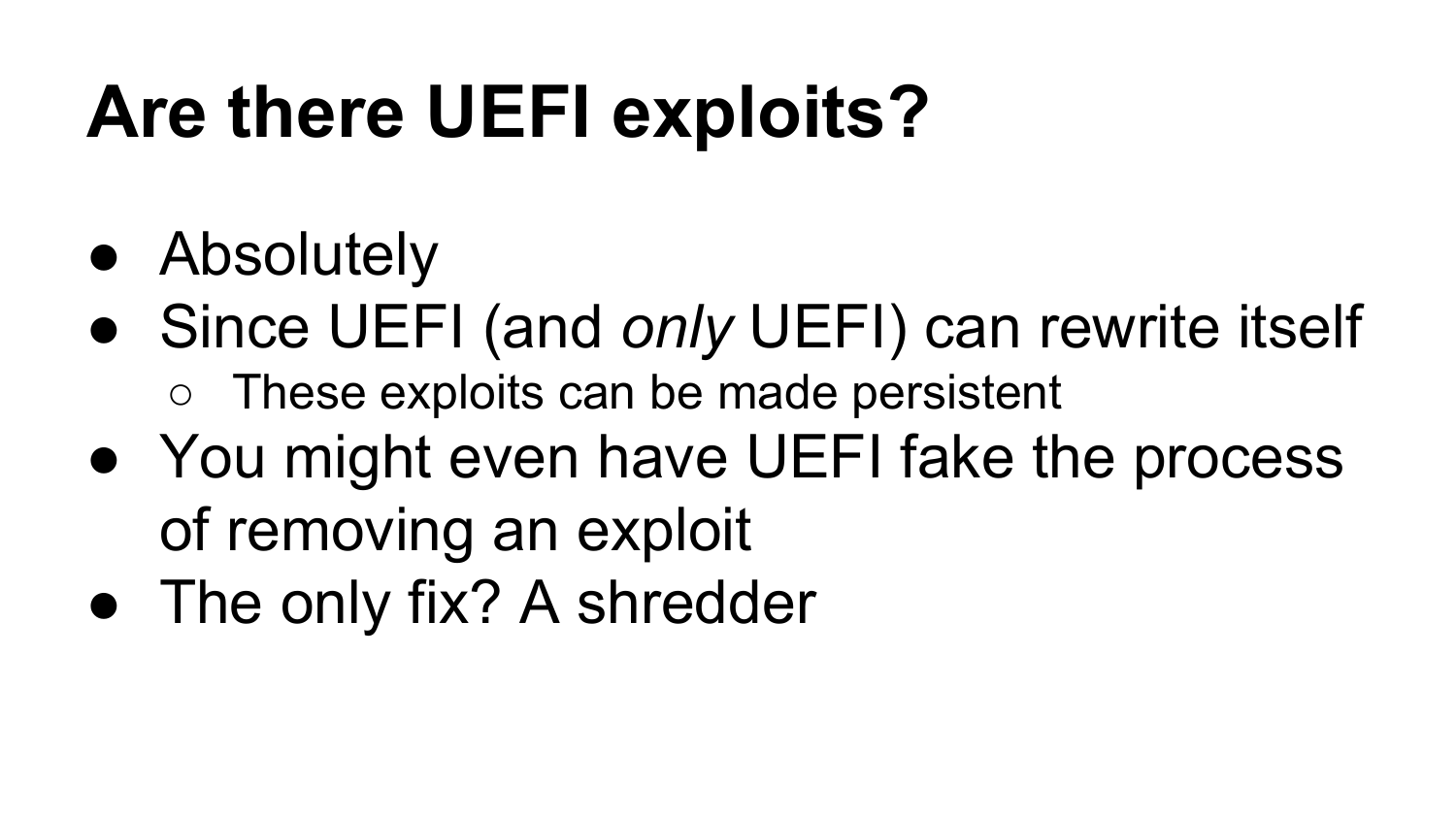## **(Some) UEFI components**

CsmVideo **Terminal SBAHCI** AHCI AhciSmm BIOSBLKIO **IdeSecurity** IDESMM **CSMCORE** HeciSMM AINT13 HECIDXE AMITSE DpcDxe

ArpDxe SnpDxe MnpDxe UefiPxeBcDxe NetworkStackSetupScreen TcpDxe Dhcp4Dxe Ip4ConfigDxe Ip4Dxe Mtftp4Dxe Udp4Dxe Dhcp6Dxe Ip6Dxe Mtftp6Dxe

Udp6Dxe IpSecDxe UNDI IsaBusDxe IsaIoDxe IsaSerialDxe DiskIoDxe **ScsiBus Scsidisk** GraphicsConsoleDxe CgaClassDxe **SetupBrowser** EhciDxe UhciDxe UsbMassStorageDxe

UsbKbDxe UsbMouseDxe UsbBusDxe XhciDxe USB/XHCI/etc Legacy8259 DigitalTermometerSensor (sic)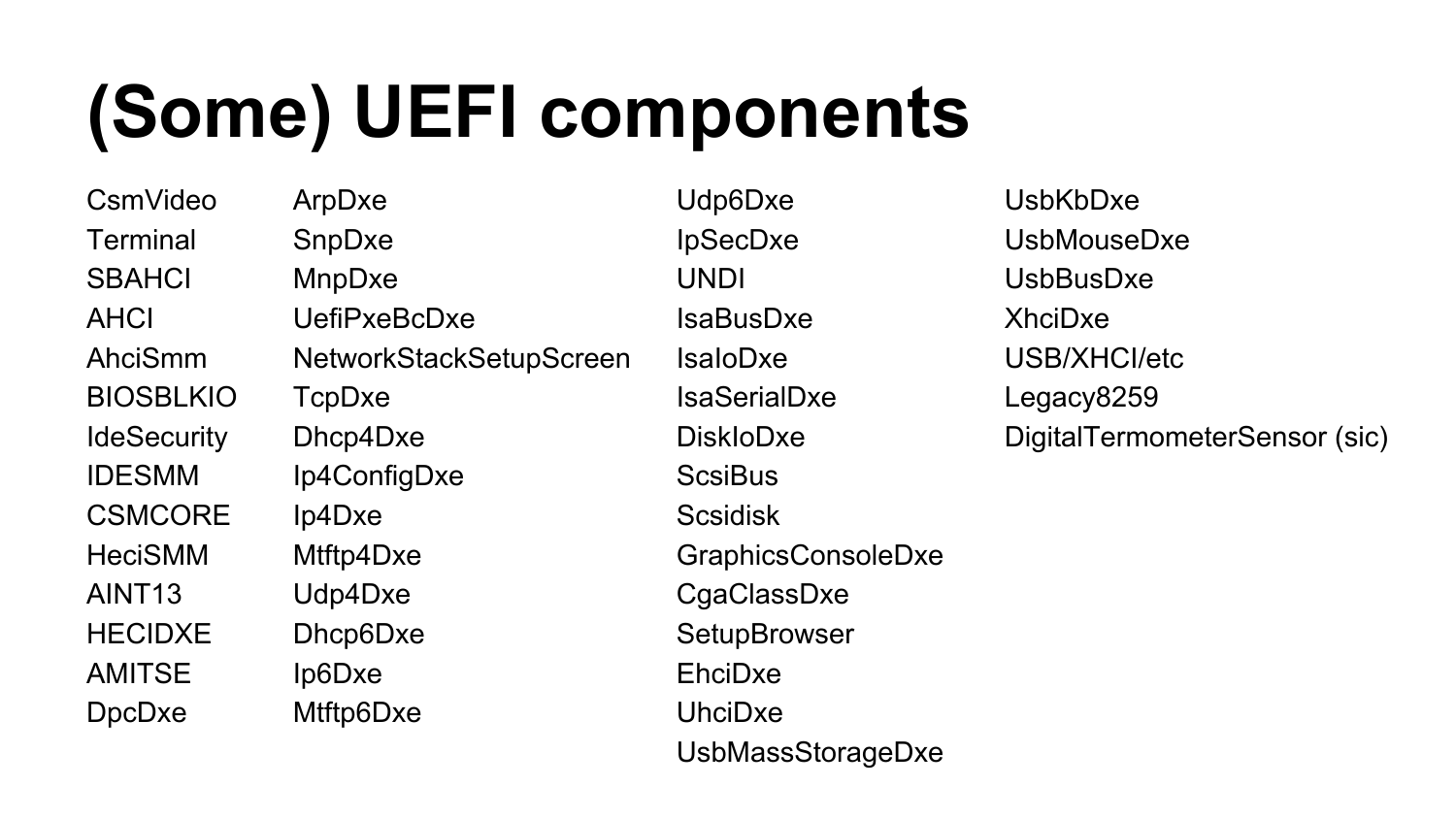# **Summary**

- $\bullet$  2  $\frac{1}{2}$  hidden OSes in your Intel x86 system
- They have many capabilities
- They have network stacks and web servers
- They implement self-modifying code that can persist across power cycles and reinstalls
- They hide, have bugs, and control Linux
- Exploits have happened
- Scared yet? We sure are!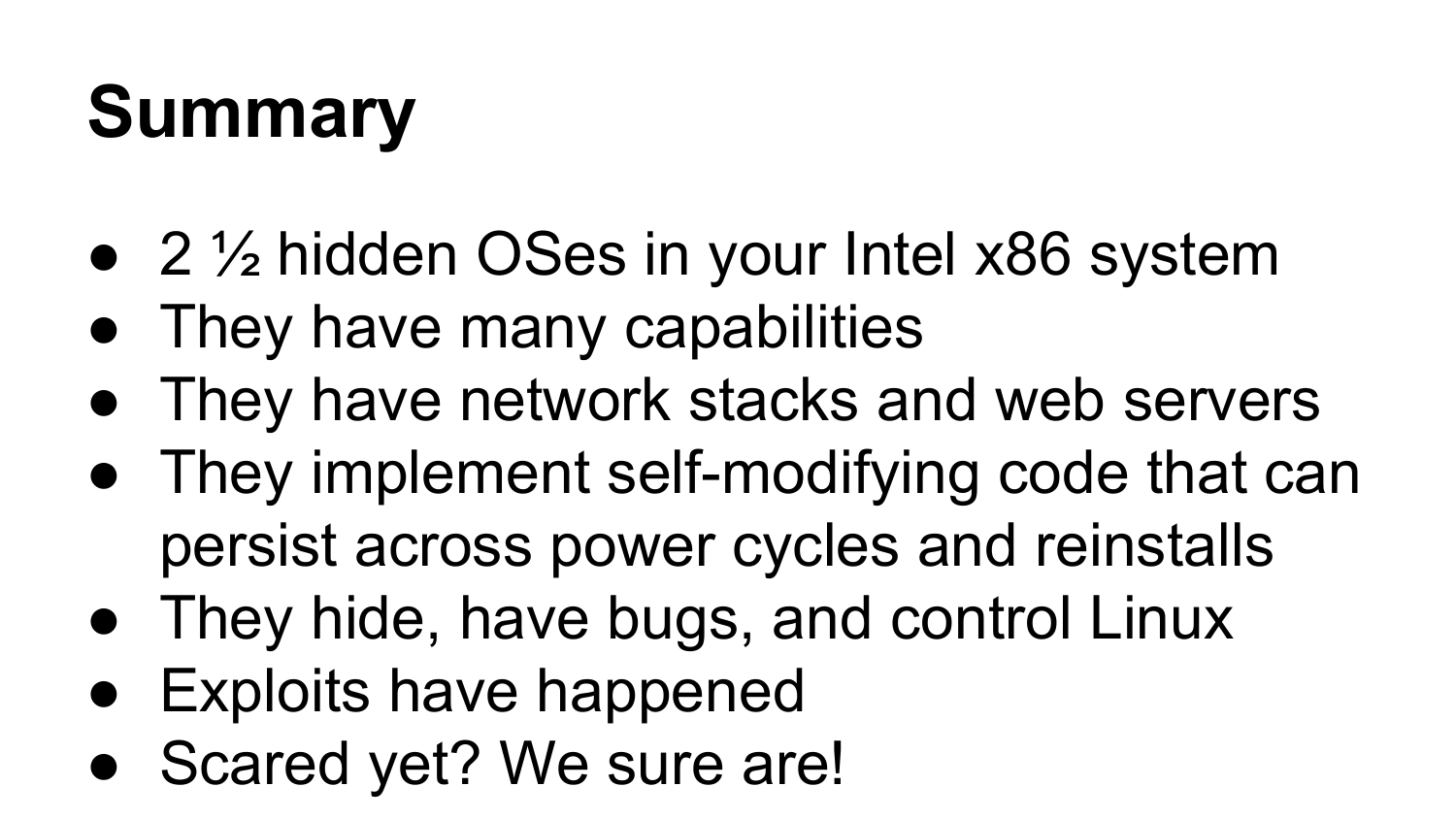## **Can we fix this mess?**

- Partially ...
	- Moving to AMD is not a solution, they're closed too
	- Don't believe all you read about Ryzen
- We focus on Intel x86 for this talk
- Reduce the scope of the  $2\frac{1}{2}$  OSes
- Overall project is called NERF
- Non-Extensible Reduced Firmware
	- Extensibility Considered Harmful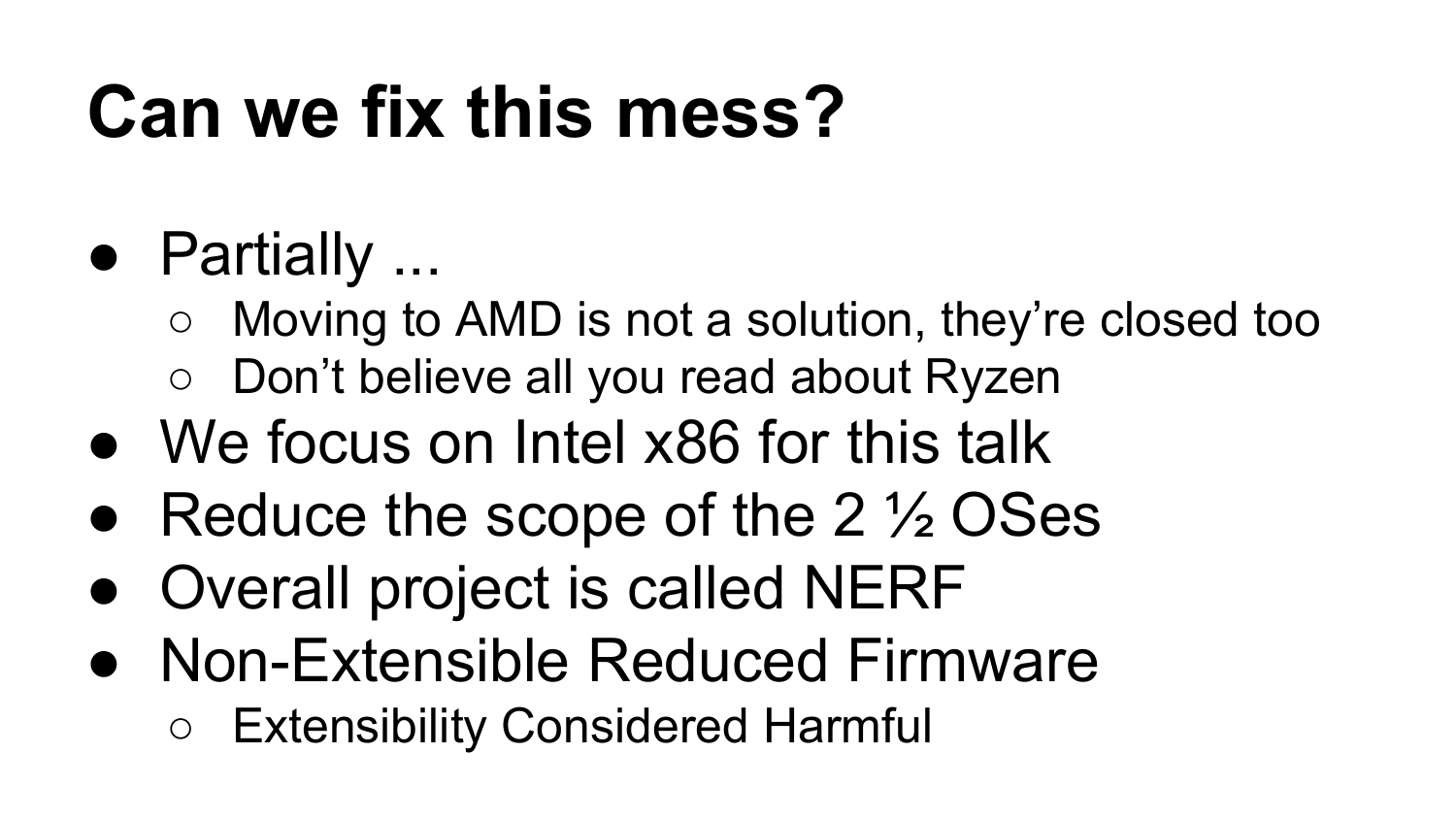### **Non-Extensible Reduce Firmware**

- Make firmware less capable of doing harm
- Make its actions more visible
- Remove all runtime components
	- Well, almost all: the ME is very hard to kill
	- But we took away its web server and IP stack
- Remove UEFI IP stack and other drivers
- Remove ME/UEFI self-reflash capability
- Linux manages flash updates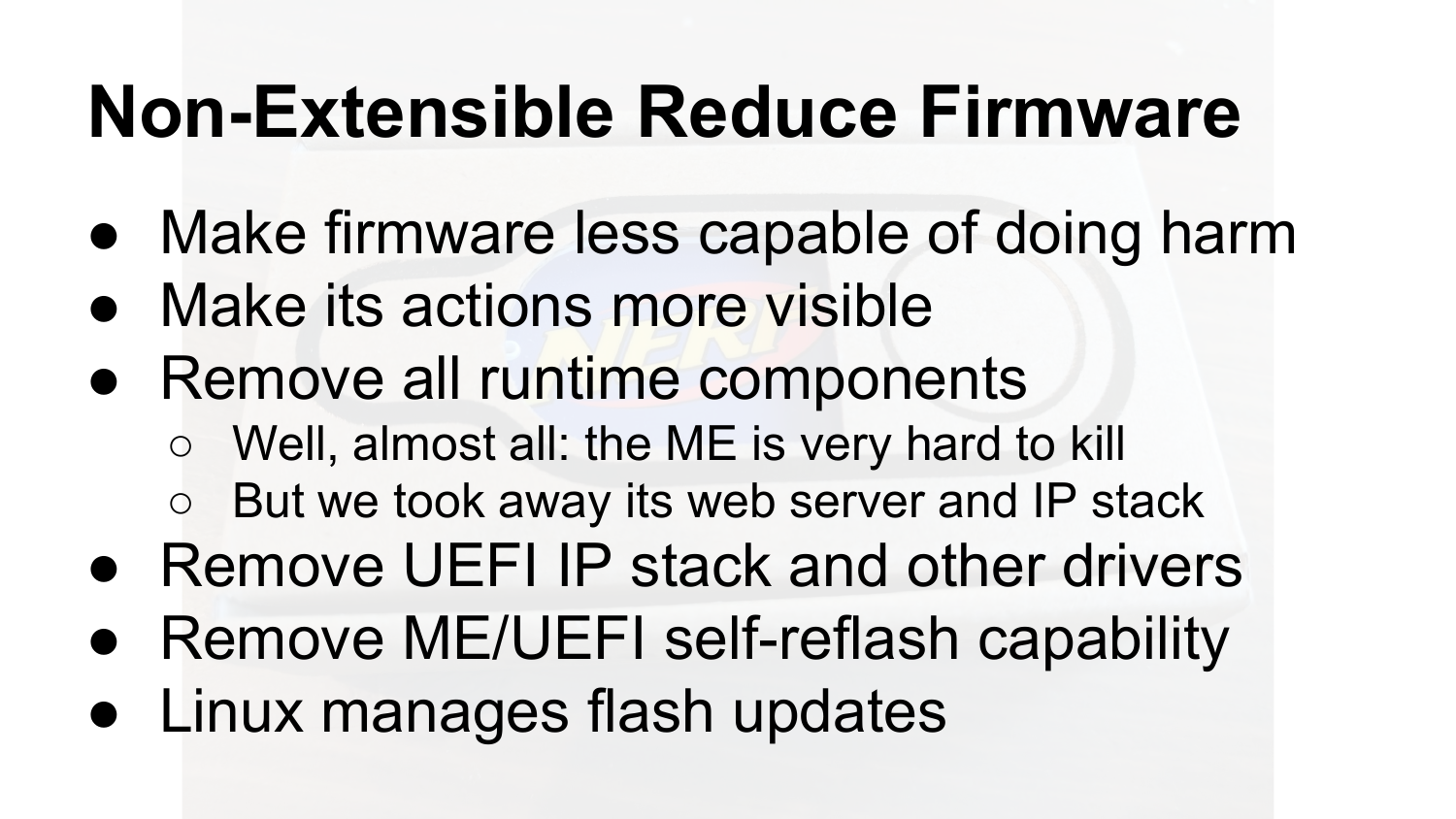### **NERF components**

- De-blobbed ME ROM
- UEFI ROM reduced to its most basic parts
- SMM disabled or vectored to Linux
- Linux kernel
- Userland written in Go (http://u-root.tk)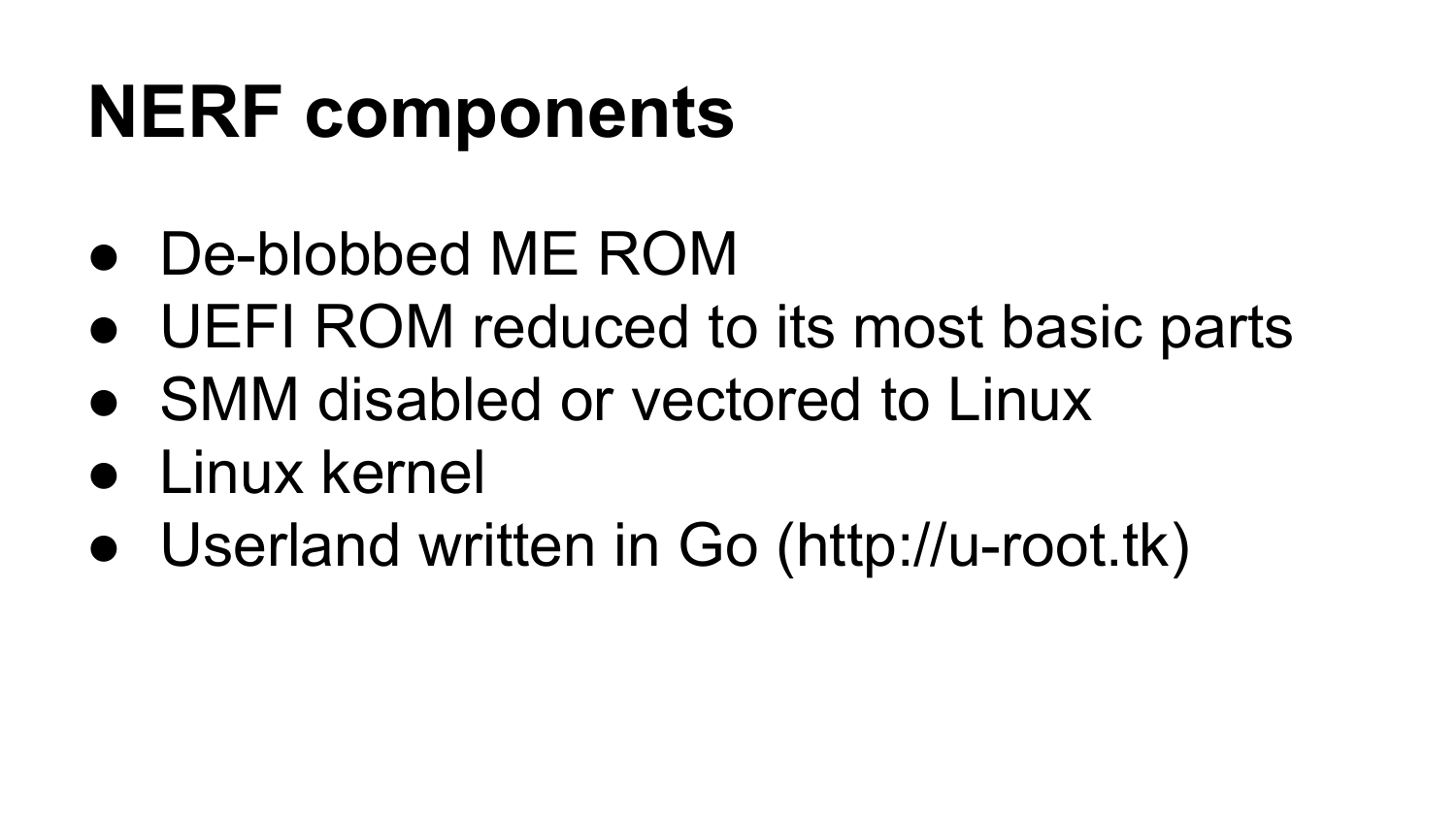## **Removing the ME**

- We don't want ME at all; not an option
- If you remove ME firmware, your node
	- May never work again
	- May not power on (as in OCP nodes)
	- May power on, but will turn off in thirty minutes
- Good news: ME firmware has components
- And most are removable
	- Thanks Trammell Hudson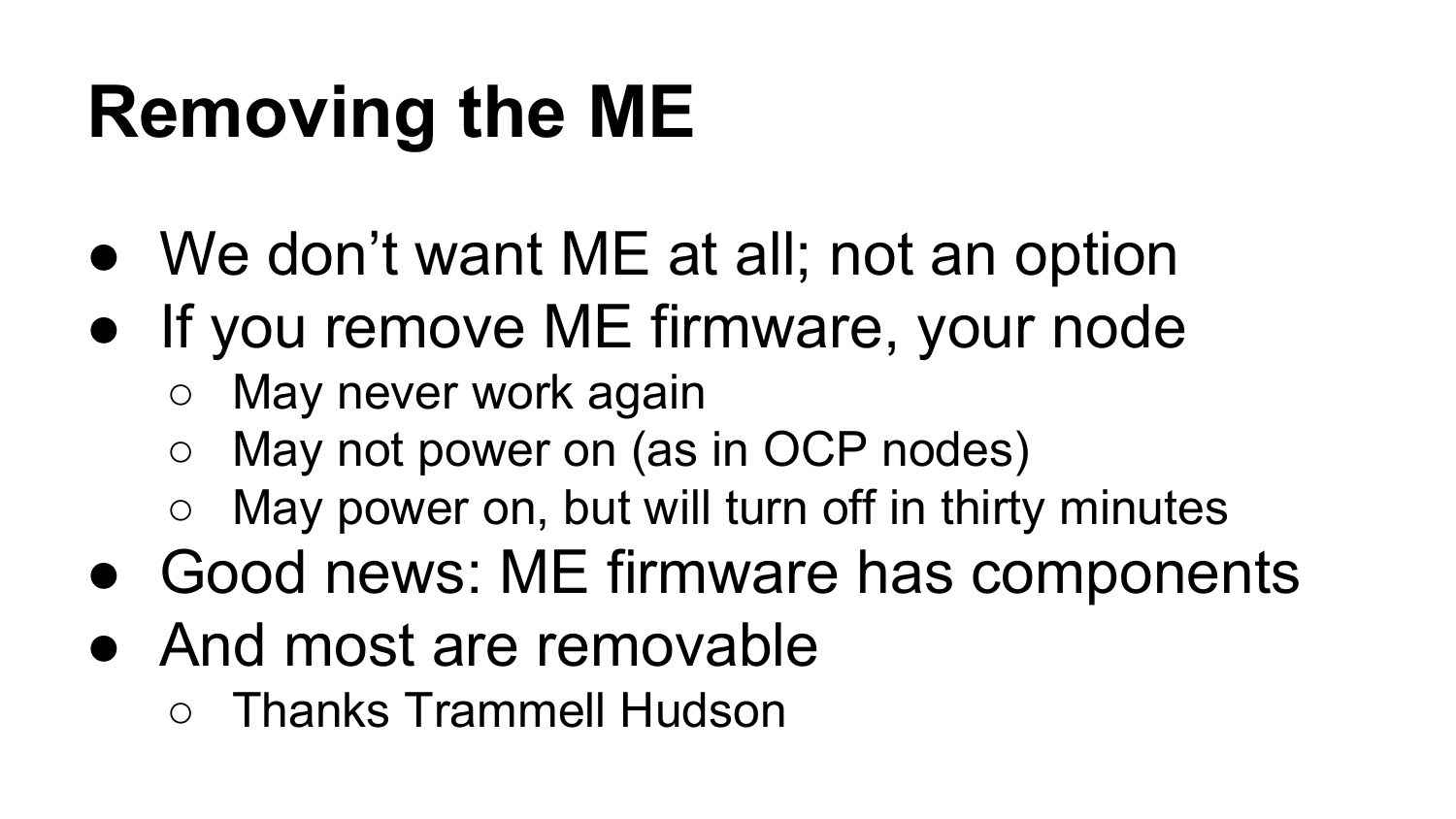## **Removing most of the ME code**

- me cleaner can remove ME blobs
- [https://github.com/corna/me\\_cleaner](https://github.com/corna/me_cleaner)
- On minnowmax, 5M of 8M FLASH is ME
- me\_cleaner.py reduces it to 300K
- Removes web server, IP stack, pretty much all the things you don't want "Ring -3" doing
- Server (SPS) is not yet solved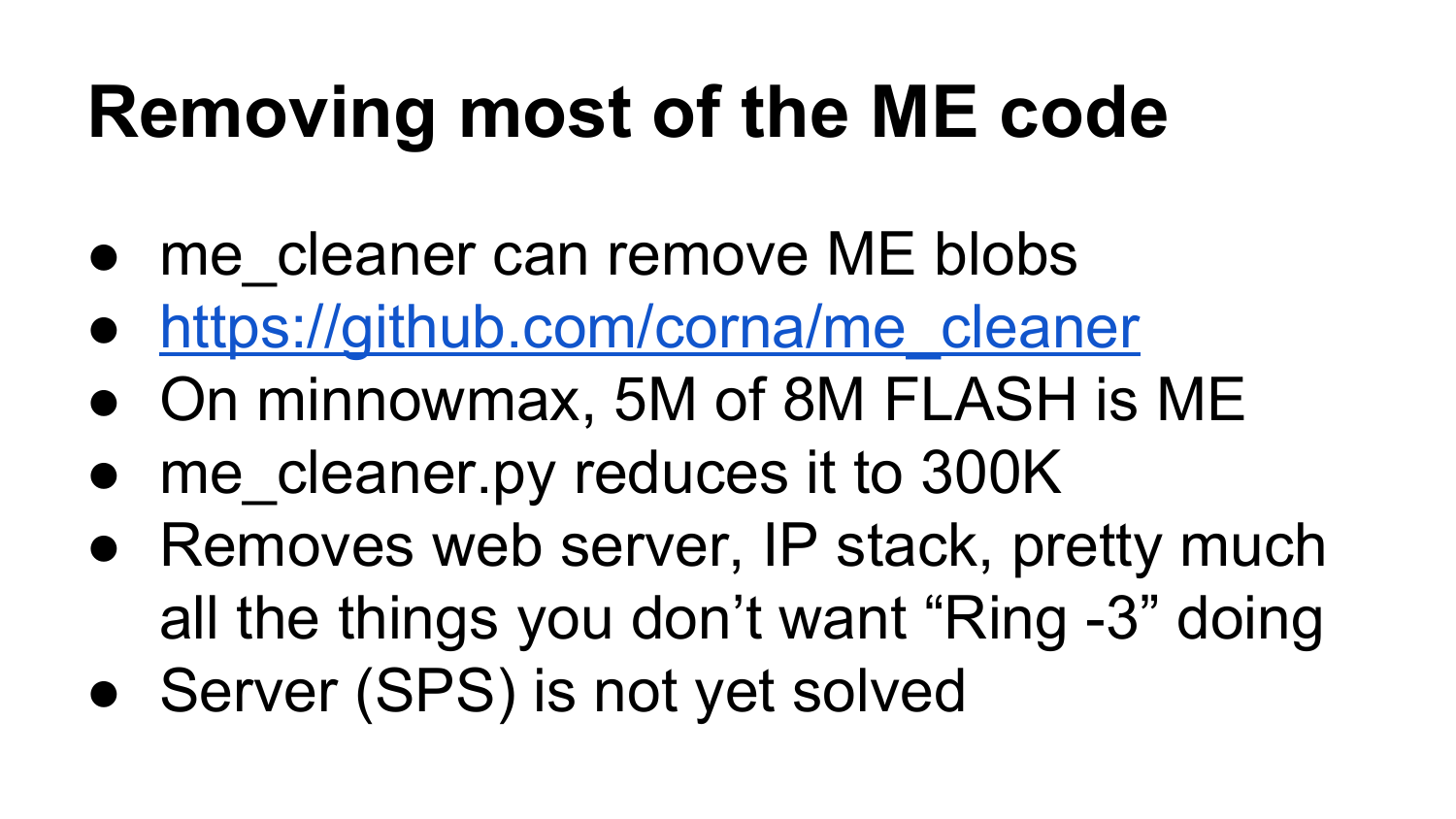### **Me\_cleaner on the minnowmax**

| <b>BUP</b>      |  | (Uncomp., 0x045000 - 0x05a000): NOT removed, essential |  |  |
|-----------------|--|--------------------------------------------------------|--|--|
| <b>KERNEL</b>   |  | (Uncomp., 0x05a000 - 0x08d000): removed                |  |  |
| <b>POLICY</b>   |  | (Uncomp., 0x08d000 - 0x0a8000): removed                |  |  |
| <b>HOSTCOMM</b> |  | (Uncomp., 0x0a8000 - 0x0c0000): removed                |  |  |
| <b>FPF</b>      |  | (Uncomp., 0x0c0000 - 0x0c6000): removed                |  |  |
| <b>RSA</b>      |  | (LZMA , 0x0c6000 - 0x0cc385): removed                  |  |  |
| <b>fTPM</b>     |  | $(LZMA$ , $0x0cd000 - 0x0dc305)$ : removed             |  |  |
| ClsPriv         |  | (Uncomp., 0x0dd000 - 0x0df000): removed                |  |  |
| <b>CLS</b>      |  | (Uncomp., 0x0df000 - 0x0e8000): removed                |  |  |
| SessMgr         |  | (LZMA, 0x0e8000 - 0x0f3906): removed                   |  |  |
| TDT             |  | (LZMA , 0x0f4000 - 0x0f9452): removed                  |  |  |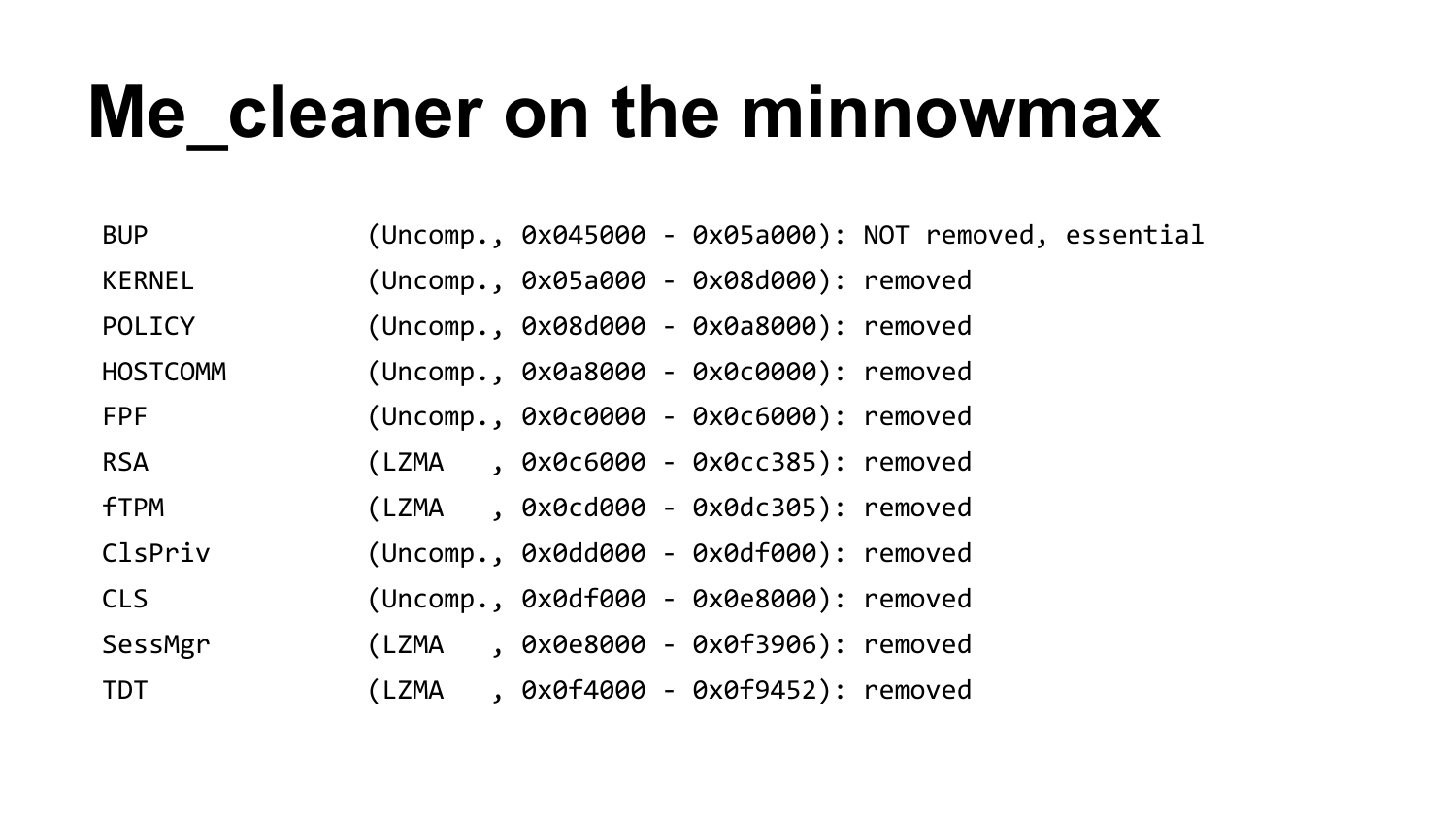### **It's an eye test on OCP ...**

| <b>BUP</b>      | b2c2962872f9efb7fc905c53a56c6e47565406eefe350de7bd5ea52c4c3ef264 plain   |
|-----------------|--------------------------------------------------------------------------|
| <b>BUP</b>      | 1a24f58f9b04499cb7dcbd48155294494660f484912738cfe6bcb9a1dbfe589f plain   |
| <b>KERNEL</b>   | 5b419f959814a4dbda06fdcaba4b84ed1a2488a2acb2de1ca2234807bba6d4fa [MATCH] |
| <b>POLICY</b>   | c84a79ee14d7231bd8e967fc8660228bb4f5d75a6c516247d1435cf5d266f46f [MATCH] |
| <b>HOSTCOMM</b> | 5e54d9f081aecb3957ff83ea7b6b34e5209e9ed14252457cbf751019932ea92f [MATCH] |
| <b>ICCMOD</b>   | ee1a0bb460d2ea9c7e1669e85a54701c50f33013ae4c10f8dbc25fadddf82bfb [MATCH] |
| <b>BASEEXT</b>  | 84074ba8ba4b6dca24e086be37d8c768468b63e18d1ac5909ba1f8e1d0544f9b [MATCH] |
| <b>SC</b>       | 5b22b84a4ac67751a55c280ce6b69c2c9d6d649a9710031db43a14f39e4a337d [MATCH] |
| <b>NM</b>       | ba2ff3a68035174080a50da2fffab21c6de16b84838c9f7159ce3ec99e0c5261 [MATCH] |
| <b>DM</b>       | 91cbb5777bb5c5a3c2776edf15dc35b65b6ebda2ae83d0b7ea03cb080e95ea83 [MATCH] |
| <b>BUP</b>      | 1a24f58f9b04499cb7dcbd48155294494660f484912738cfe6bcb9a1dbfe589f plain   |
| <b>KERNEL</b>   | 5b419f959814a4dbda06fdcaba4b84ed1a2488a2acb2de1ca2234807bba6d4fa [MATCH] |
| <b>POLICY</b>   | c84a79ee14d7231bd8e967fc8660228bb4f5d75a6c516247d1435cf5d266f46f [MATCH] |
| <b>HOSTCOMM</b> | 5e54d9f081aecb3957ff83ea7b6b34e5209e9ed14252457cbf751019932ea92f [MATCH] |
| <b>ICCMOD</b>   | ee1a0bb460d2ea9c7e1669e85a54701c50f33013ae4c10f8dbc25fadddf82bfb [MATCH] |
| <b>BASEEXT</b>  | 84074ba8ba4b6dca24e086be37d8c768468b63e18d1ac5909ba1f8e1d0544f9b [MATCH] |
| <b>SC</b>       | 5b22b84a4ac67751a55c280ce6b69c2c9d6d649a9710031db43a14f39e4a337d [MATCH] |
| <b>NM</b>       | ba2ff3a68035174080a50da2fffab21c6de16b84838c9f7159ce3ec99e0c5261 [MATCH] |
| <b>DM</b>       | 91cbb5777bb5c5a3c2776edf15dc35b65b6ebda2ae83d0b7ea03cb080e95ea83 [MATCH] |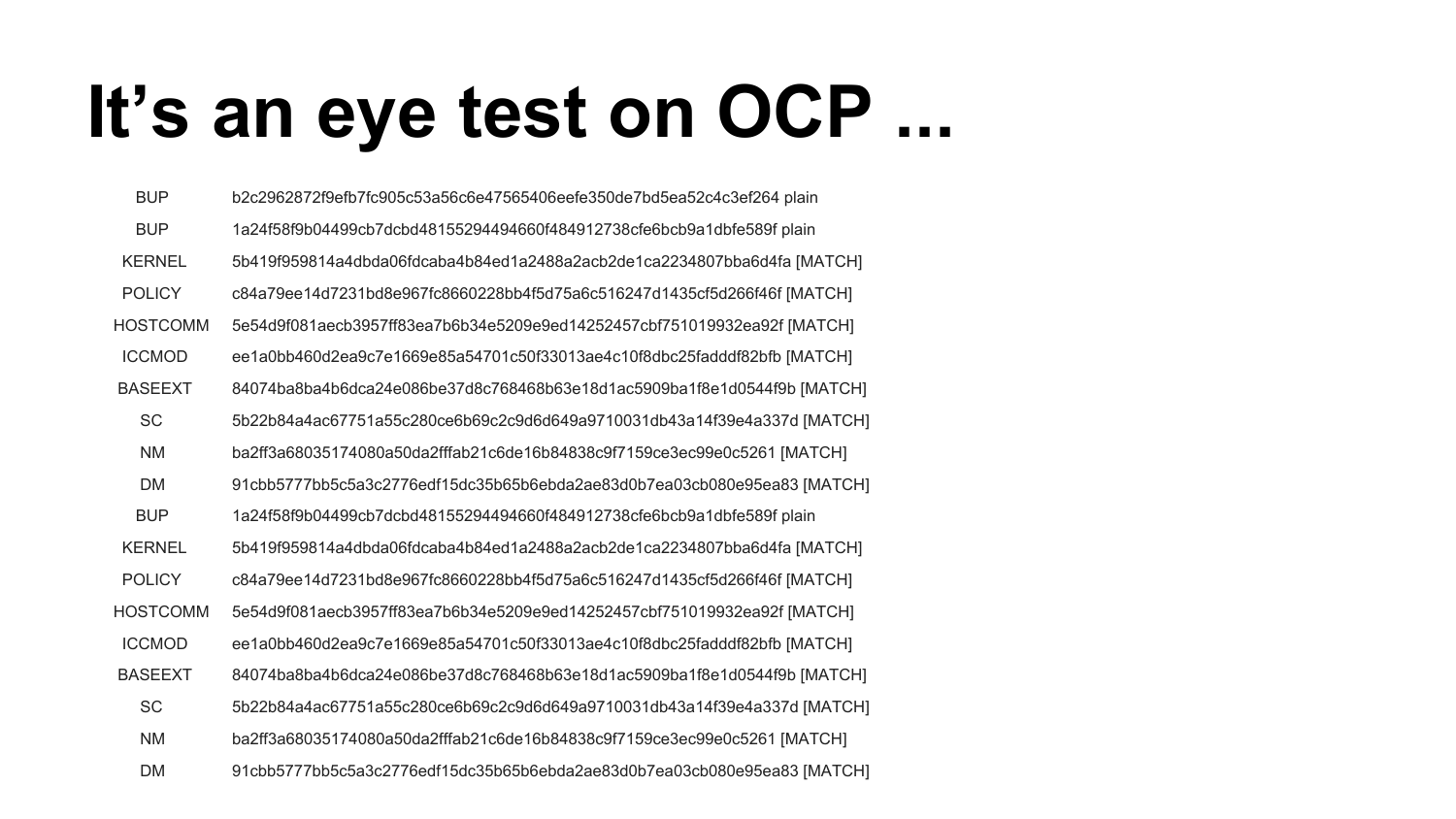# **Ring -2: Dealing with SMM**

- We have experimental work that directs SMM interrupts to kernel handler
- Requires that kernel run *before* SMM is installed
- Or that SMM never be installed
- Most preferred: kill SMM
- Second: vector SMI# to kernel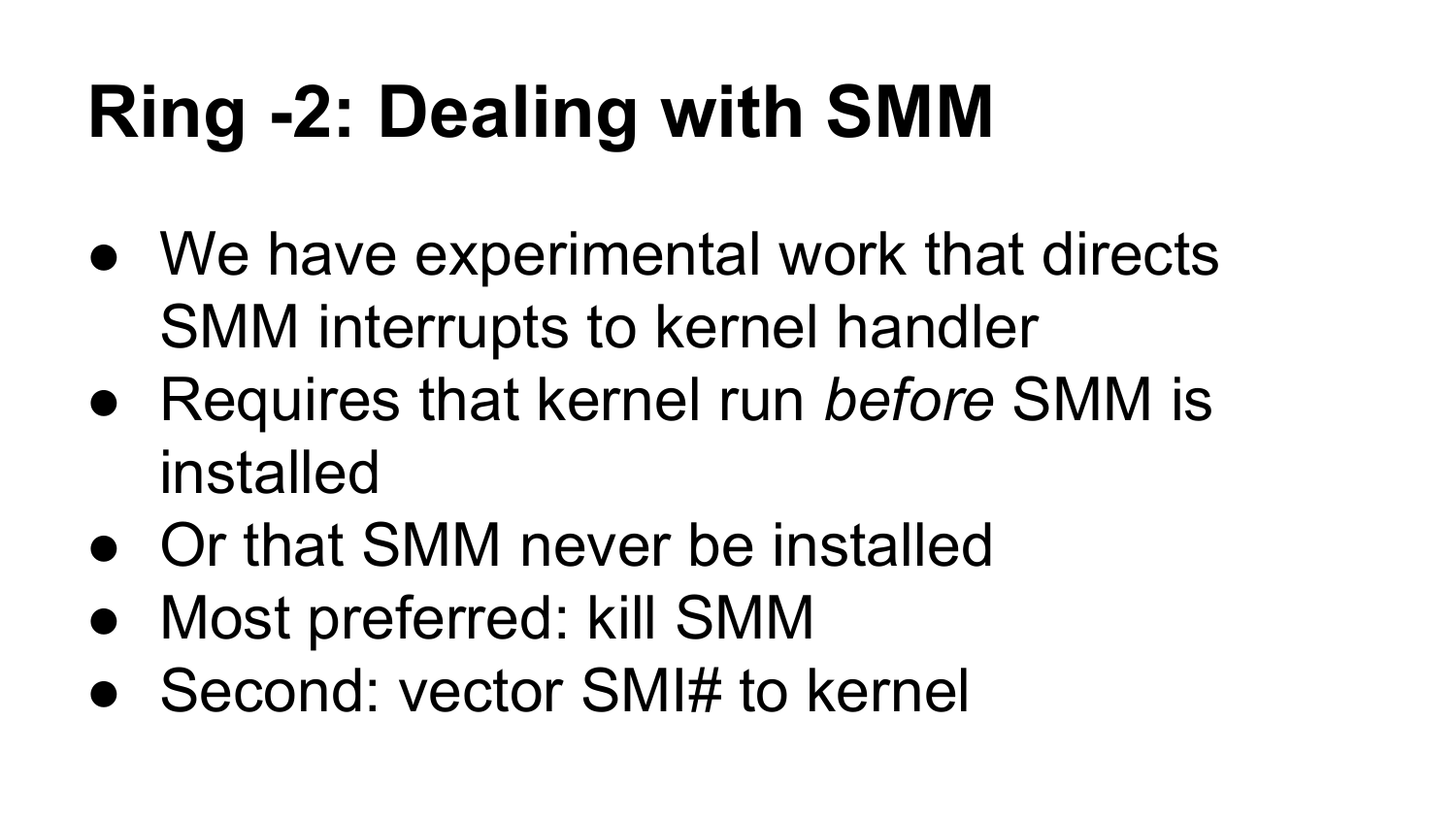# **Ring -2: On to UEFI ...**

- There's a huge amount of capability in UEFI
	- I.e. a great place to put exploits
- Some interrupts still go there
	- SECDED
- We want to remove those opportunities
- Unified Extensible Firmware Interface
	- Becomes NON-extensible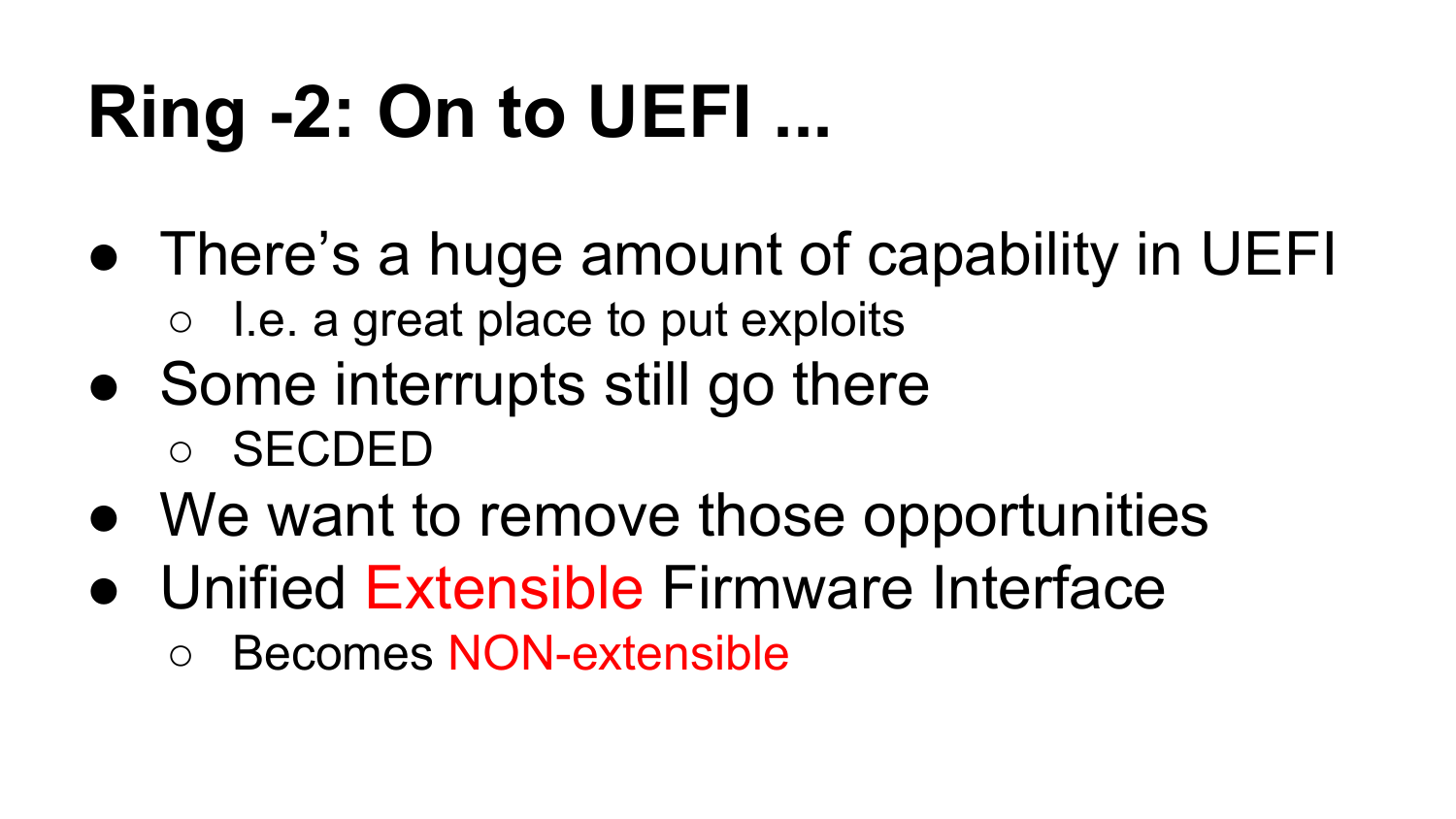## **(Some) UEFI components**

CsmVideo **Terminal SBAHCI** AHCI AhciSmm BIOSBLKIO **IdeSecurity** IDESMM **CSMCORE** HeciSMM AINT13 HECIDXE AMITSE DpcDxe

ArpDxe SnpDxe MnpDxe UefiPxeBcDxe NetworkStackSetupScreen TcpDxe Dhcp4Dxe Ip4ConfigDxe Ip4Dxe Mtftp4Dxe Udp4Dxe Dhcp6Dxe Ip6Dxe Mtftp6Dxe

Udp6Dxe IpSecDxe UNDI IsaBusDxe IsaIoDxe IsaSerialDxe DiskIoDxe **ScsiBus Scsidisk** GraphicsConsoleDxe CgaClassDxe **SetupBrowser** EhciDxe UhciDxe UsbMassStorageDxe

UsbKbDxe UsbMouseDxe UsbBusDxe XhciDxe USB/XHCI/etc Legacy8259 DigitalTermometerSensor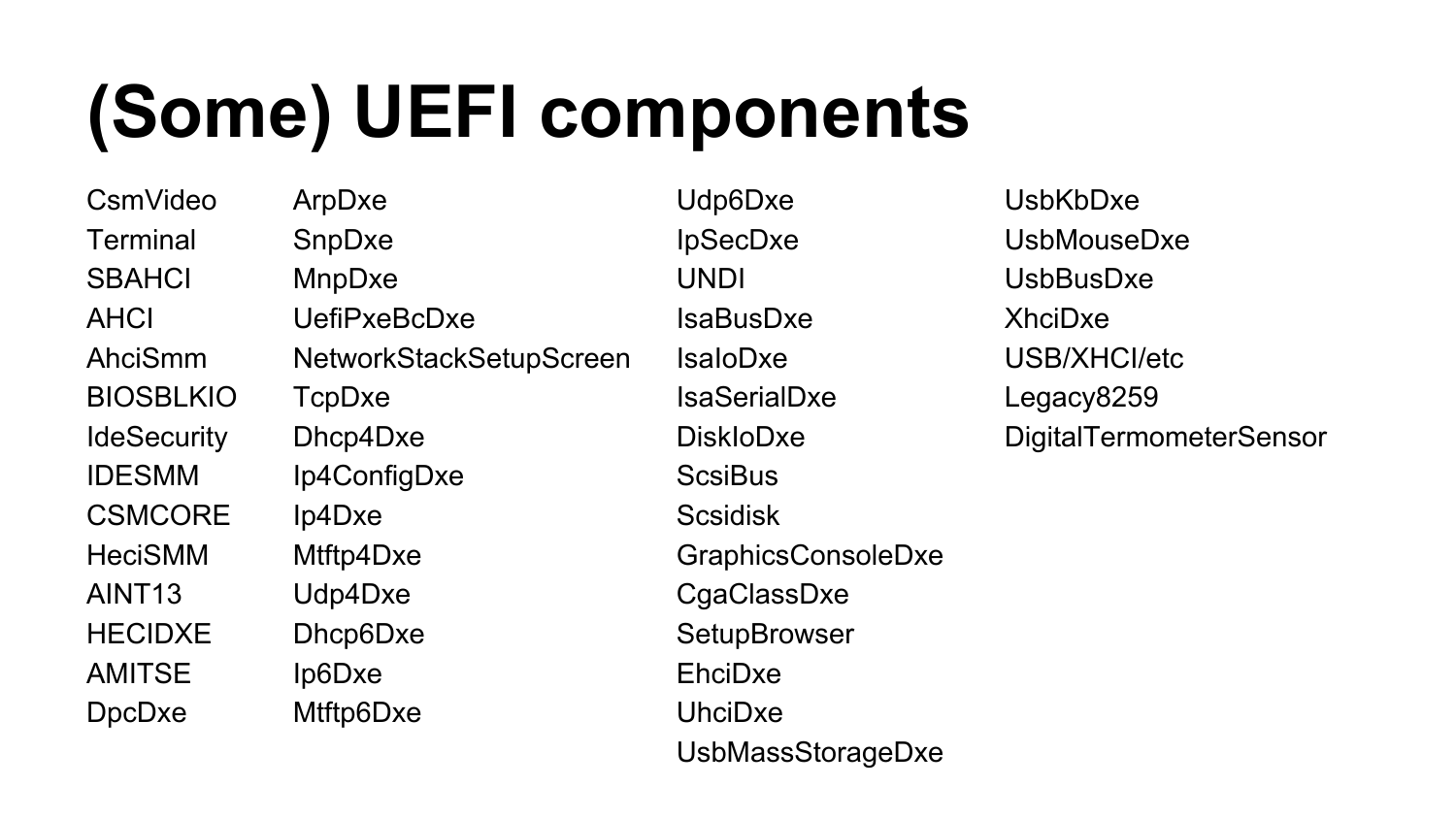### **UEFI Components**

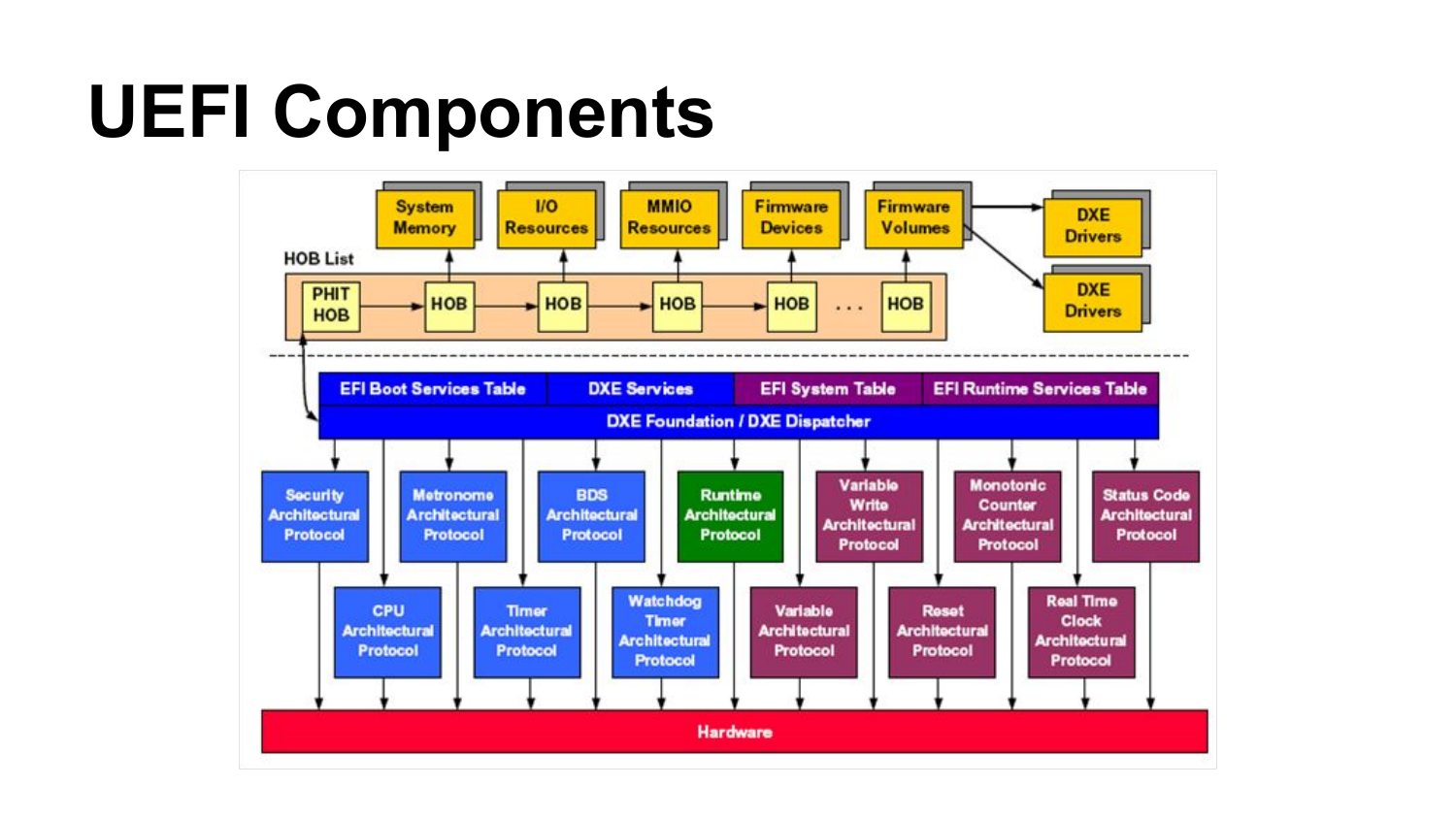### **Standard UEFI boot steps**

Platform Initialization (PI) Boot Phases OS-present **UEFI** Interface Pre App, a.k.a. OS-Absent Verifier App Processor exploit homeInit verify **Transient OS** Chipset Environment Device, Init Bus, or **Board** Service **Transient OS Boot Driver** Init Loader **EFI Driver OS-Present Boot Dispatcher** Manager App **Intrinsic Final OS Boot Final OS Services** Loader Environment **Driver Execution Boot Dev** Security Pre EFI **Transient Run Time** After Environment Select  $(SEC)$ Initialization **System Load**  $(RT)$ Life  $(DXE)$ (BDS)  $(PEI)$  $(TSL)$  $(AL)$ [.. Platform initialization .. ]  $[... 0S$  boot  $... 1$ Shutdown Power on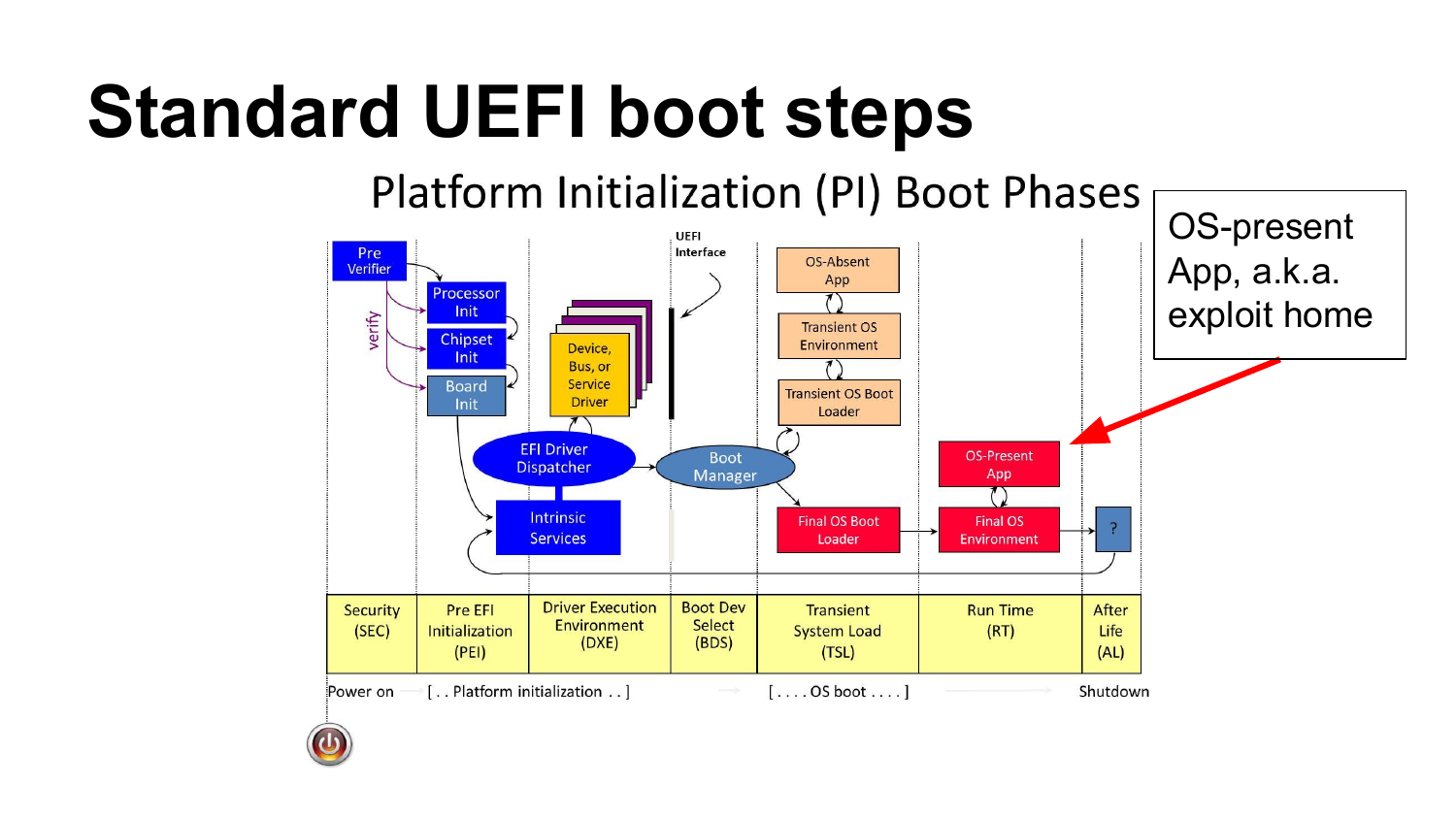### **Step 1: Replace boot with Linux**



remove most DXEs. We kexec next kernel.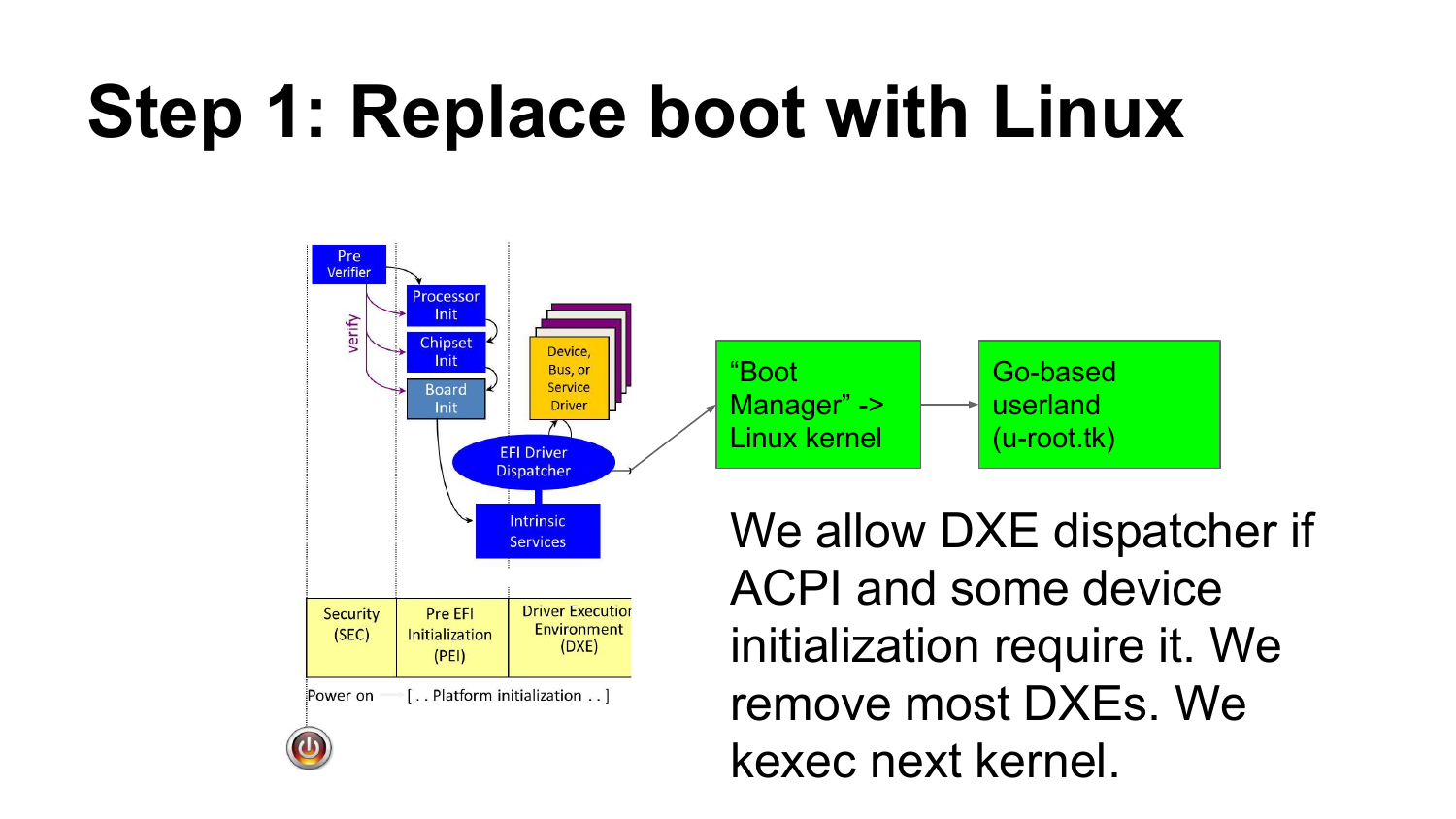## **Step 2: rebuild one part of UEFI Note:** *only limited source available***!**

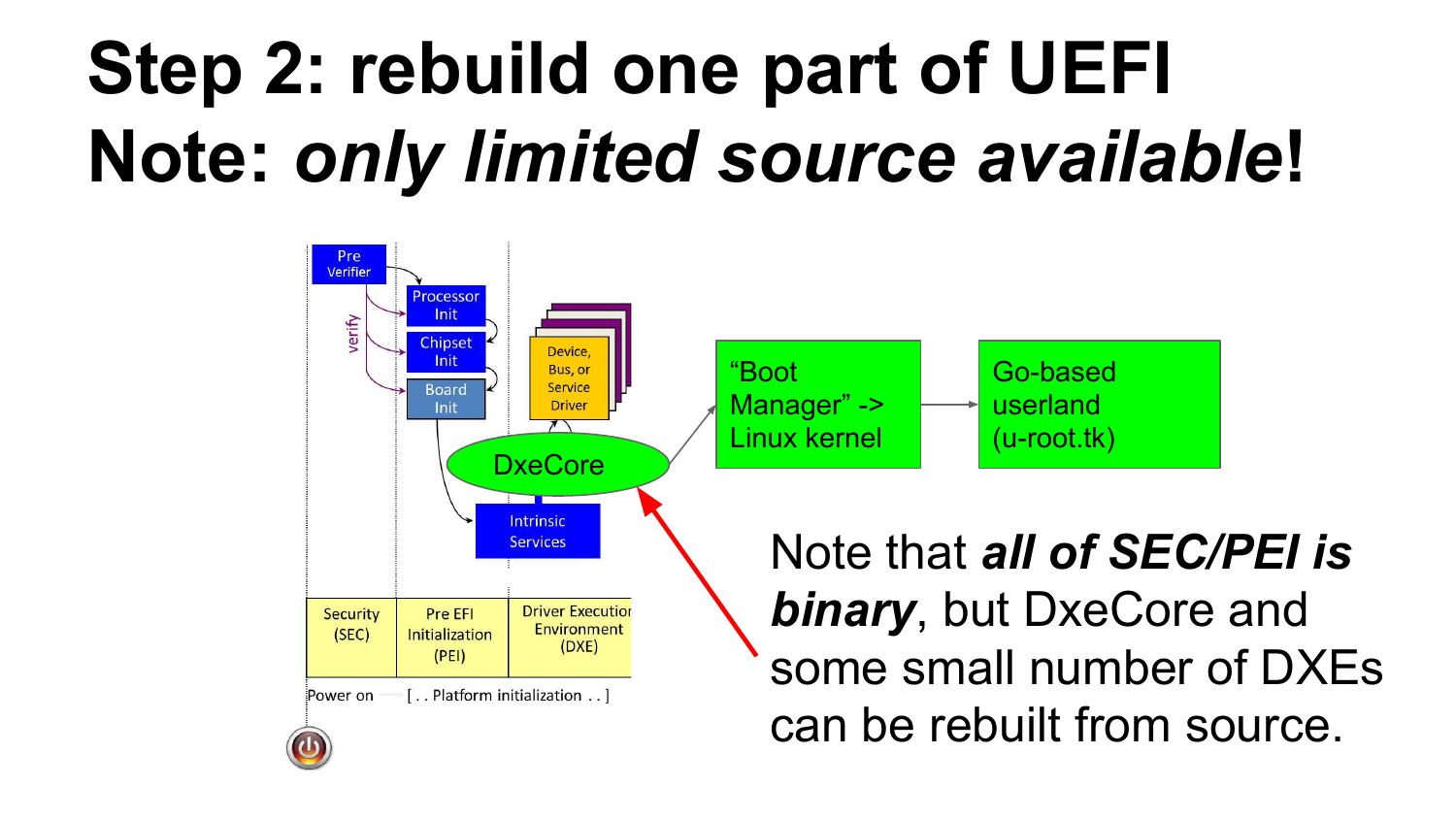# **Rebuilding bits of EFI**



- <https://github.com/osresearch/heads/tree/nerf>
- Part of Trammell Hudson's "HEADS" work
- Allows you to build NERF images with your own kernel and initramfs
- Has shown good results on several servers
- We are making changes to build with u-root
- This all changed just a few days ago ...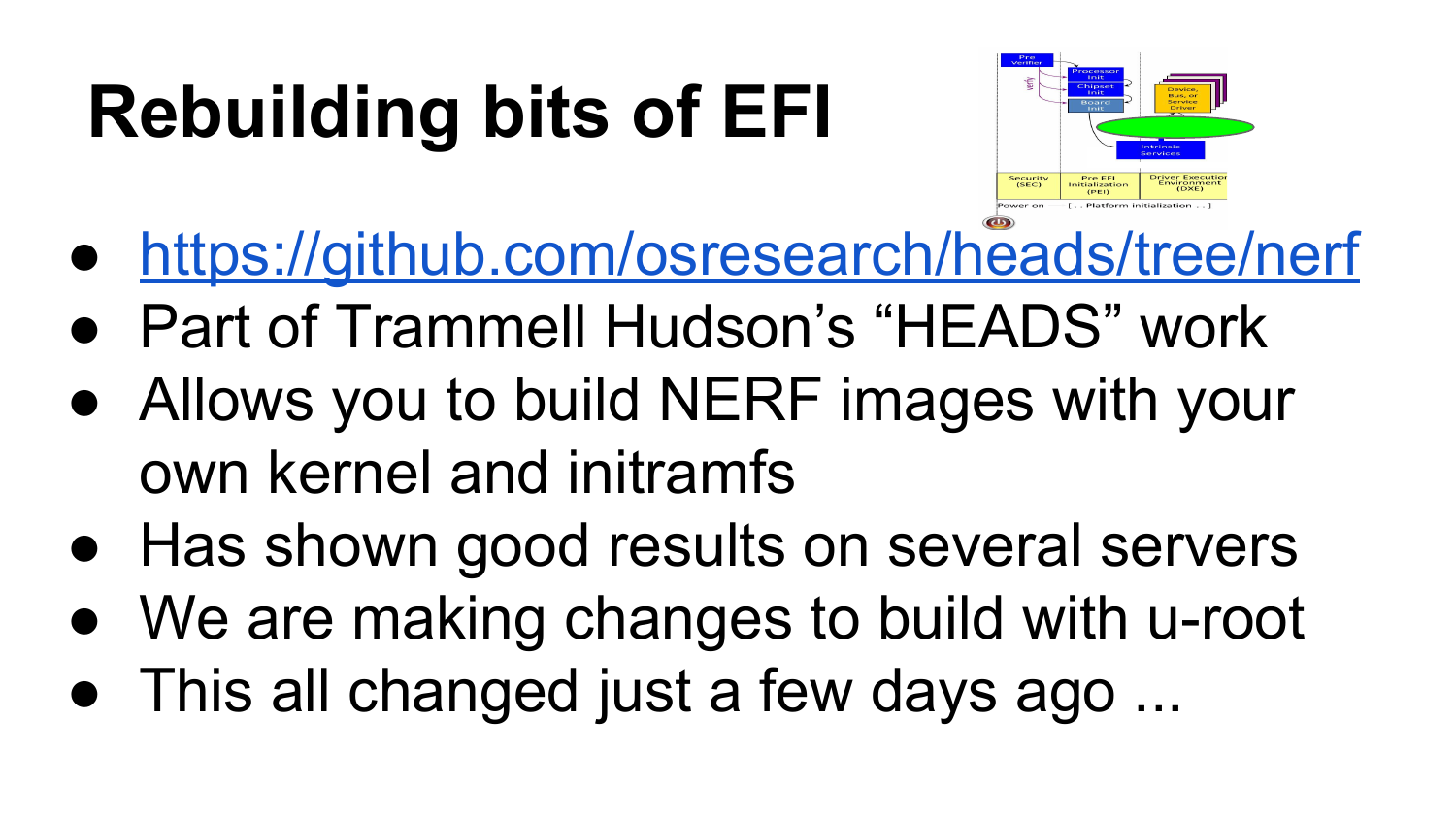# **Using Linux makes firmware easier!**

- Single kernel works on several boards
- We used to finely tune kernel for boards ○ No longer needed
- Caveat: it *is* tied to the BIOS vendor
	- Because of ACPI setup
	- Steps for AMI, TianoCore differ
- **What about user space**?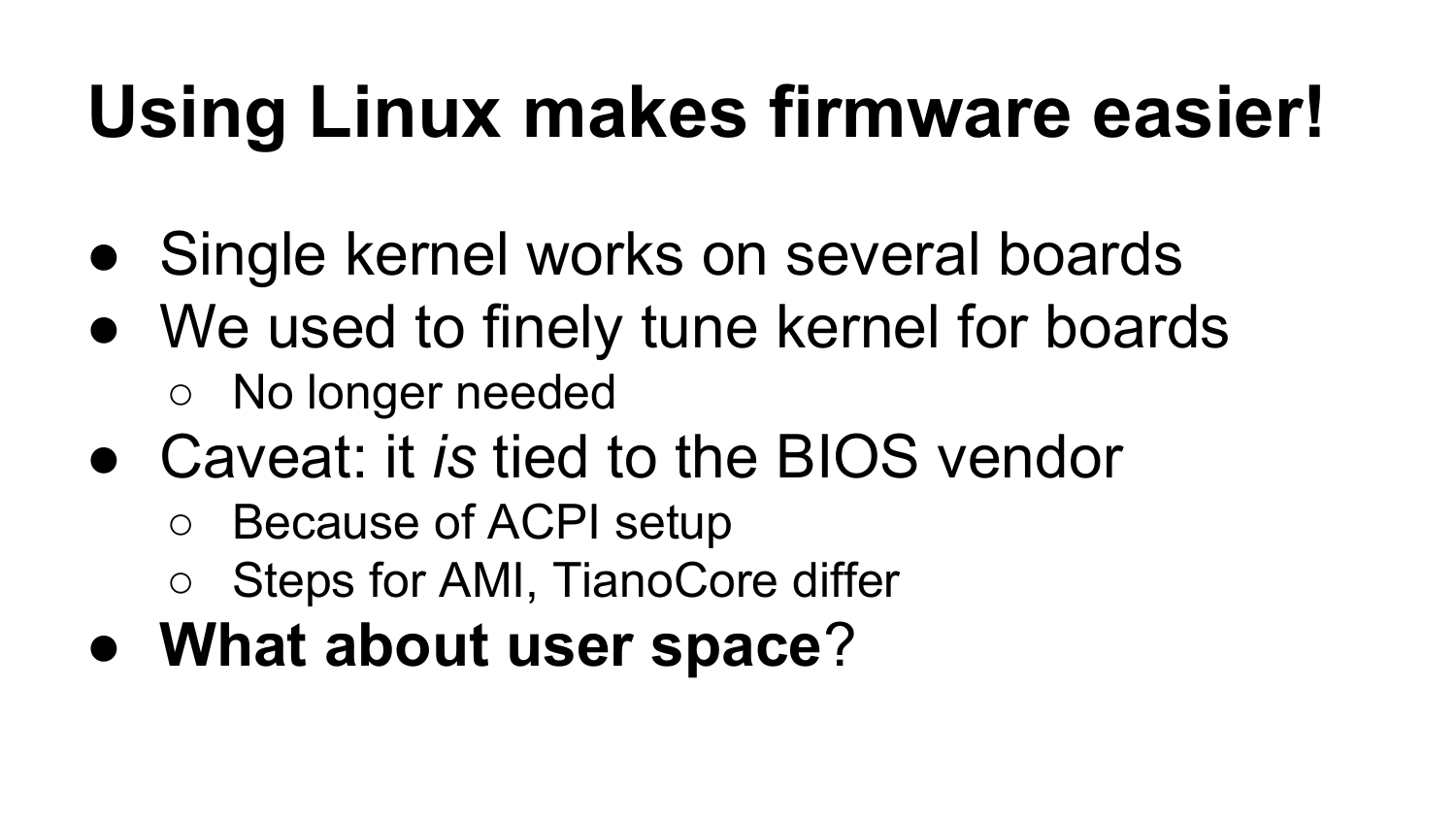## **Userspace in Go: u-root (u-root.tk) source-based root file system**

- 5.9M firmware-based initramfs that includes
	- All command source
	- All required Go compiler and package source
	- Go toolchain
- Commands compiled on first use or at boot
- About 200ms to build; 1 ms to run
- Nice from security angle since source visible
- In some cases we want only binary so ...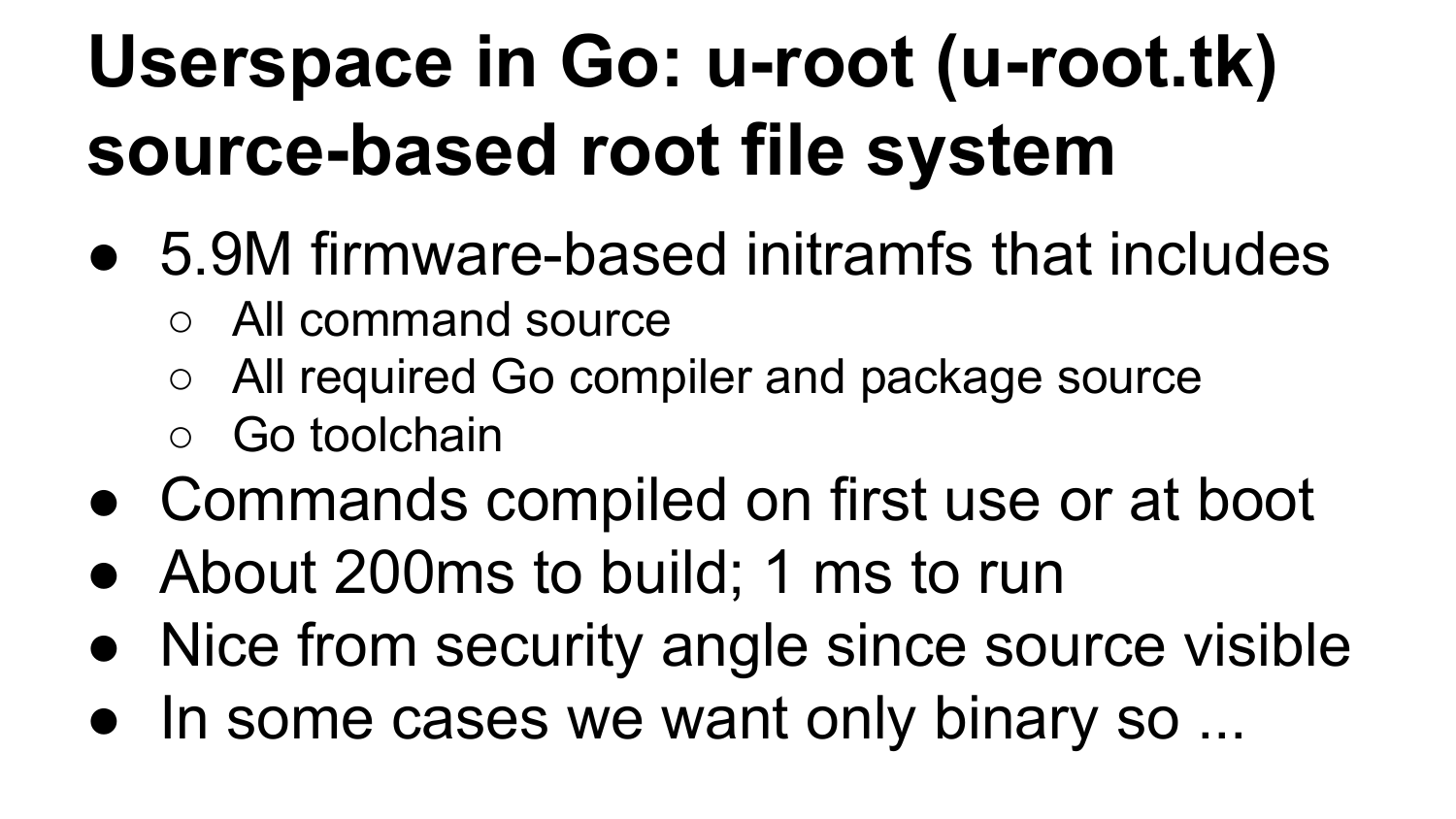# **Can build all u-root tools into single program for compact initramfs**

- File system: 1 program and many symlinks
- Use Go abstract syntax tree package to rewrite commands as packages
- Compile into one binary (takes 15s)
- Doesn't include source code or toolchain
- Reduces footprint to 2M
- Useful when flash space is small (<5M)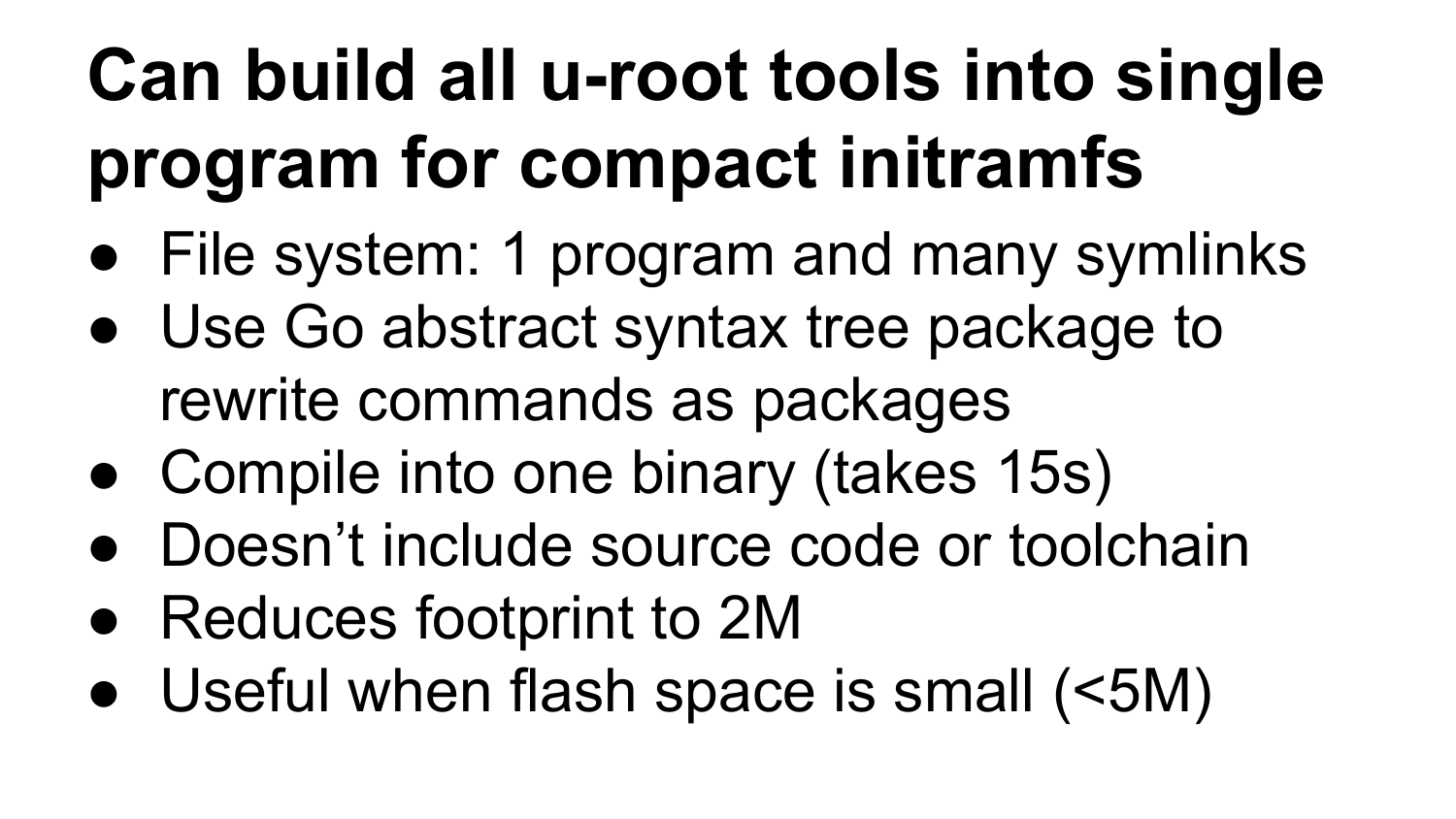### **Implications for startup**

- Replace *all* init scripts with Go program(s)
- Do not need systemd, upstart, scripts
- Custom-built Go binary for init is very fast
- Easier to understand than sea of files
- Note: NiChrome, based on u-root, boots Chromebook to x11+browser in 5 seconds
	- See me later if you are interested in NiChrome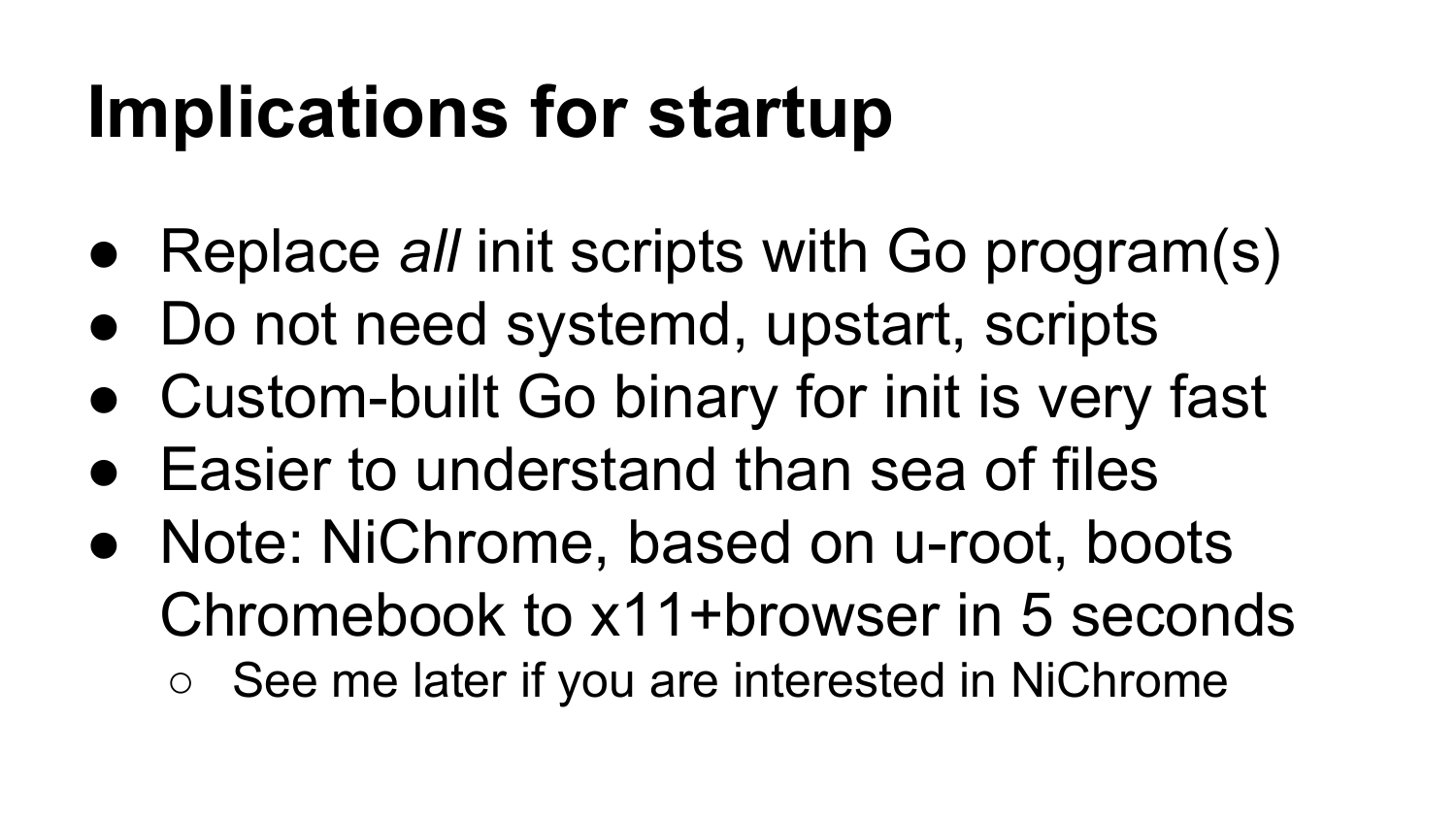# **We'd love to have your help!**

- Testing
- Improving Travis tests
- Porting
- Contributing
- Documenting

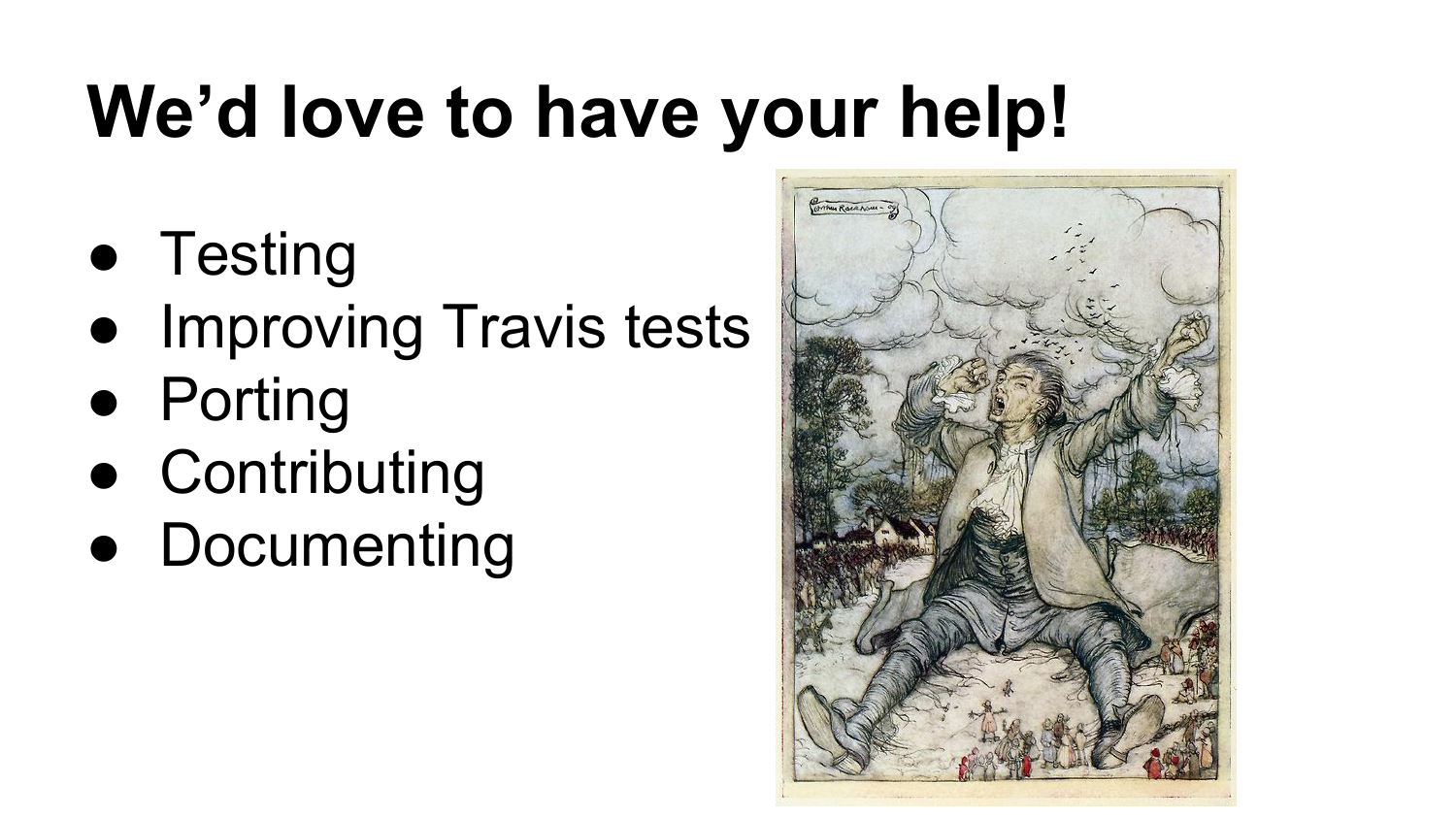### **Extra slides for u-root**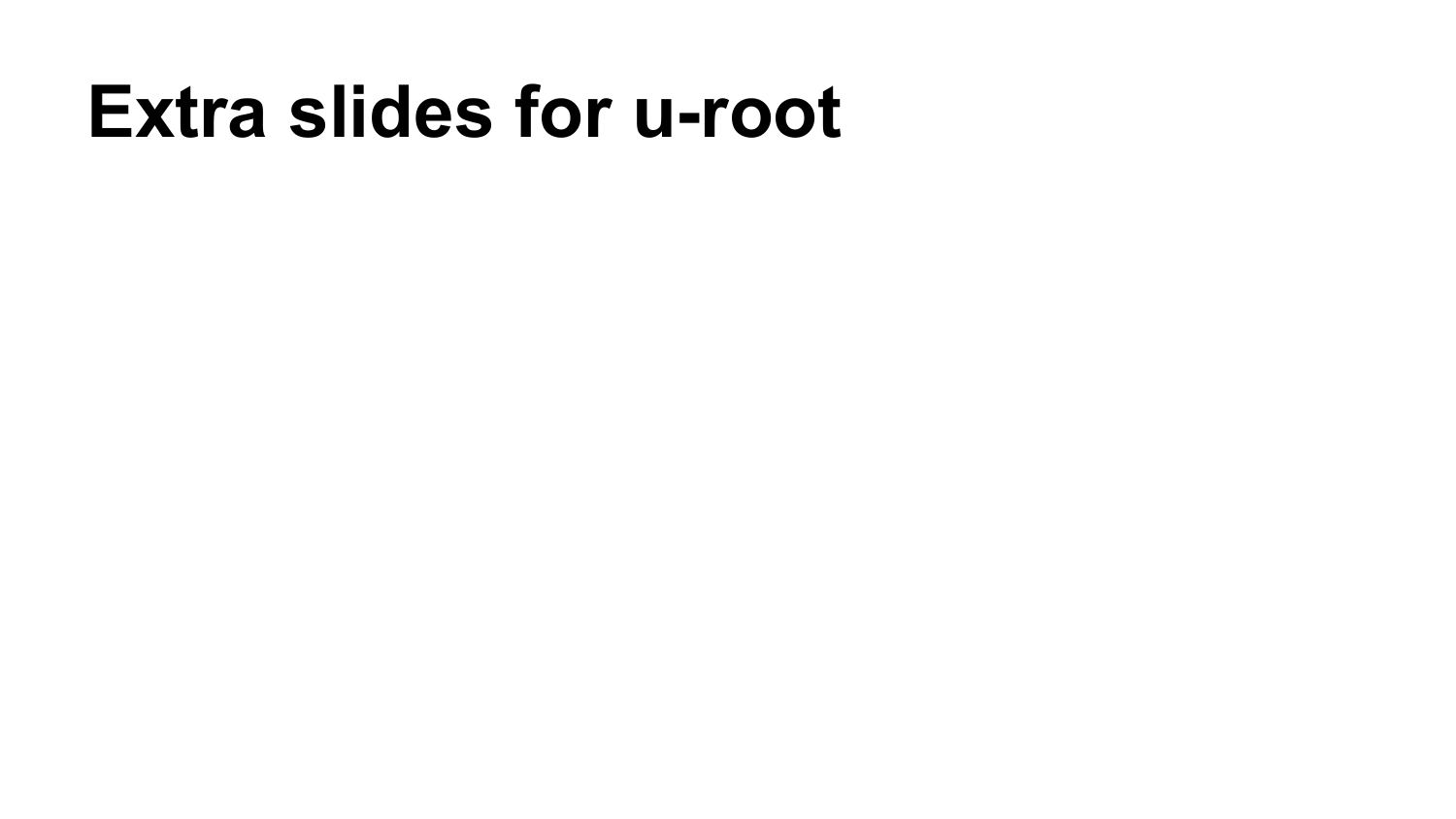## **Outline**

- Go in 60 seconds
- What u-root is
- How it all works
- Using Go ast package to transform Go
- Where we're going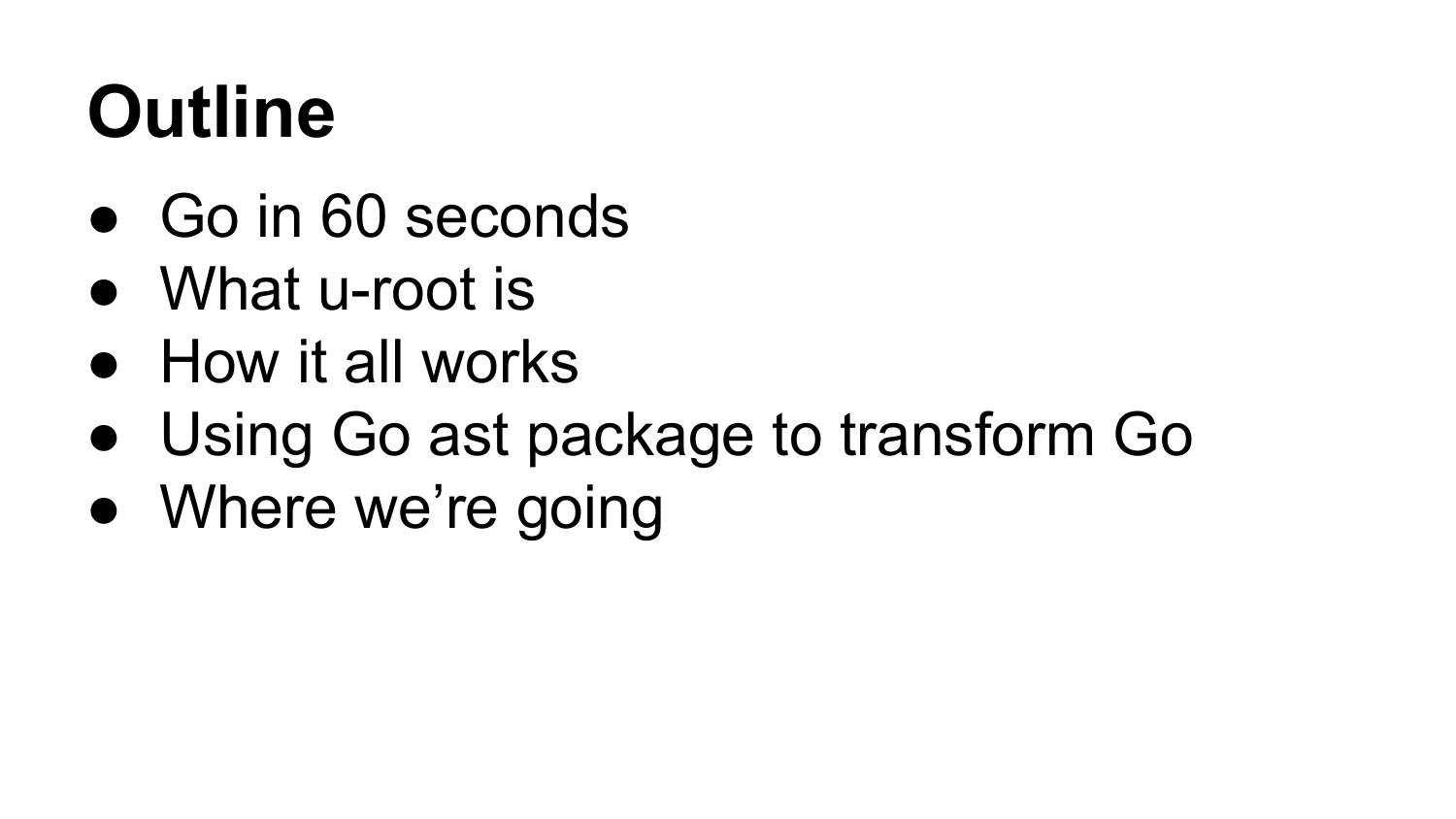### **Go in 60 seconds**

- New language from Google, released 2009
- Creators include Ken, Rob, Russ, Griesemer
- Not Object Oriented
	- By design, not ignorance
- Designed for systems programming tasks
	- And really good at that
- My main user-mode language since 2010
- Addictive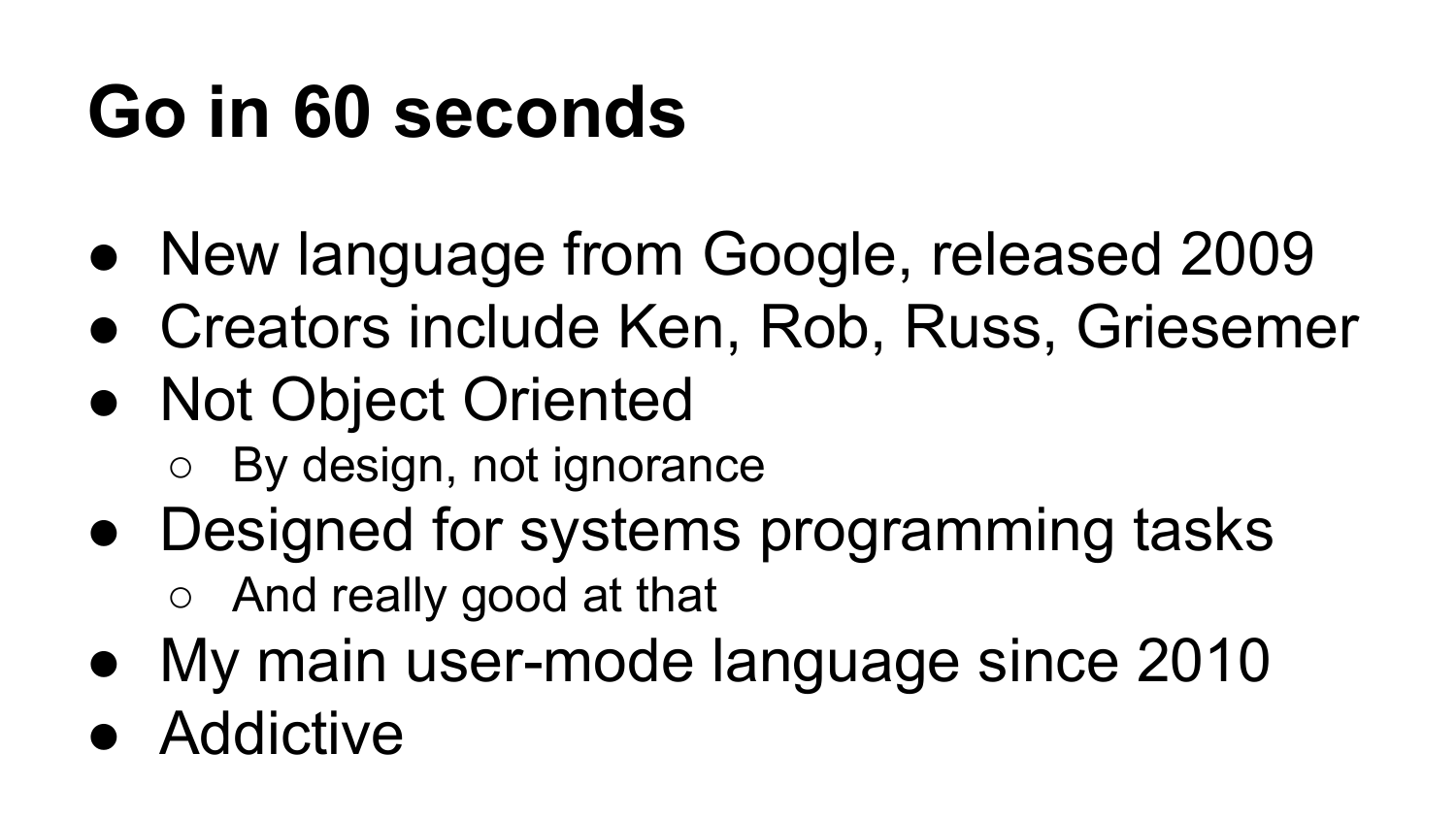# **Go in 60 seconds:**goo.gl/dIJrYG

// You can edit this code!

// Click here and start typing.

package main

import "fmt"

var a struct { i, j int

}

- Every file has a package
- Must import packages you use
- Declare 'a' as an anon struct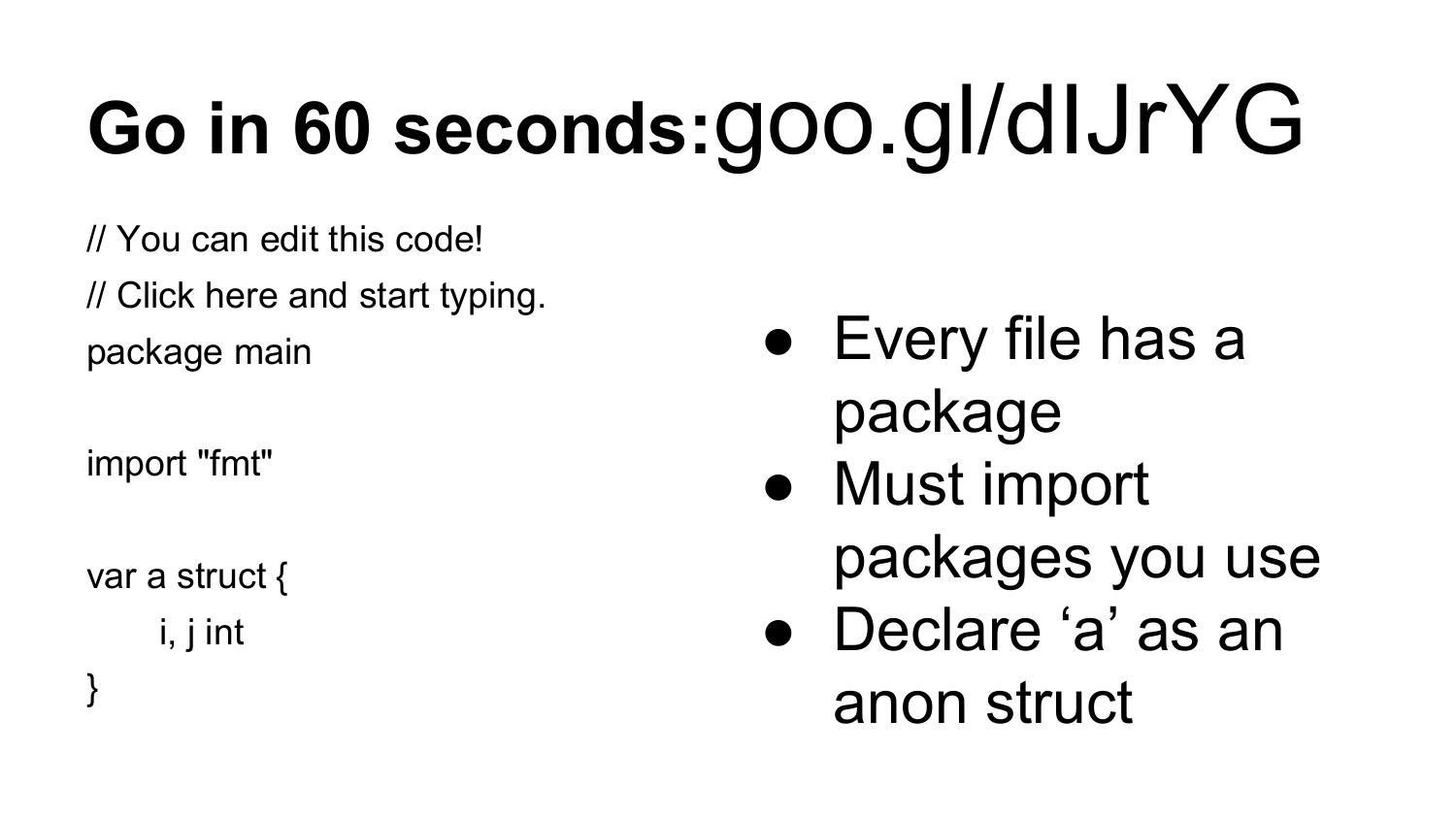### **Go in 60 seconds**

#### Could also say:

type b struct { I, j int } var a b

- Note declarations are Pascal-style, not C style!
- "The type syntax for C is essentially unparsable." - Rob Pike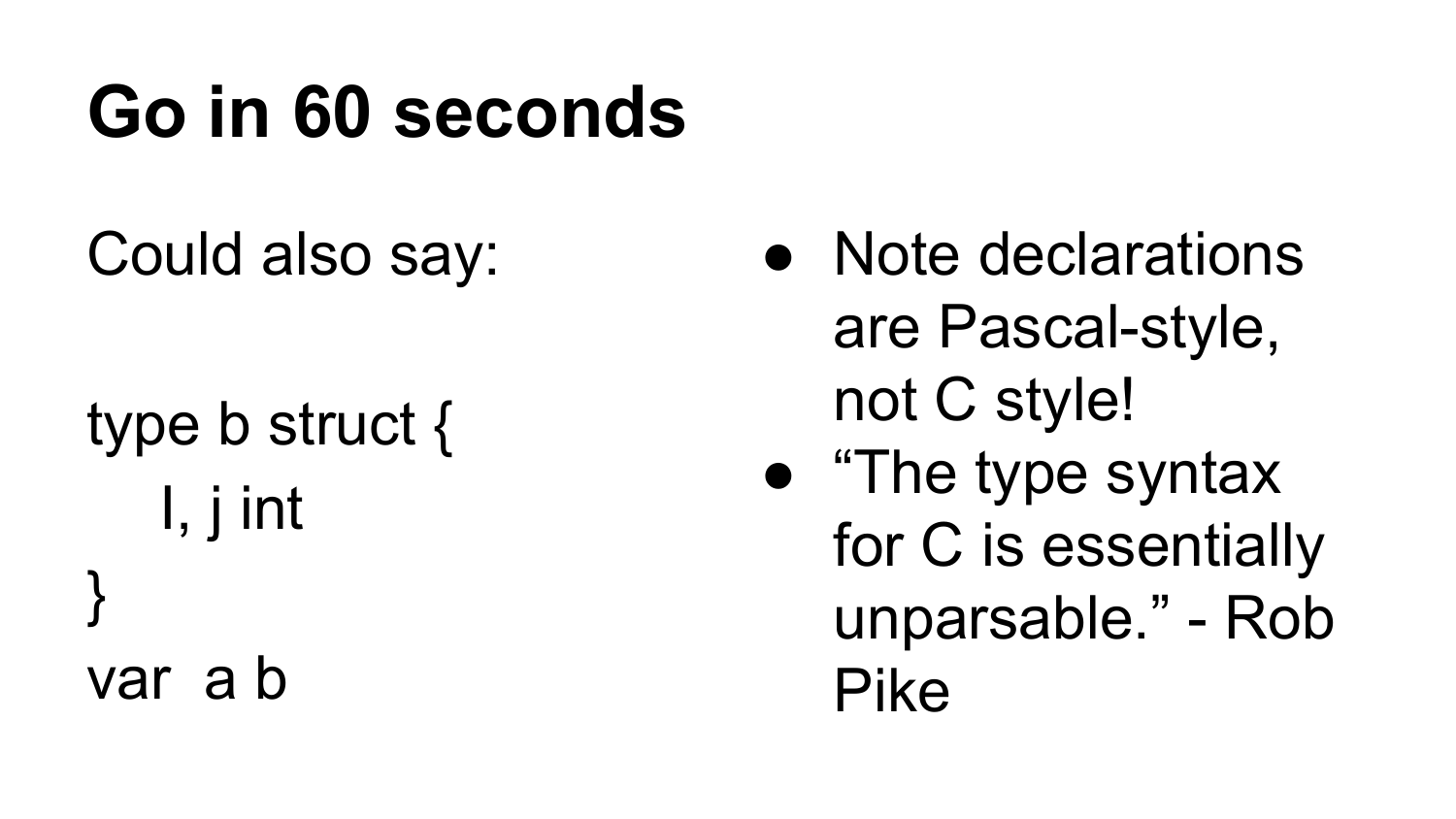# **Go in 60 seconds:** goo.gl/dIJrYG

func init()  $\{$  $a.i = 2$ 

}

}

func main() {

 $b := 3$ 

fmt.Printf("a is % $v$ , b is % $v \in V$ , a, b)

- init() is run before main
- You can have many init() functions
- b is declared and set
- %v figures out type using go reflection of the contract of the contract of the contract of the contract of the contract of the con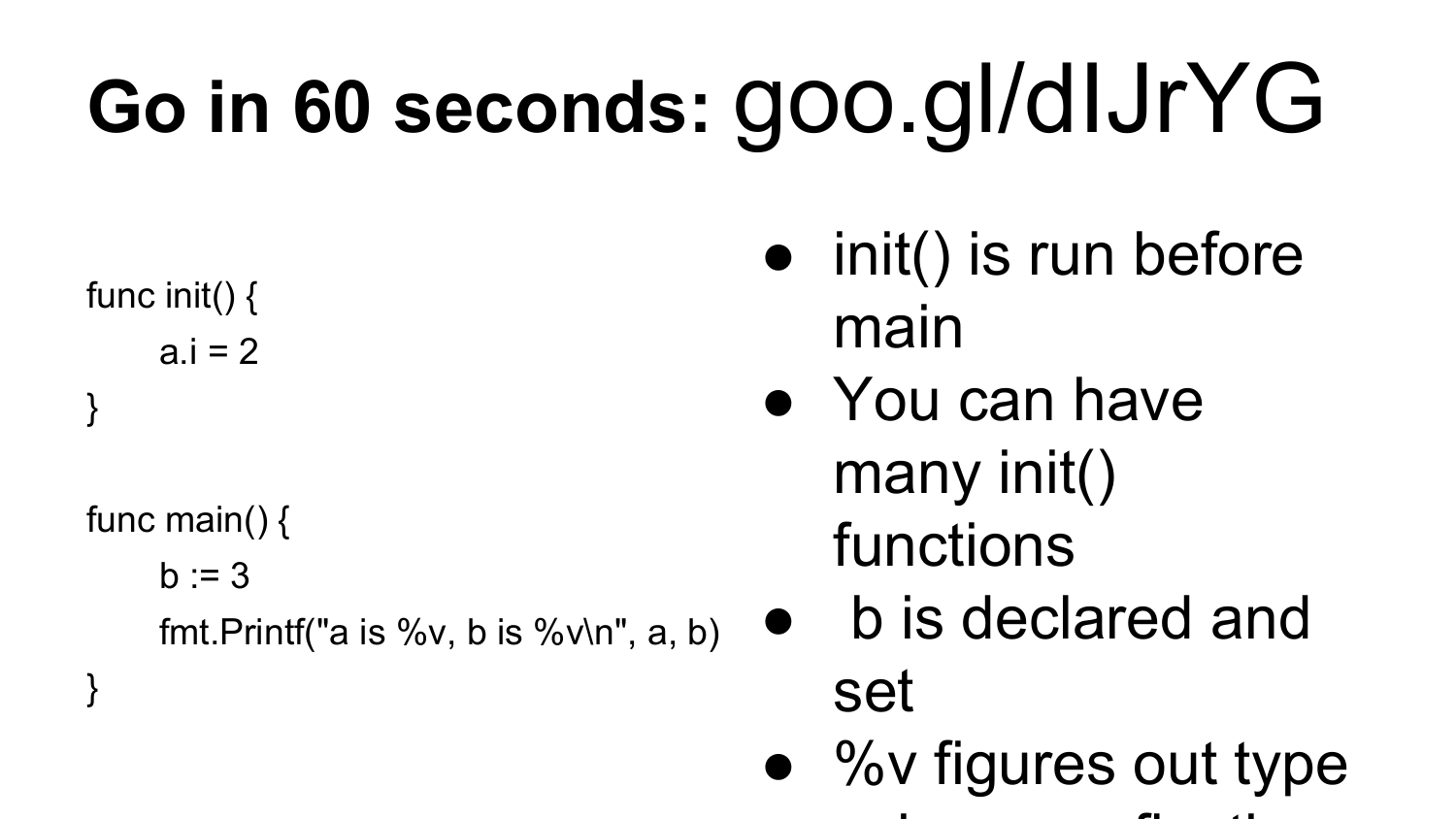### **Could also say ...**

fmt.Printf("%d", b)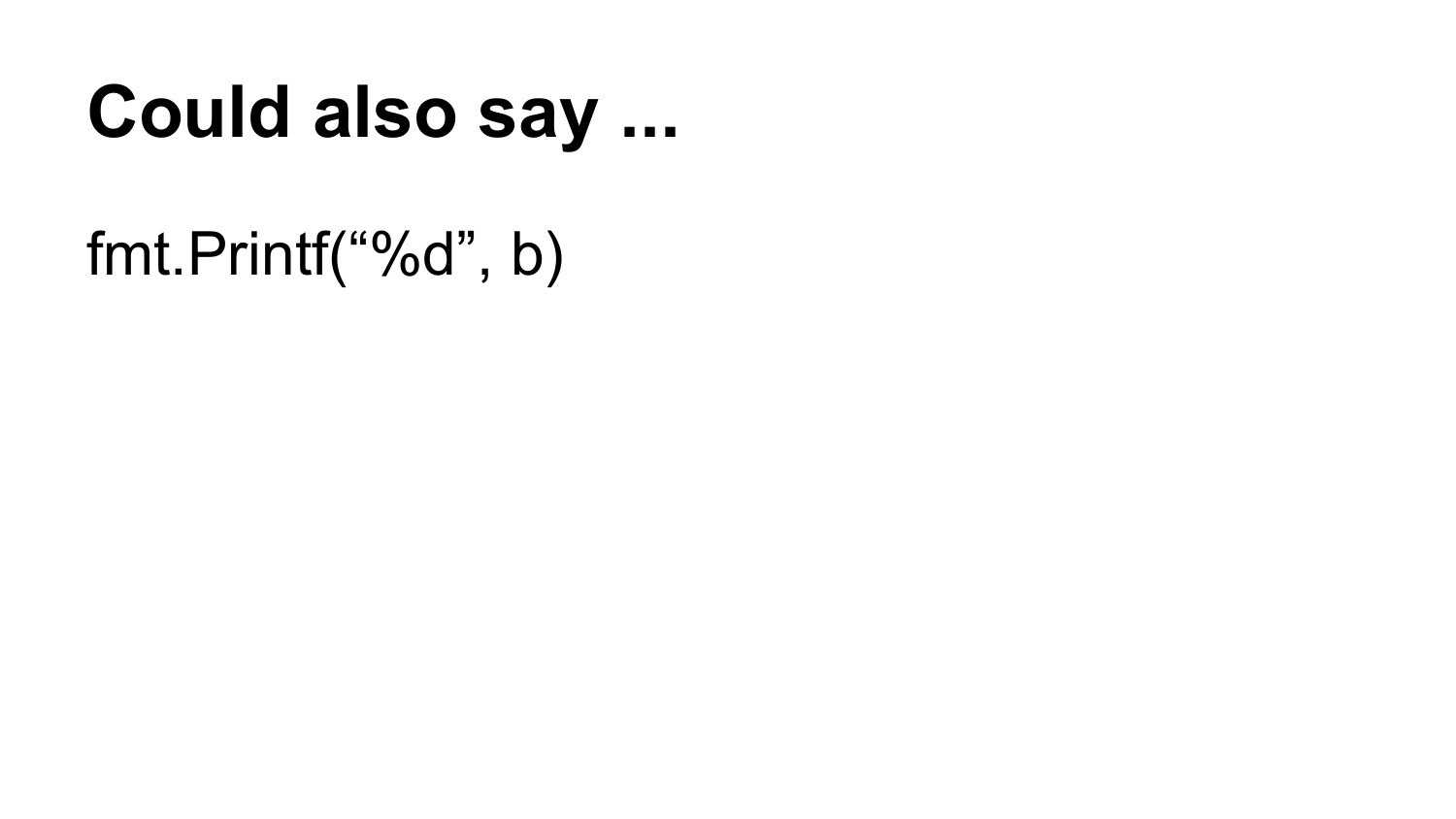### **Package example** https://goo.gl/X2SqyZ

// You can edit this code! // Click here and start typing. package hi

var (

)

internal int Exported int ● variables/functions starting in lowercase are not visible outside package; those starting in Uppercase are

• No export/public keyword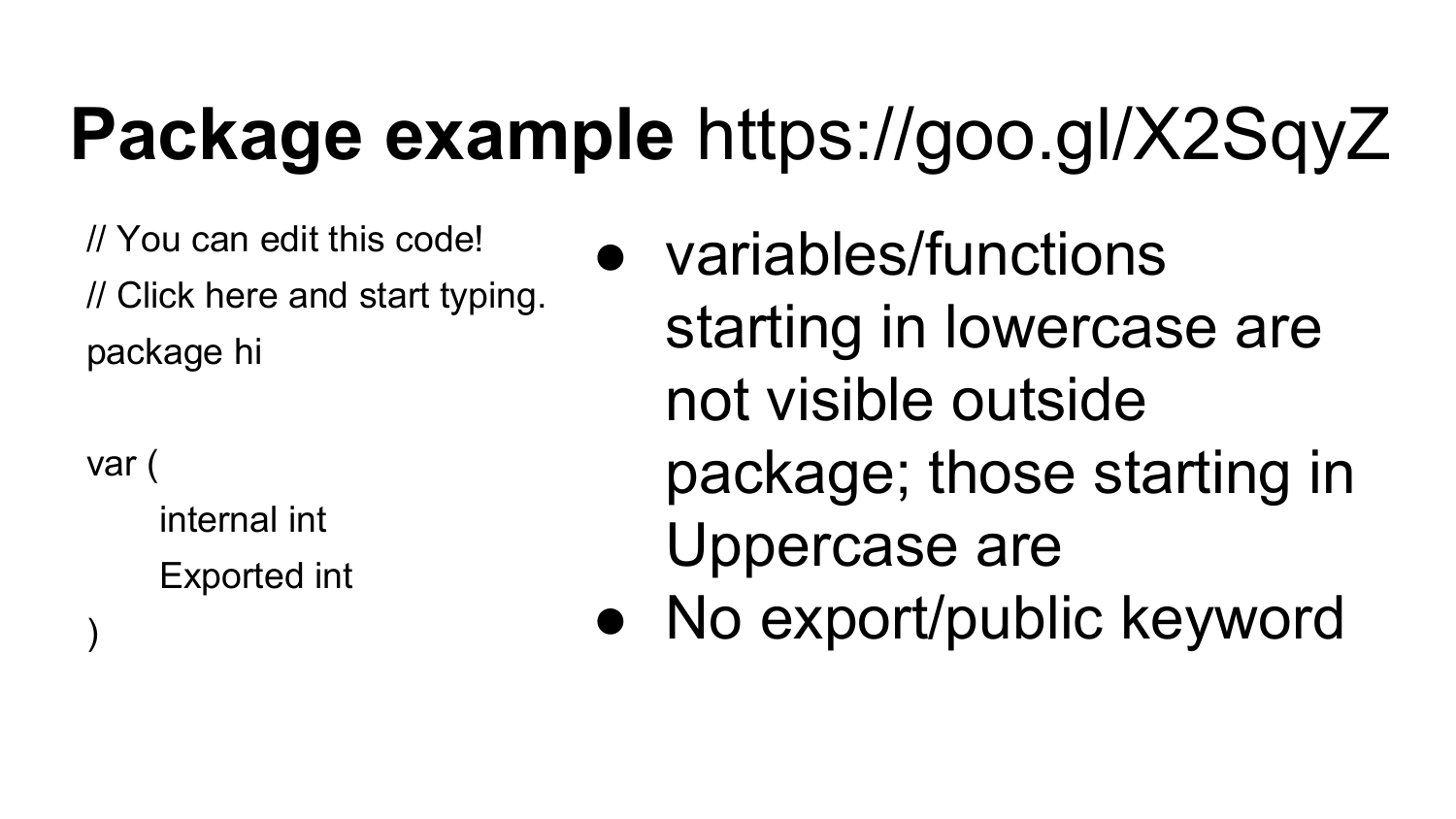### **Package:** https://goo.gl/X2SqyZ

### func youCanNotCallFromOutside() { fmt.Println("hi")

# func YouCanCallFromOutside() { fmt.Println("hi")

}

}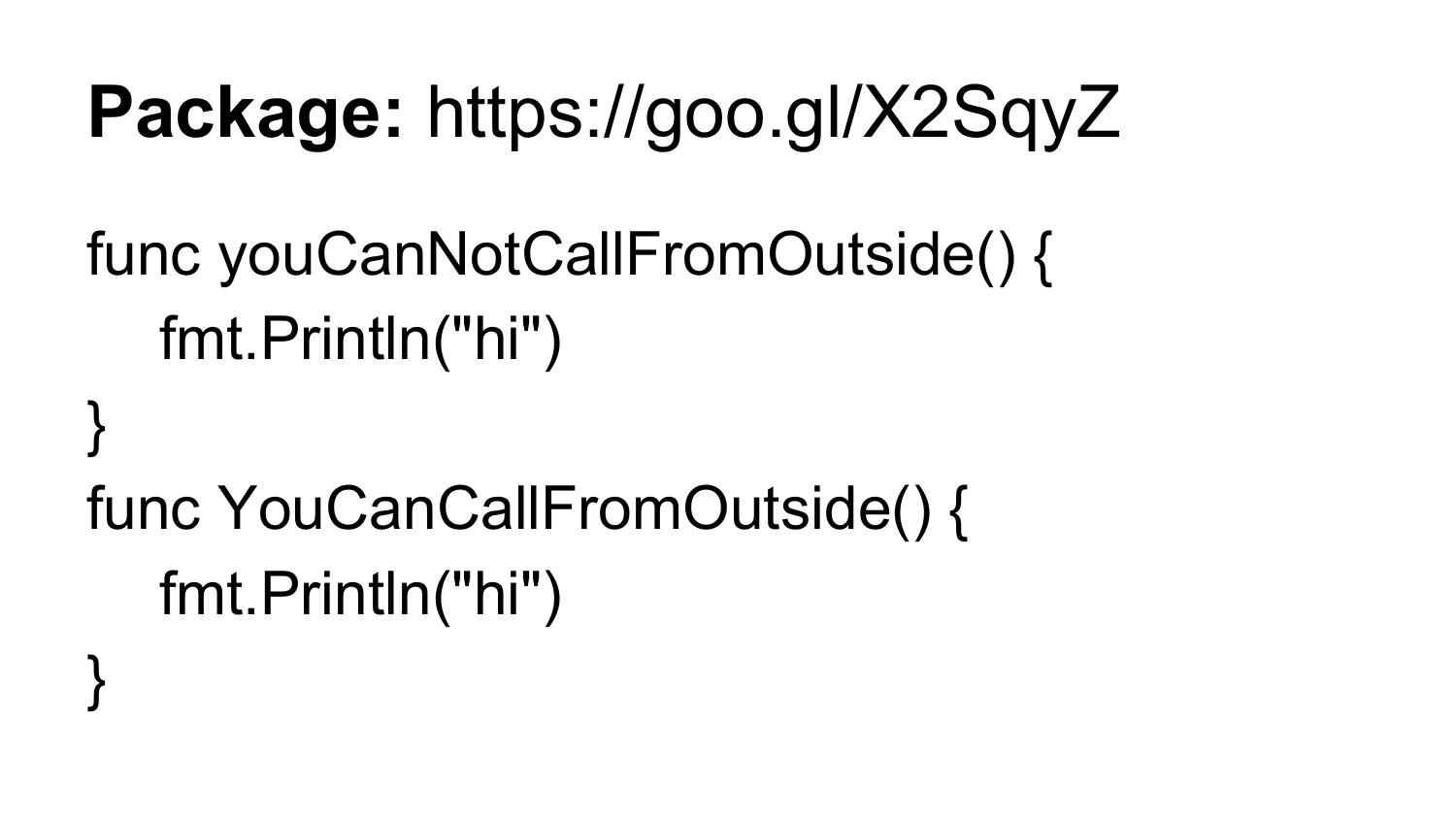## **First class functions:**goo.gl/pP4FcJ

package main

import "fmt"

```
var c = func(s string) {fmt. Println("hi", s)}
func main() {
     p := fmt. Println
     p("Hello, 世界")
     c(" there")
}
```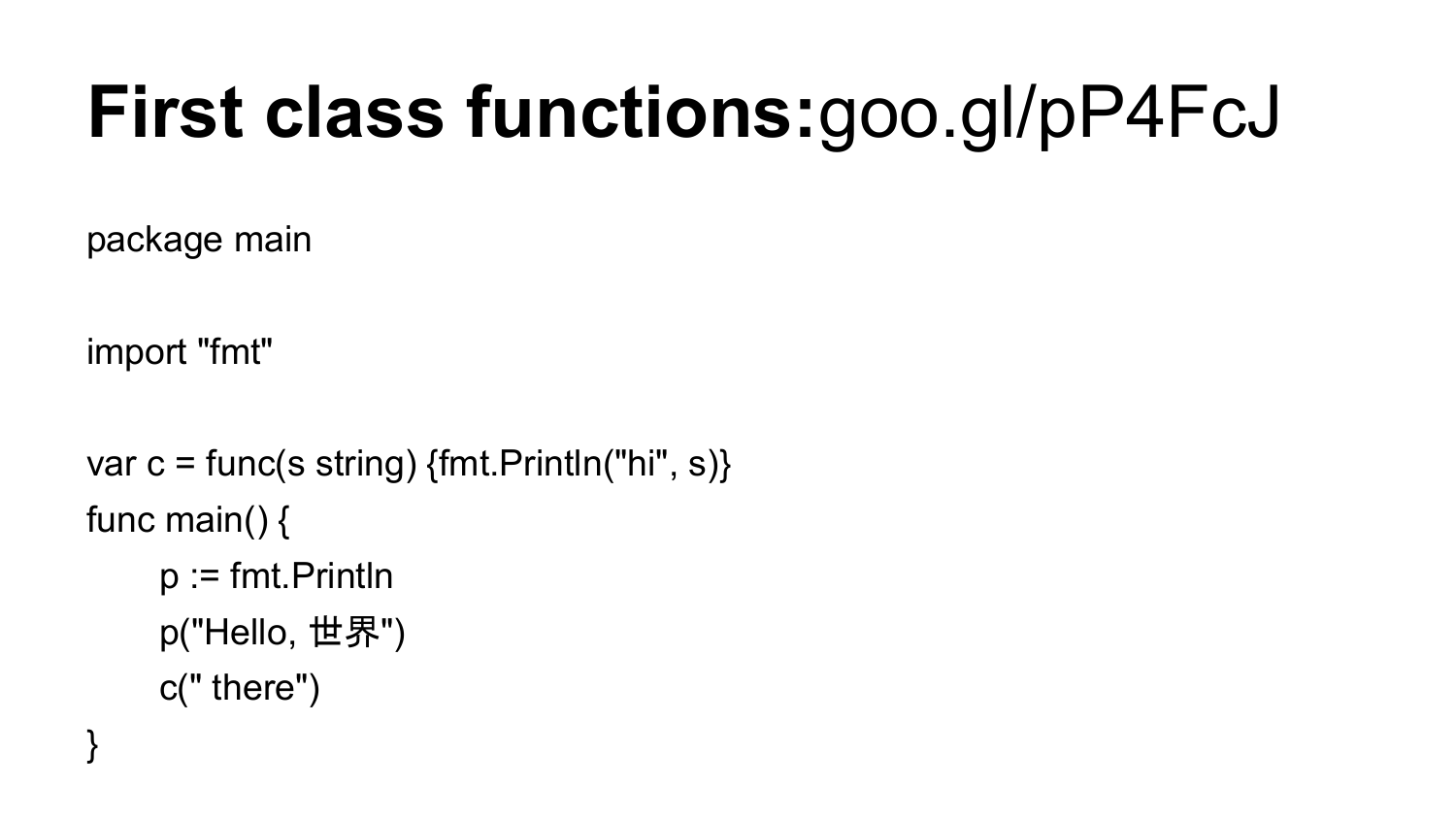```
Easy concurrency: 
https://goo.gl/8Qt8WK
```
}

```
var done = 
 make(chan int)
func main() {
func x(i \text{ int}) {
  fmt.Printf("%d\n", i)
   done \leq -0go x(5)<-done
                           }
```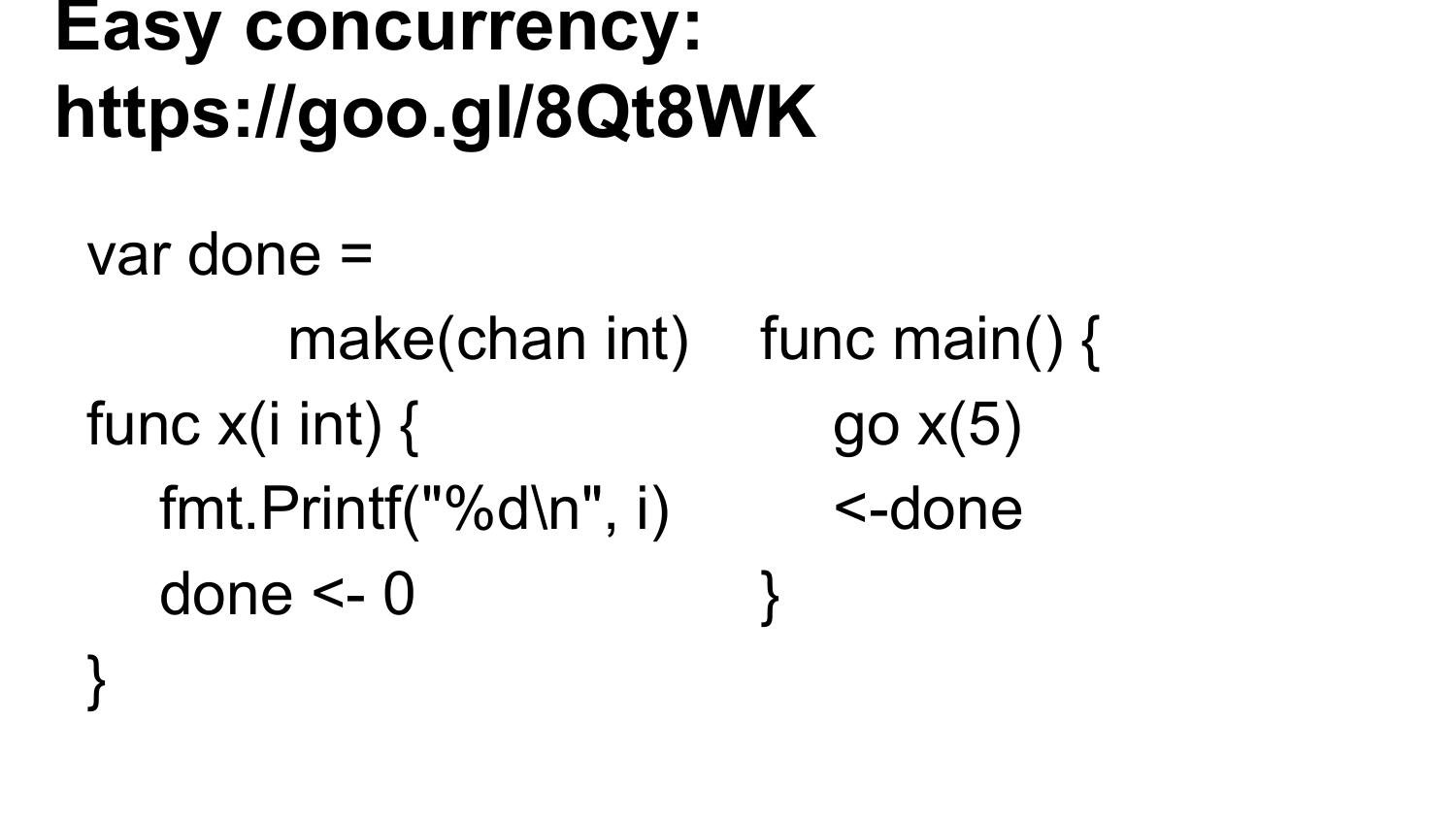### **Go in 60 seconds**

- Compiler is really fast (originally based on Plan 9 C toolchain)
- V 1.2 was fastest; currently at 1.9, rewritten in Go, is still quite fast
- Compile all of u-root, including external packages, in under 15 seconds
- Package syntax makes finding all imports easy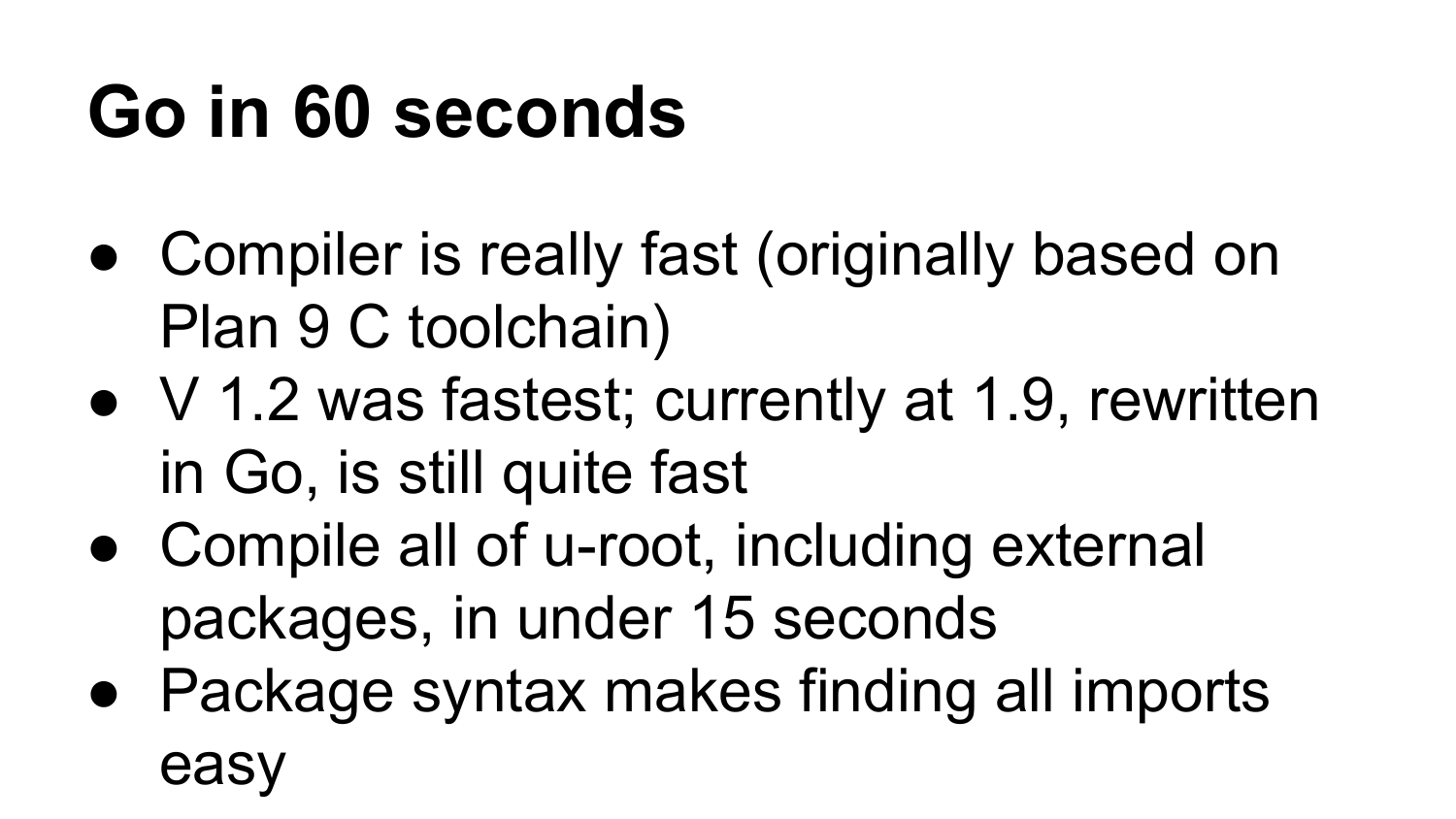### **u-root**

- Go-based rootfs
	- Commands/packages written in Go
	- In one mode, MAX, compiled on demand
- 1 or 4 pre-built binaries:
	- /init
	- $\circ$  Go toolchain -- if compiling on demand
- Type a command, e.g. rush (shell)
	- rush and its packages are compiled to /ubin and run
	- Compilation is minimal and fast  $(\frac{1}{2}$  second)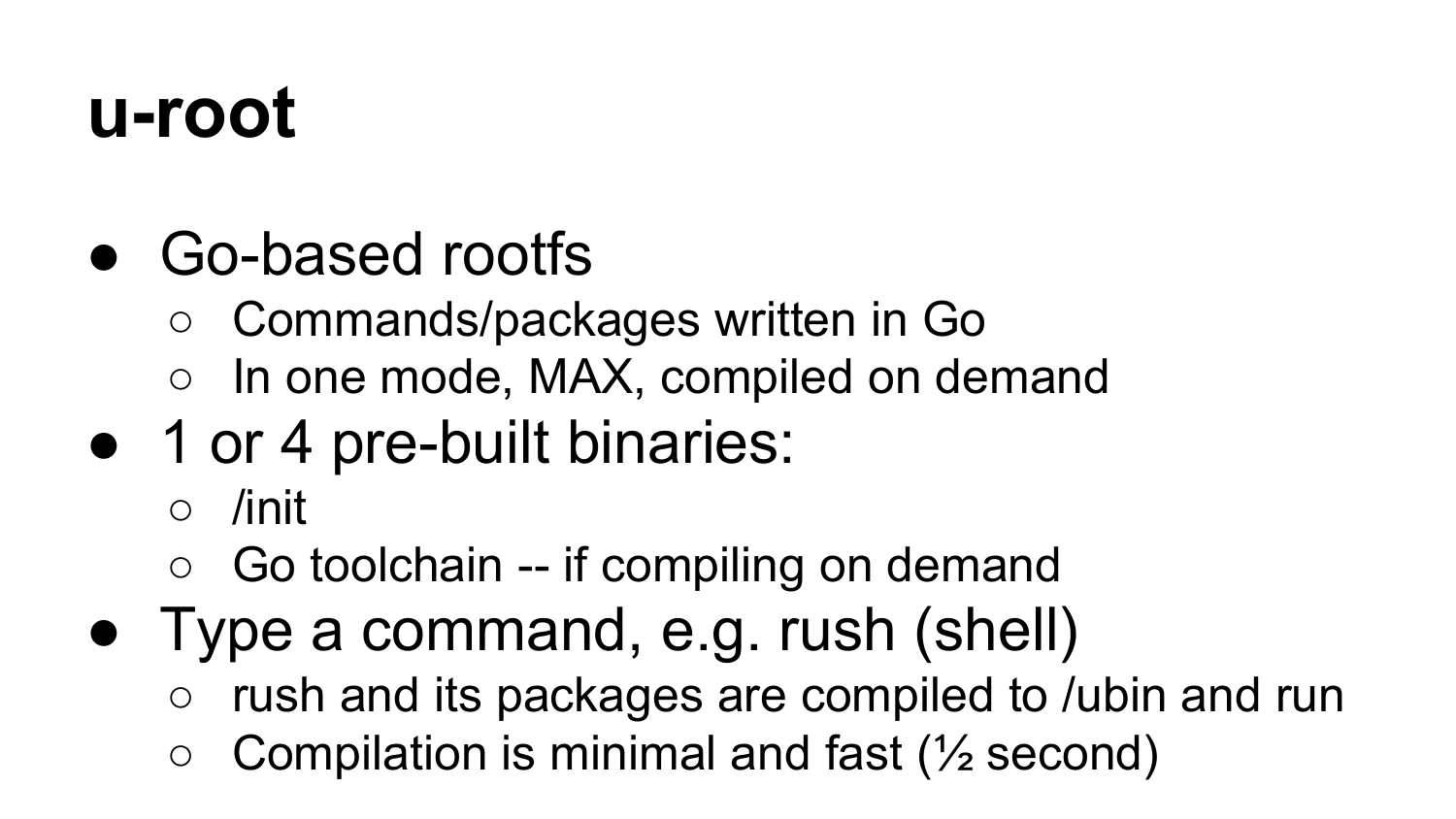# **Key idea: \$PATH drives actions**

#### ● PATH=/bin:/ubin:/buildbin

- /bin is *usually* empty
- /ubin is *initially* empty
- /buildbin has symlinks to an *installcommand*
- First time you type rush: found in /buildbin
	- Symlink in /buildbin: rush -> installcommand
	- Installcommand runs, builds argv[0] into /ubin
		- Execs /ubin/rush
- Next time you type rush, you run /ubin/rush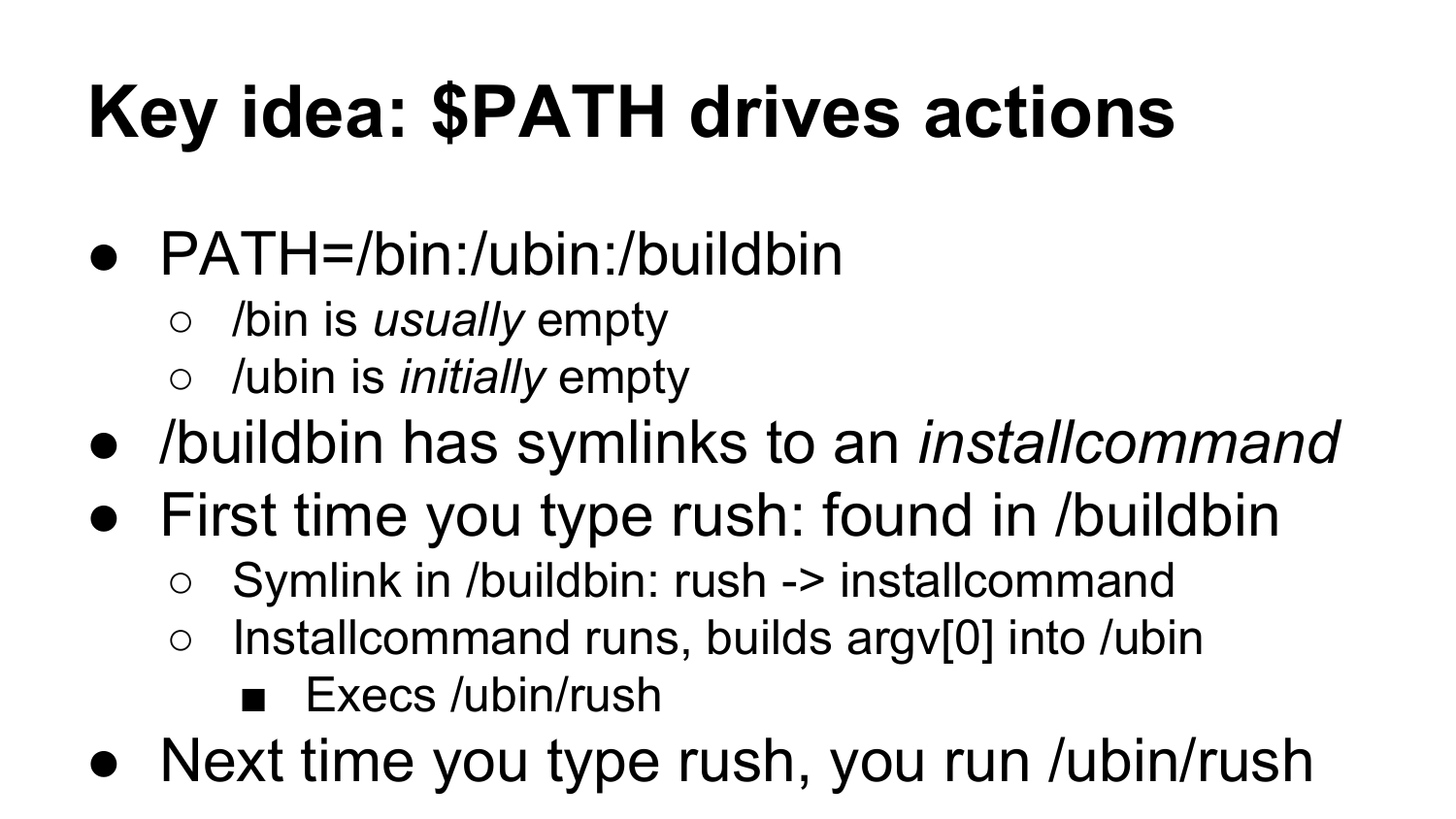## **Installcommand is built on boot**

- Init builds installcommand in /buildbin
- For each d in
	- /src/github.com/u-root/u-root/cmds/\*, init creates /buildbin/d ->

/buildbin/installcommand

- init forks and execs rush
	- which may be compiled by the installer and run
- init: 206 lines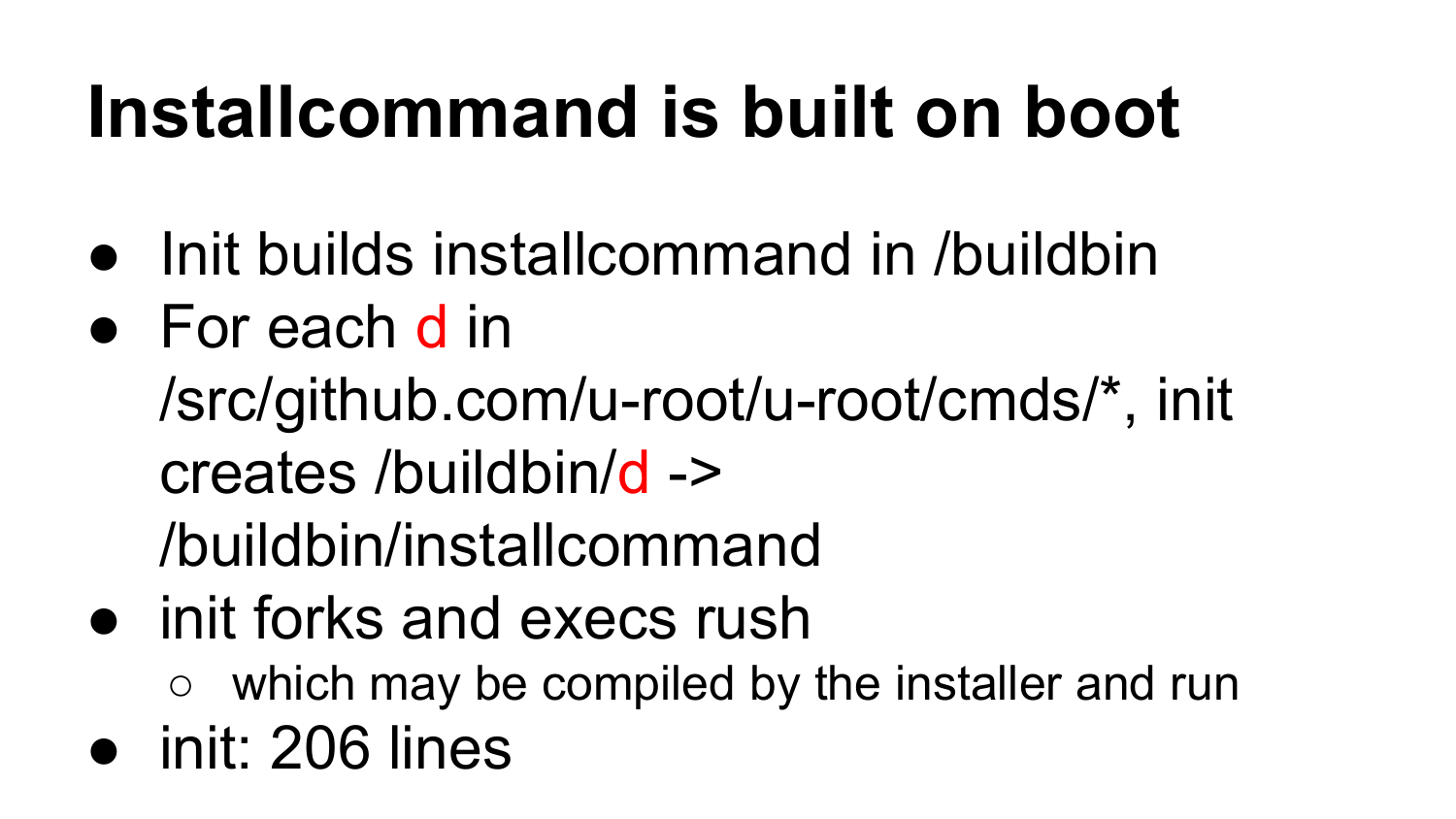### **"U" is for "Universal"**

- Single root device for all Go targets
- New architecture requires only 4 binaries
- For multi-architecture root, proper (re)arrangement of paths is needed  $\circ$  E.g., /init -> /linux <arch>/init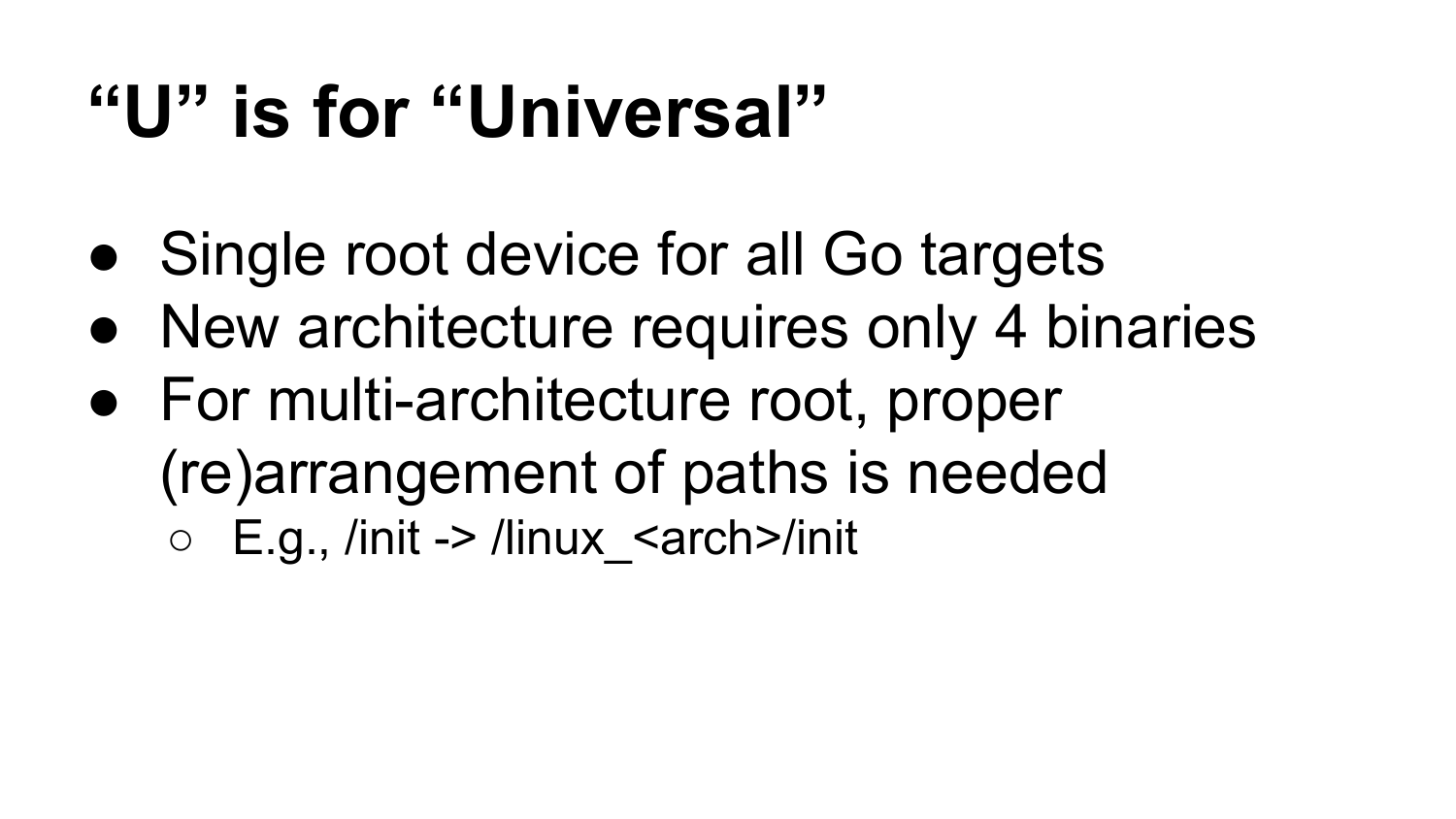### **Variations on u-root for embedded**

- Not everyone wants source in FLASH
- Some FLASH parts are small
- Hence the root image can take many forms
- But source code never changes
	- I.e. no specialized source code for embedded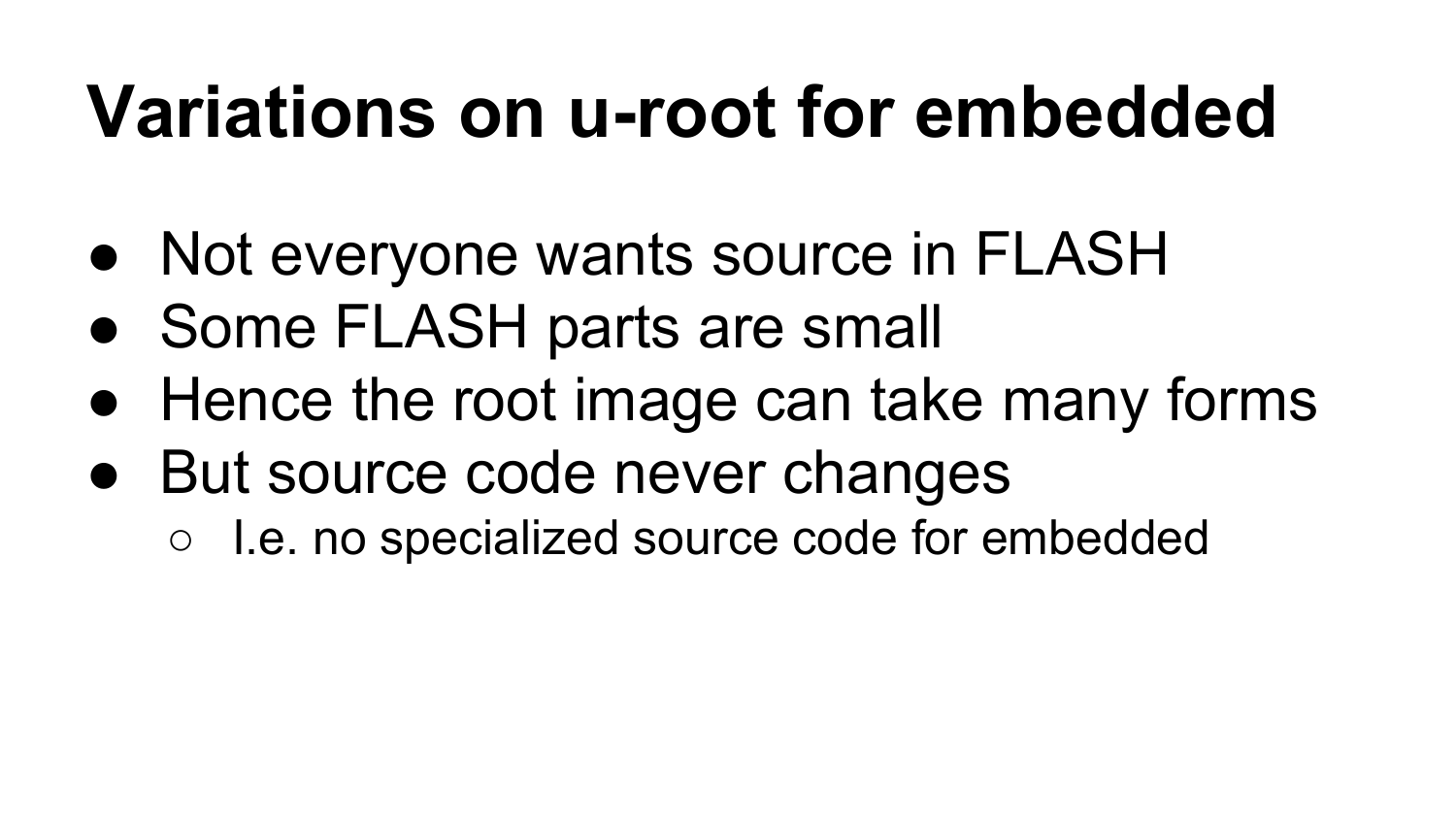### **Variations of u-root**

| 4 binaries per architecture, all<br>commands in source form, dynamic<br>compilation, multiple architectures in one<br>root device            | Post-boot model -- i.e. local disk,<br>nfsroot, etc.                      | <b>MAX</b> |
|----------------------------------------------------------------------------------------------------------------------------------------------|---------------------------------------------------------------------------|------------|
| More than 4 binaries per architecture:<br>some/all commands precompiled,<br>dynamic compilation, multiple<br>architectures in one root image | Post-boot model where faster boot is<br>required                          |            |
| 4 binaries, all commands in source form,<br>dynamic compilation, one architecture                                                            | Pre- or Post- boot model: u-root<br>installed in firmware or local device |            |
| All commands built into one binary which<br>forks and execs each time                                                                        | Usually firmware but also netboot of<br>"kexec" image                     | <b>MIN</b> |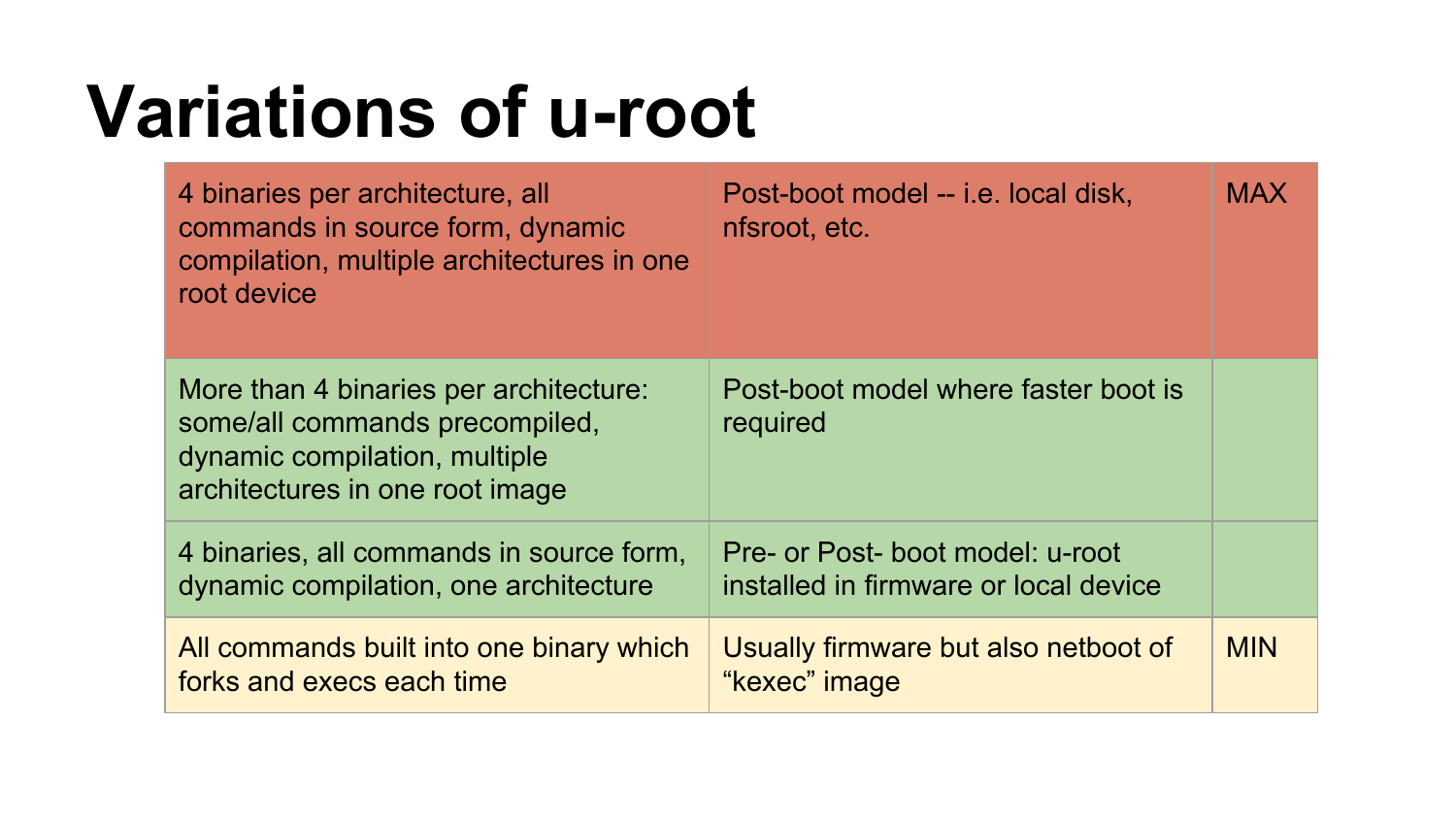## **A deeper look at u-root "MAX"**

- Standard kernel
- four Go binaries *per architecture\**
	- init/build binary (part of u-root, written in Go)
		- Merged-in minimized go build tool
	- Compile, asm, link
- All *required* Go package **source**
- u-root source for basic commands
- in 5.9M (compressed of course! :-)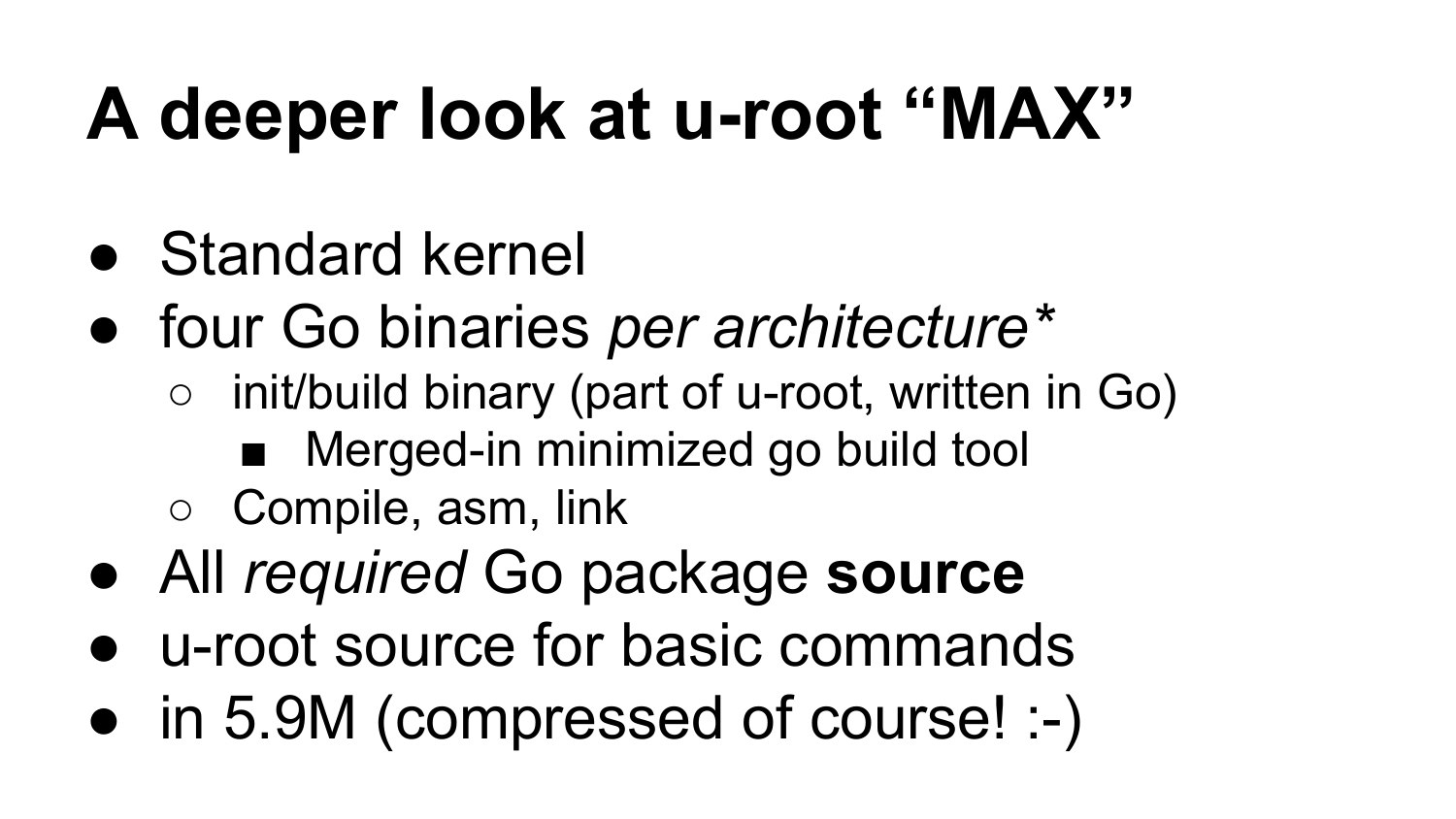### **Root structure at boot**

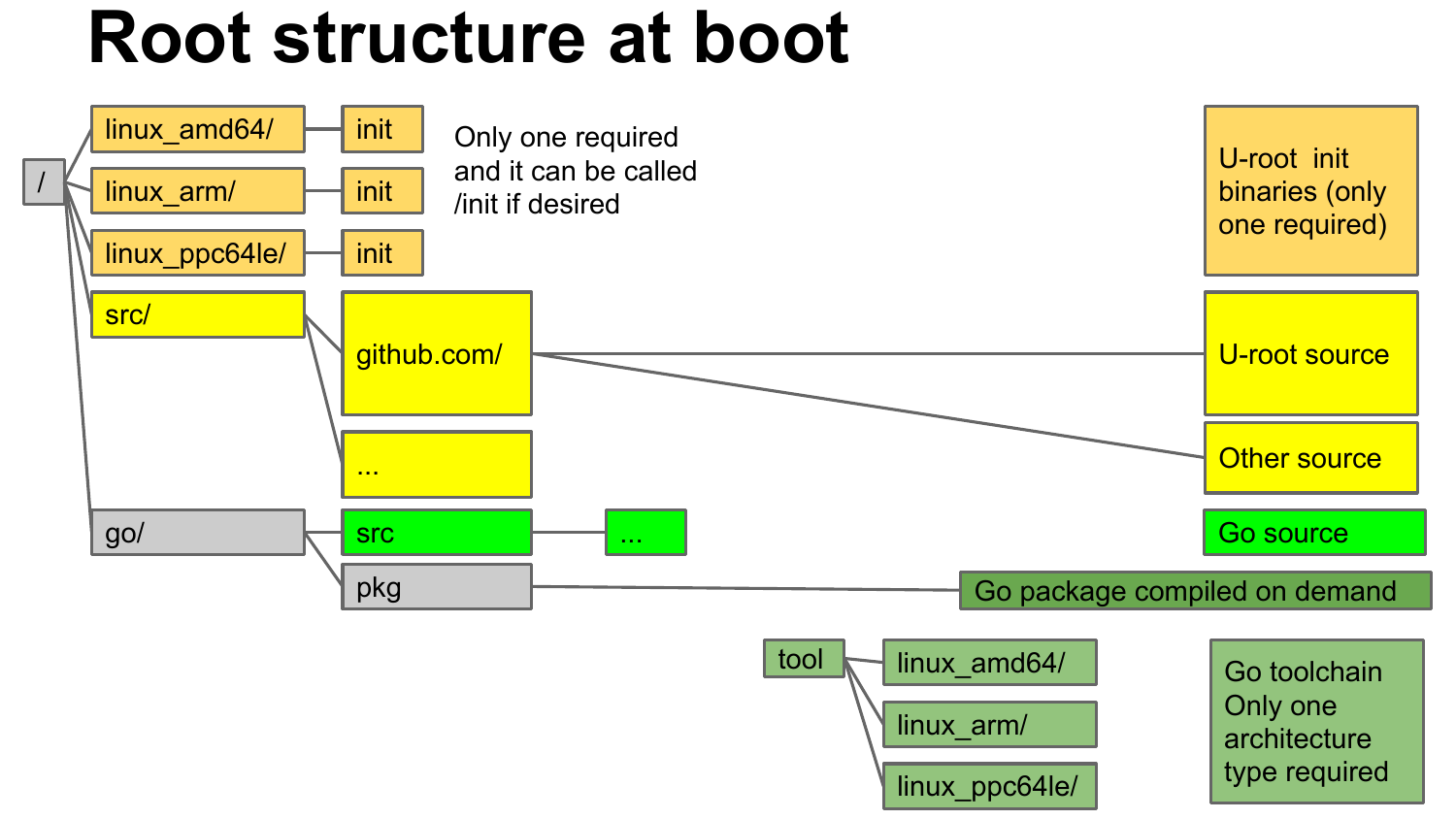### **Init builds directories, mounts, ...**



installer binary

Directory of symlinks built by init

Init creates required device nodes, mount points, and mounts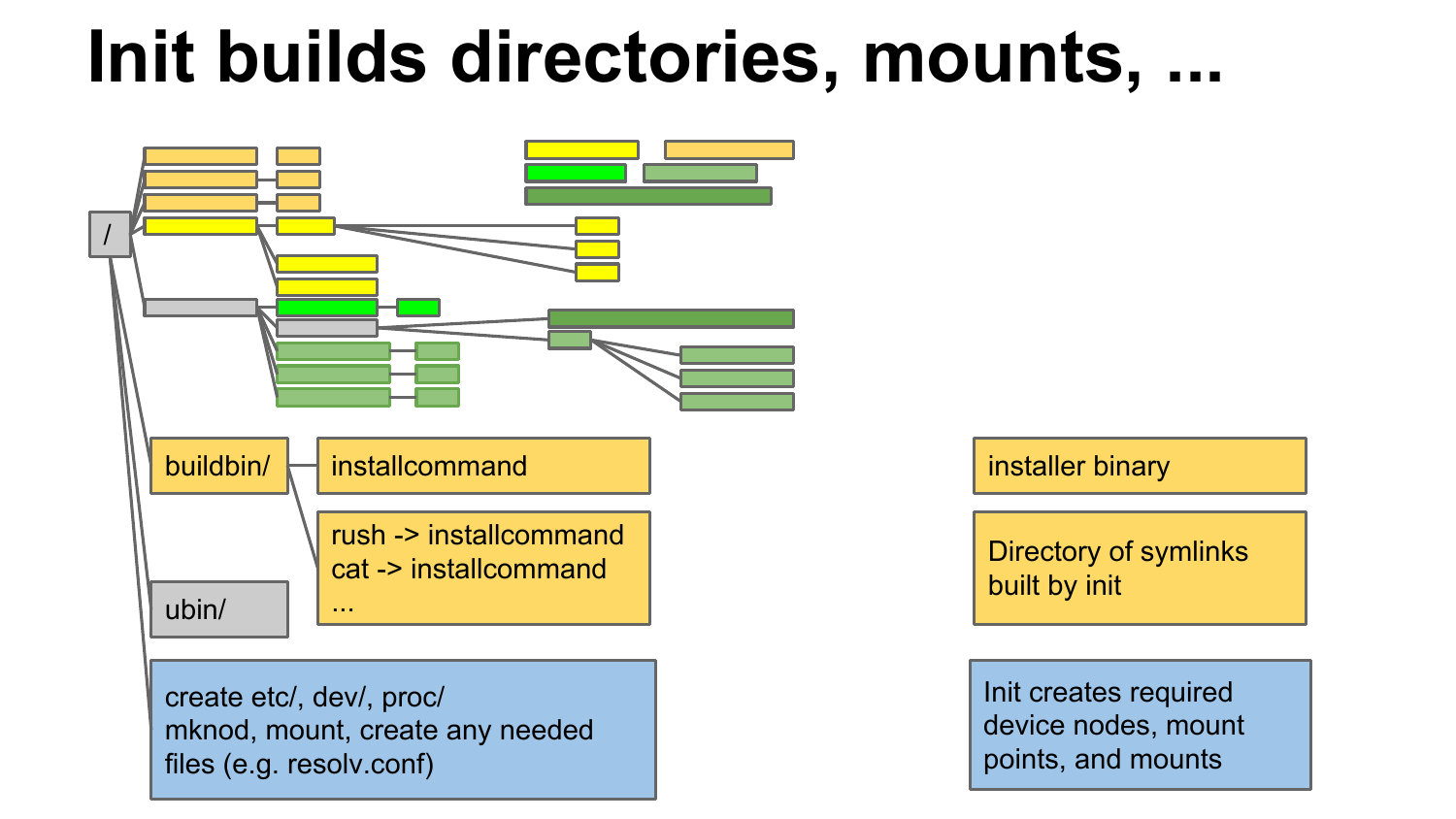### **Init tasks**

- /ubin is empty, mount tmpfs on it
- /buildbin is initialized by init with symlinks to a binary which builds commands in /bin
- PATH=/go/bin:/bin:/ubin:/buildbin
- create /dev, /proc, /etc
- Create inodes in /dev
- mount procfs
- Create minimal /etc/resolv.conv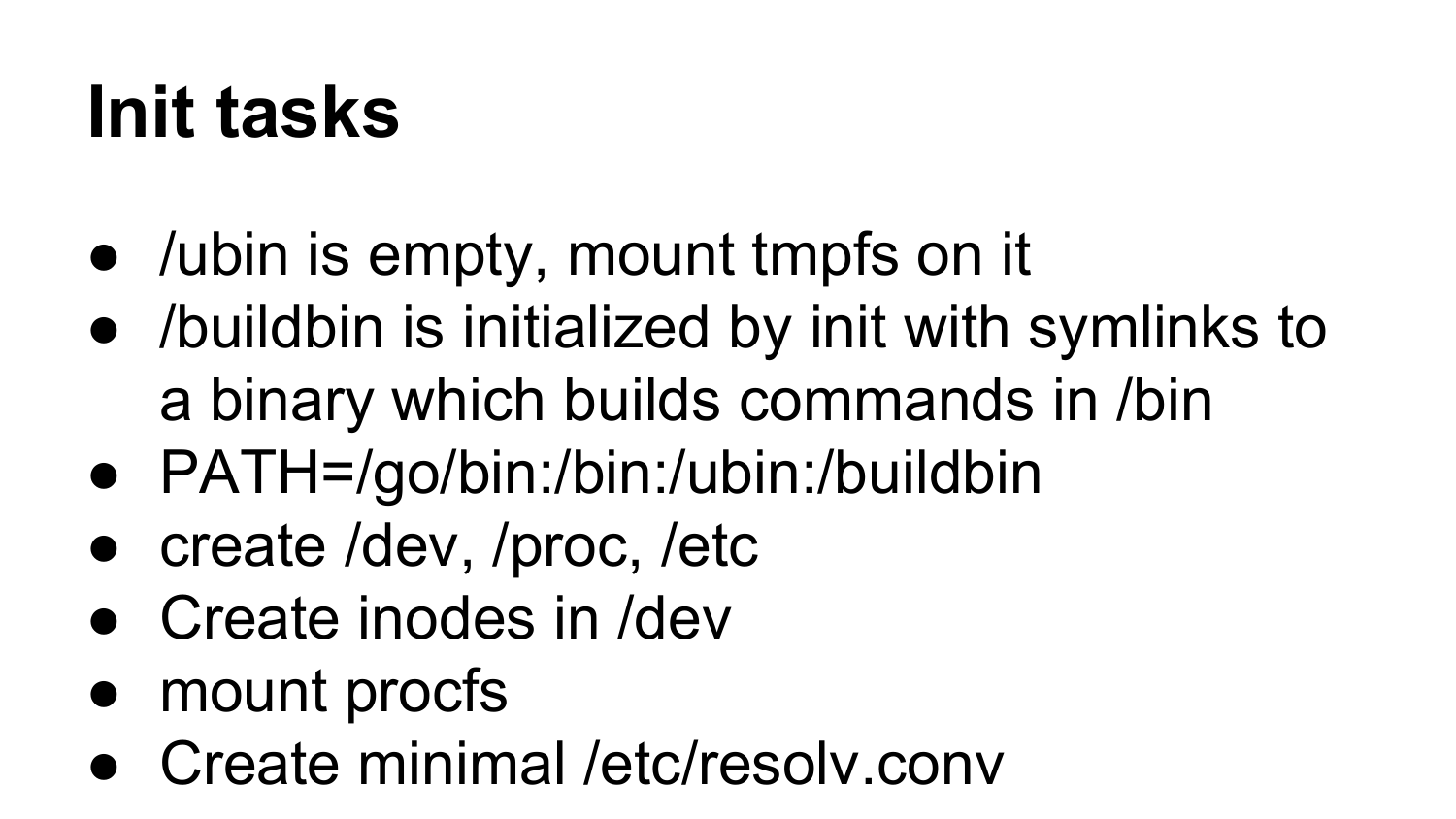# **Running first sh (rush)**

- Init forks and execs rush
- If rush is not in /ubin, falls to /buildbin/rush (symlink->installcommand) runs
- /buildbin/installcommand directs go to build rush, and then execs /ubin/rush
- And you have a shell prompt
- From rush, same flow for other programs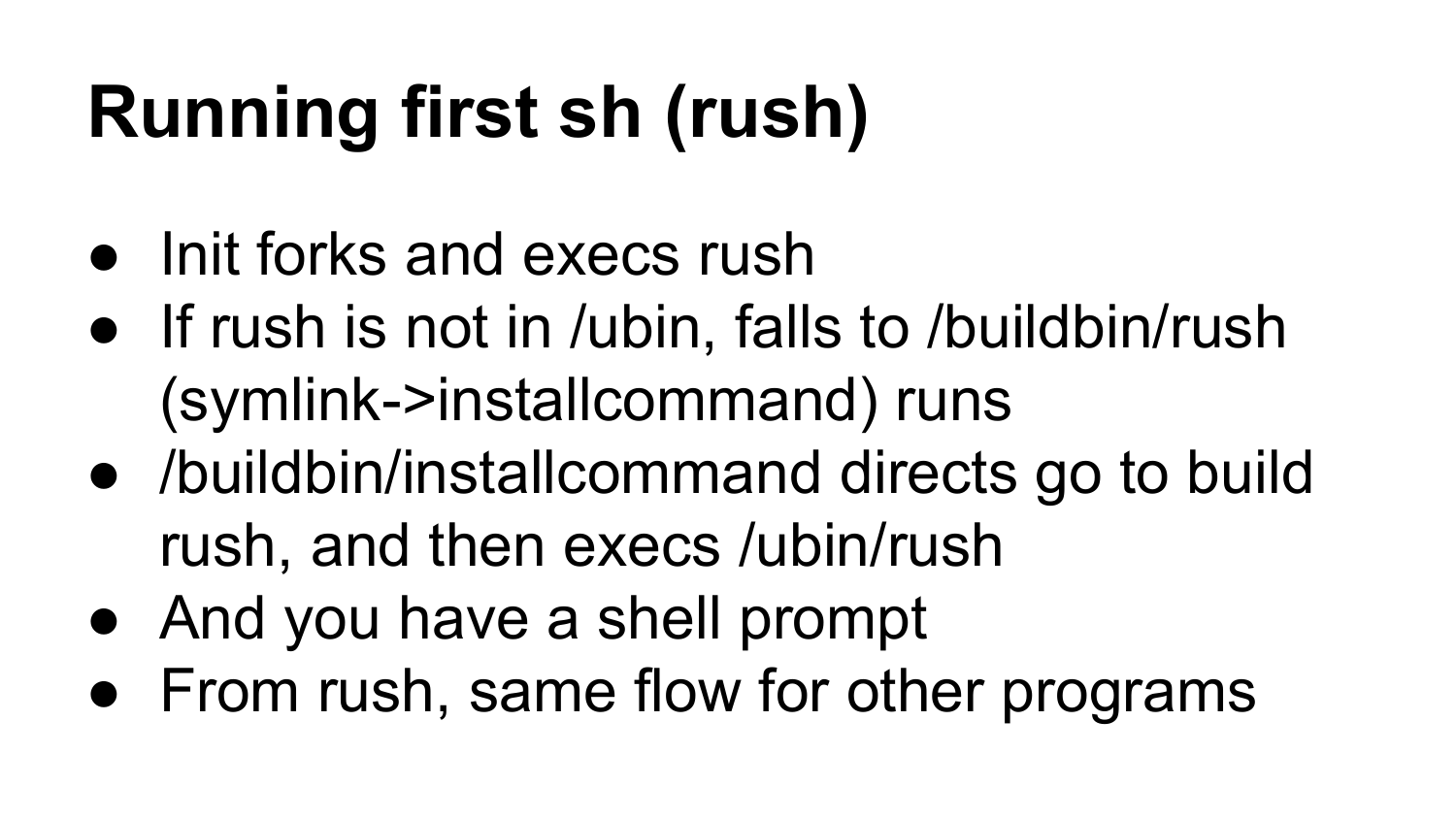# **Using Go to write more Go**

- For scripting
- For dynamically creating shells with builtins
- For creating small memory pre-compiled versions of u-root ("busybox mode")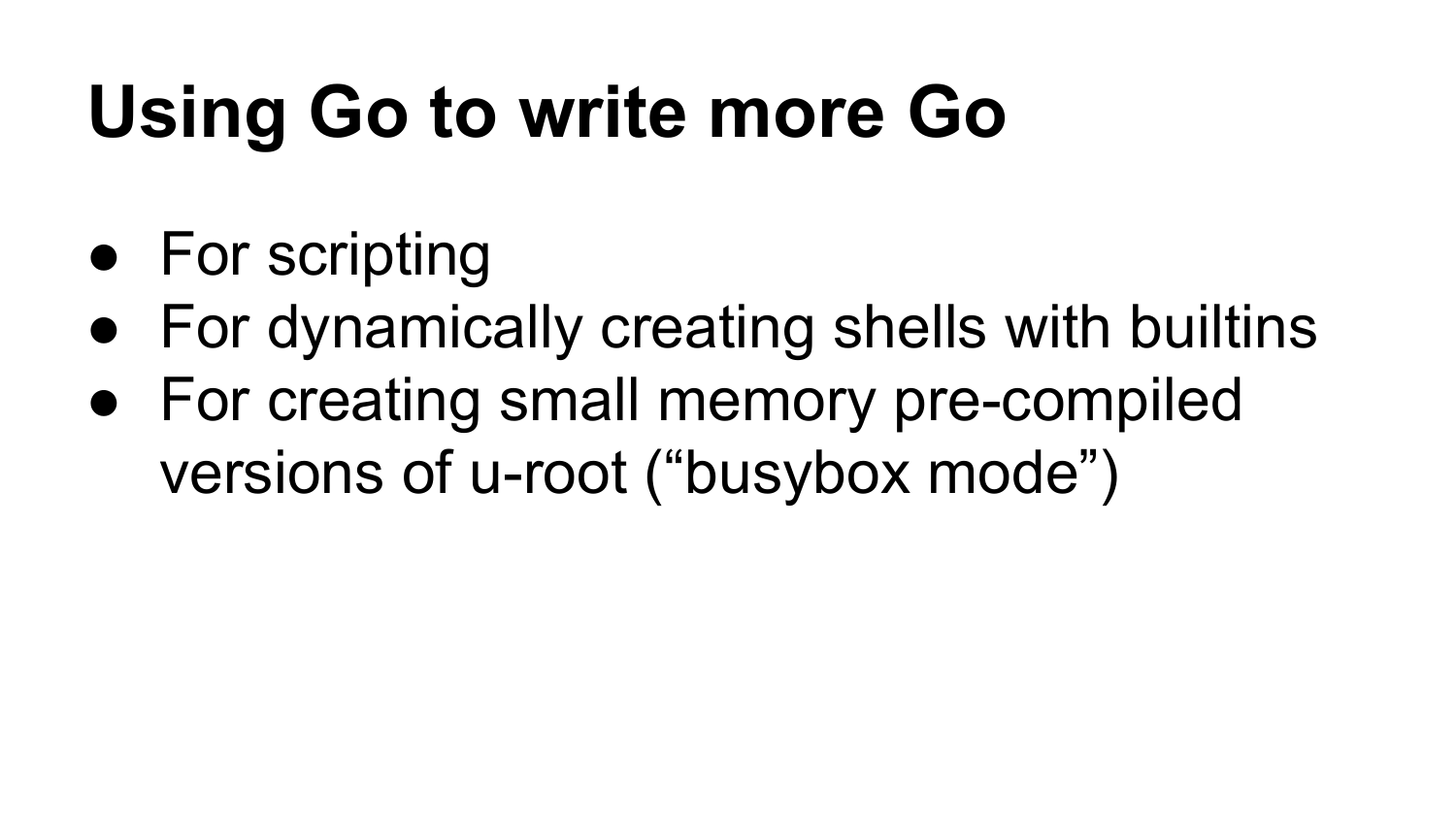### **Script for ip link command**

- run { ifaces, := net.Interfaces() for ,  $v := range$  ifaces { addrs,  $:= v$ . Addrs() fmt.Printf("%v has %v", v, addrs) } }
- Result:

ip: {1 1500 lo up|loopback} has [127.0.0.1/8 ::1/128] ip: {5 1500 eth0 fa:42:2c:d4:0e:01 up|broadcast} has [172.17.0.2/16 fe80::f842:2cff:fed4:e01/64]

● But it's not really a program ... how's that work?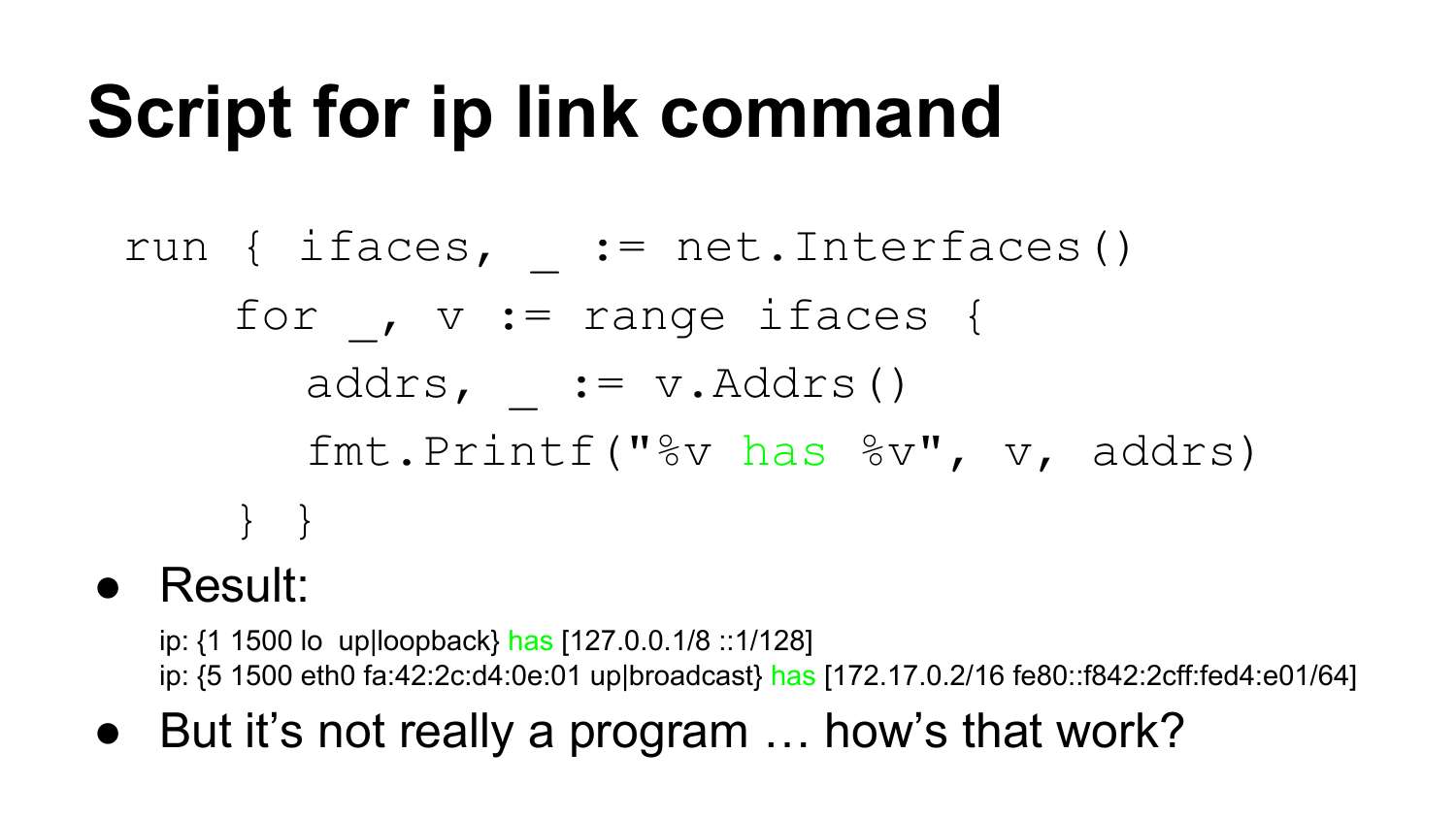# **'Run' command rewrites fragment and uses the go import package**

- run reads the program
	- If the first char is '{', assumes it is a fragment and wraps 'package main' and 'func main()' boiler plate
- Import uses the Go Abstract Syntax Tree (ast) package:
	- Parses a program
	- Finds package usage
	- Inserts go "import" statements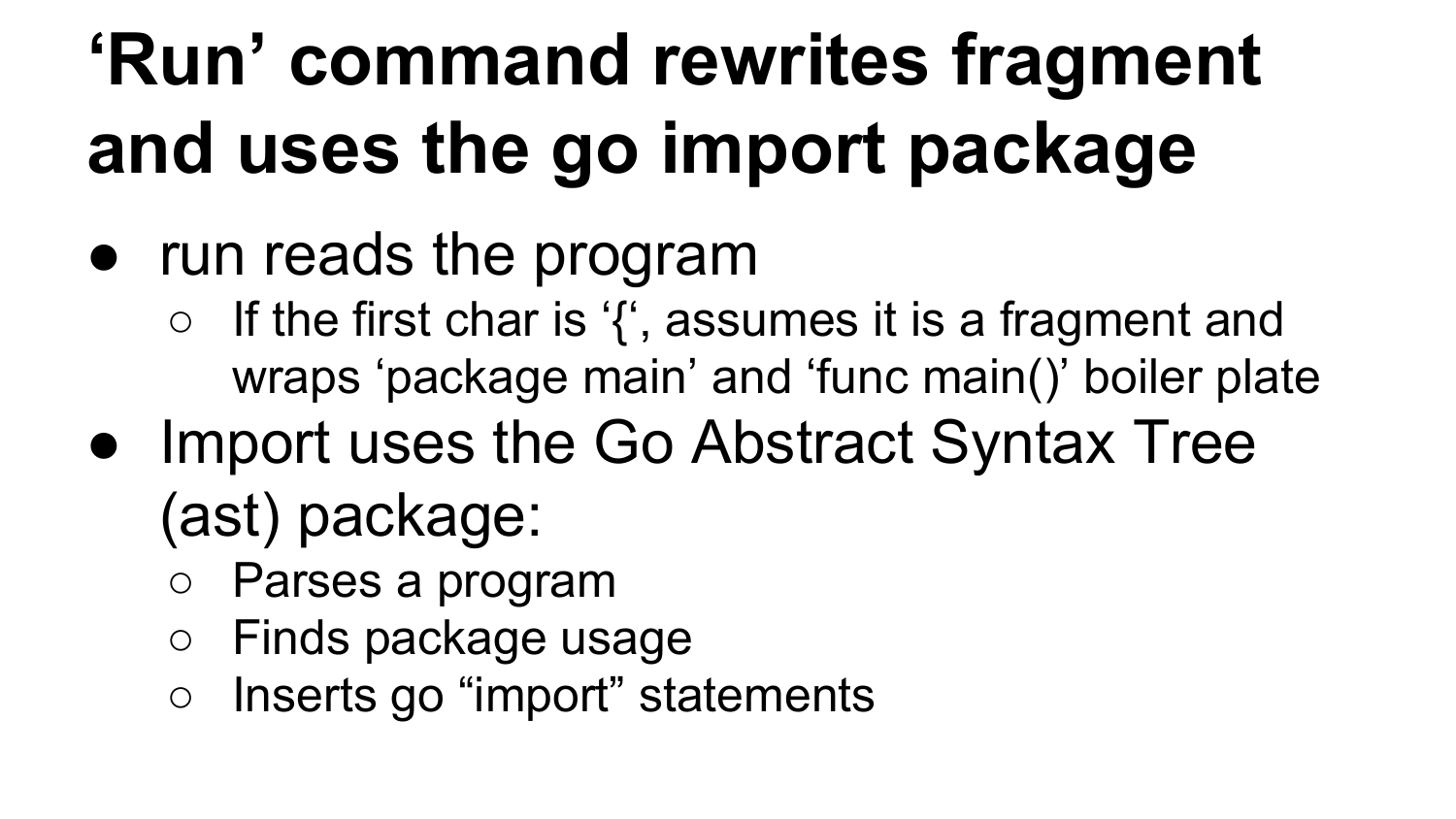### **The result**

- run program builds and runs the code
- Uses Go to write new Go

package main import "net" import "fmt" func main(){ ifaces, := net.Interfaces() for \_, v := range ifaces { addrs,  $:= v$ . Addrs() fmt.Printf("%v has %v", v, addrs)  $\sim$   $\rightarrow$   $\rightarrow$ }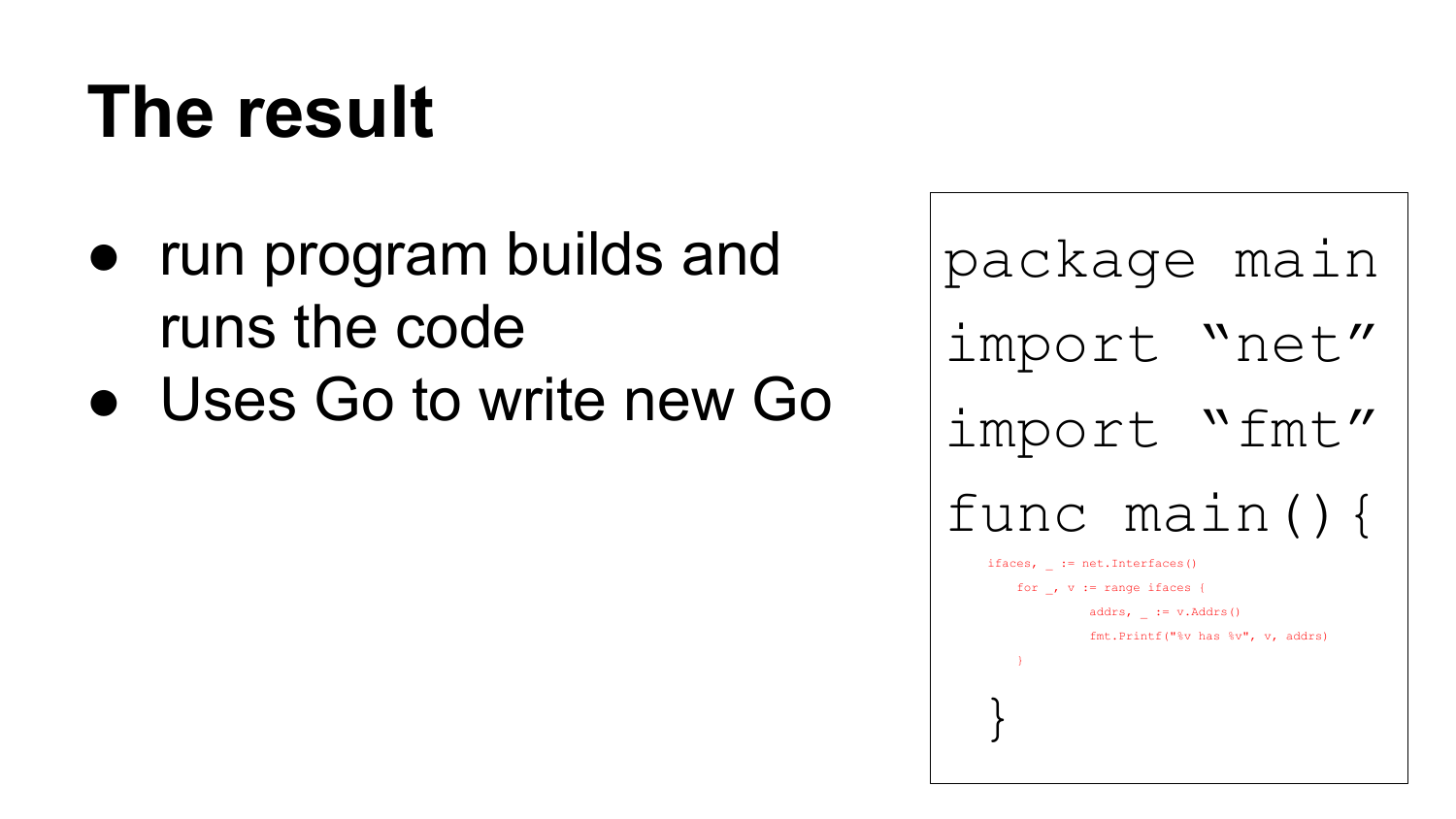# **Taking rewriting further**



- Request for single-binary version of u-root for Cubieboard
	- Allwinner A10 --> not very fast
- Wanted to compile all u-root programs into one program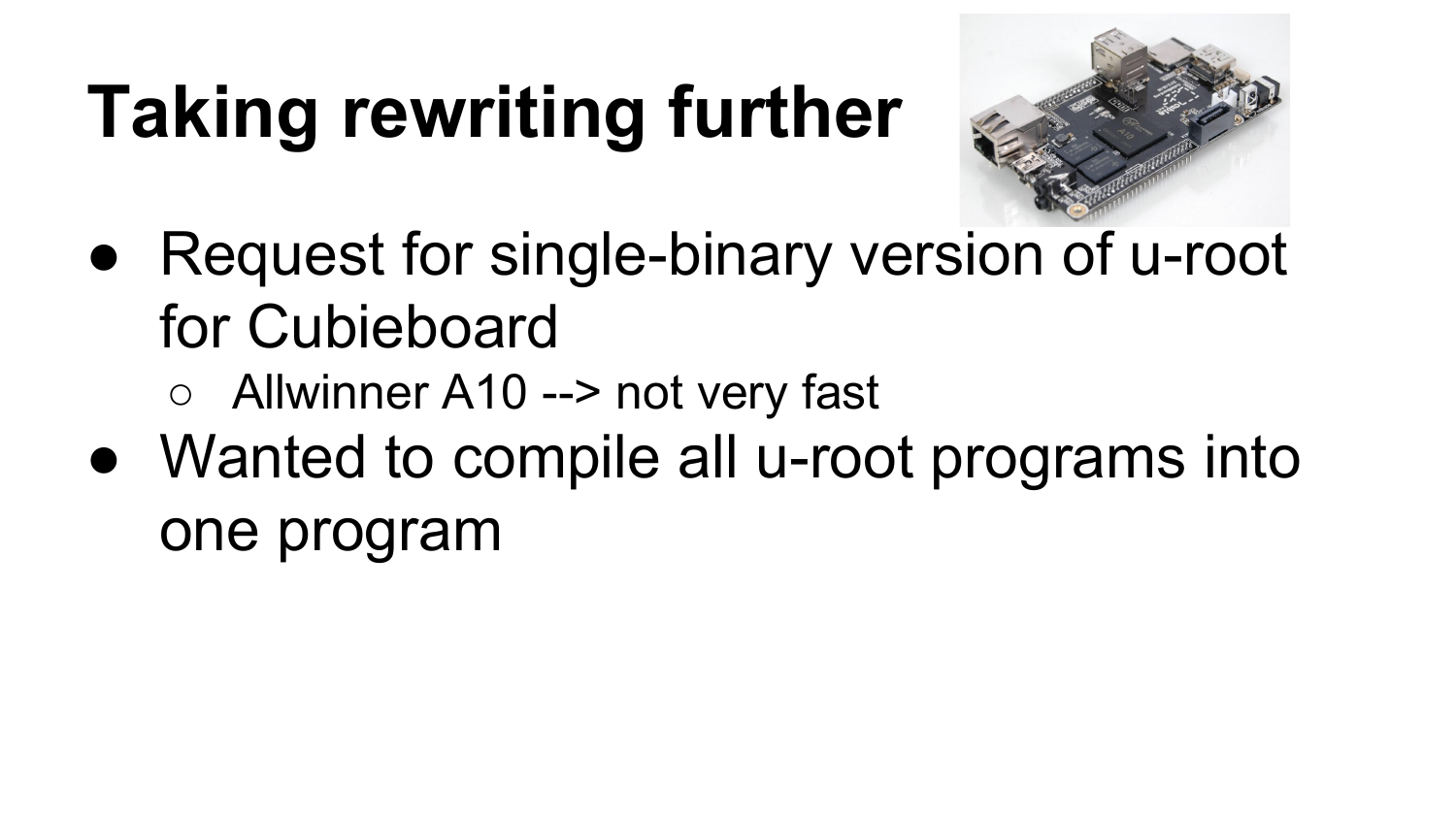# **Taking rewriting further**

• With the ast package, we can rewrite programs as packages, e.g. ls.go



- Combine all of u-root into one program
- Turning 65 programs into one: 10 seconds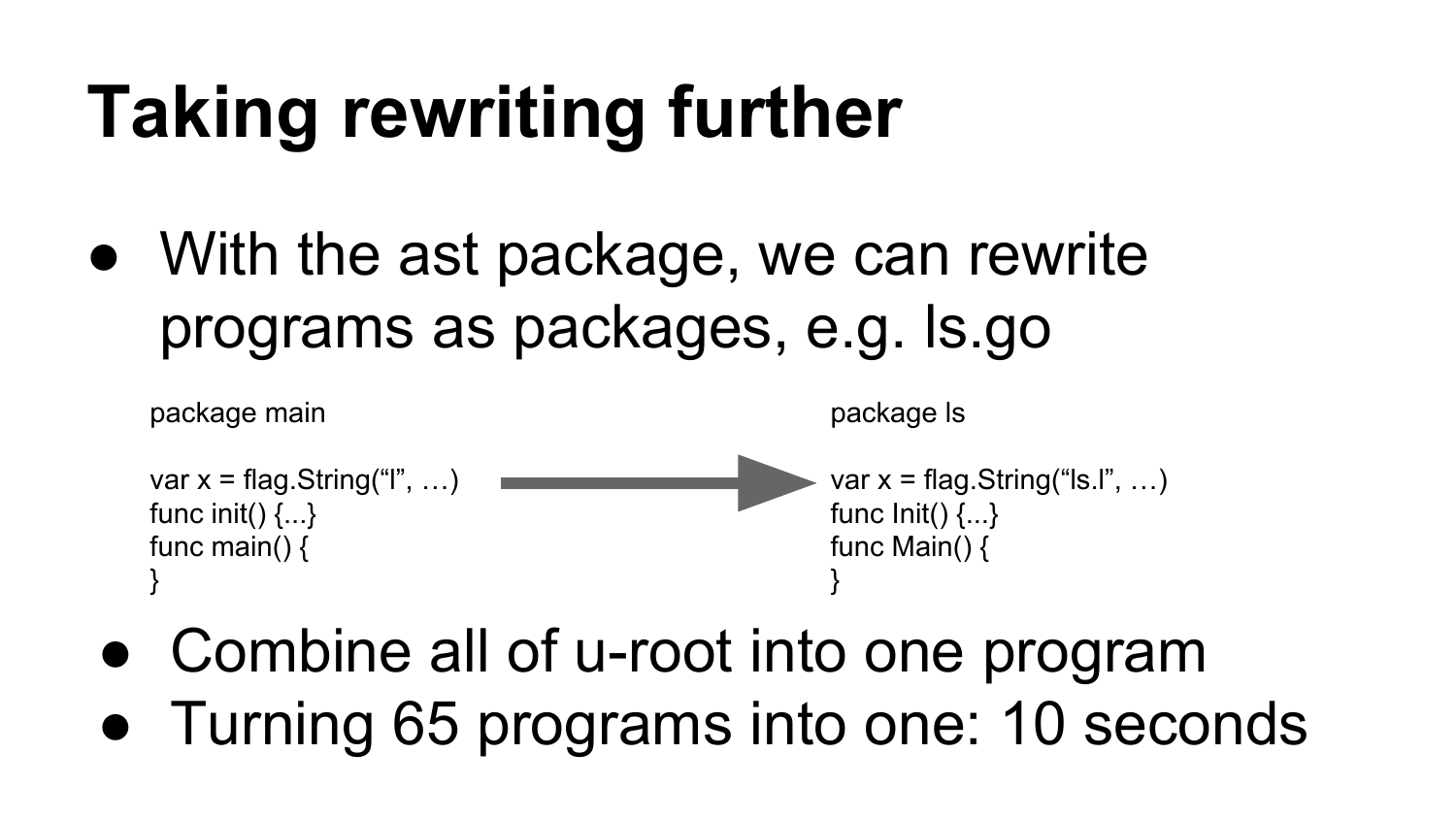# **What is all this good for?**

- Building safer startup environments
- We can verify the root file system as in ChromeOS, which means we verify the compiler and source, so we know what we're running
- Much easier embedded root
- Security that comes from source-based root
- Knowing how things work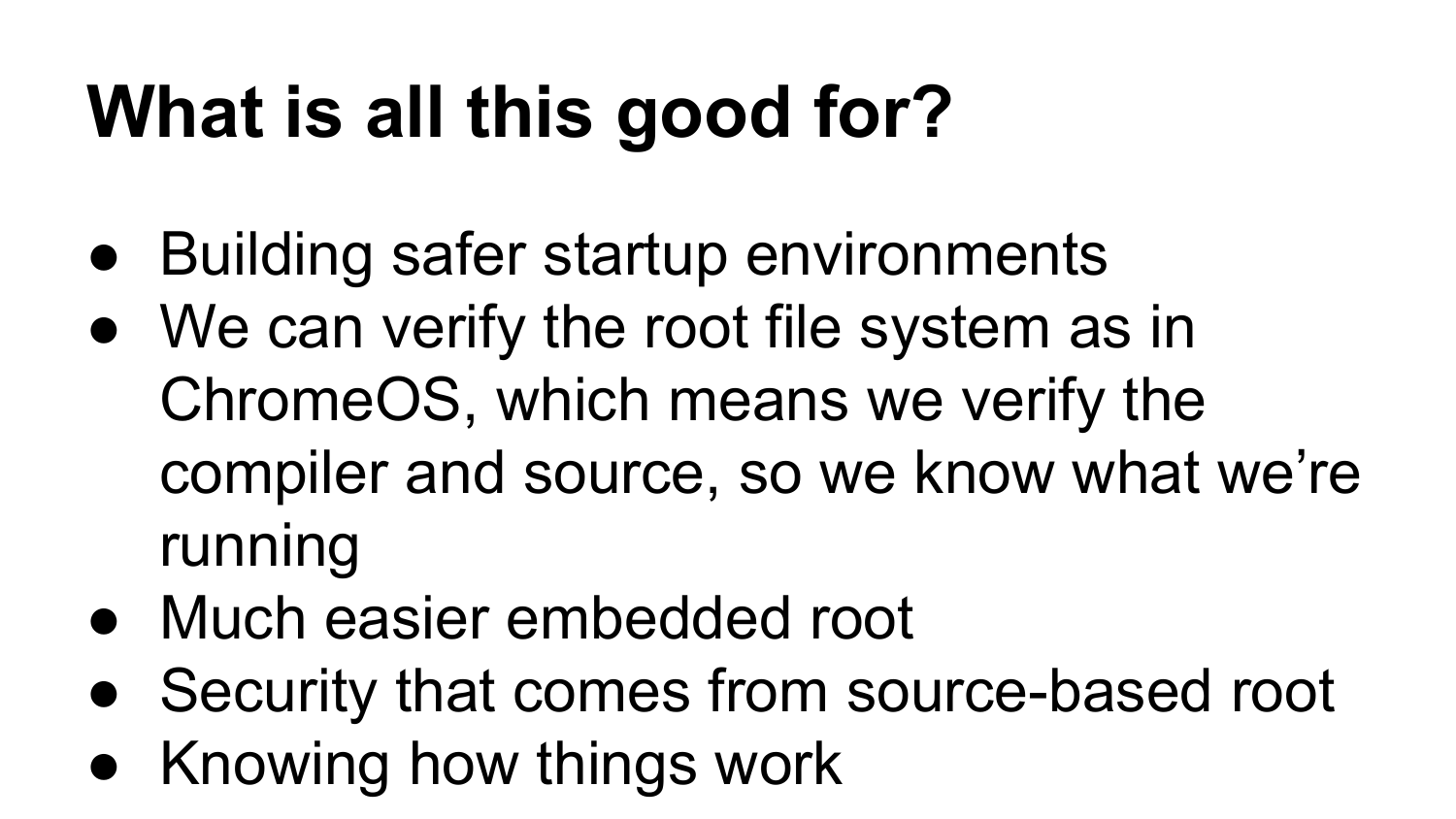### **But I want bash!**

- It's ok!: tinycorelinux.net has it
- The tcz command installs tinycore packages
- tcz [-h host] [-p port] [-a arch] [-v version] ○ Defaults to tinycore repo, port 8080, x86 64, 5.1
- Type, e.g., tcz bash
- Will fetch bash and all its dependencies
- Once done, you type
- /usr/local/bin/bash (can be in persistent disk)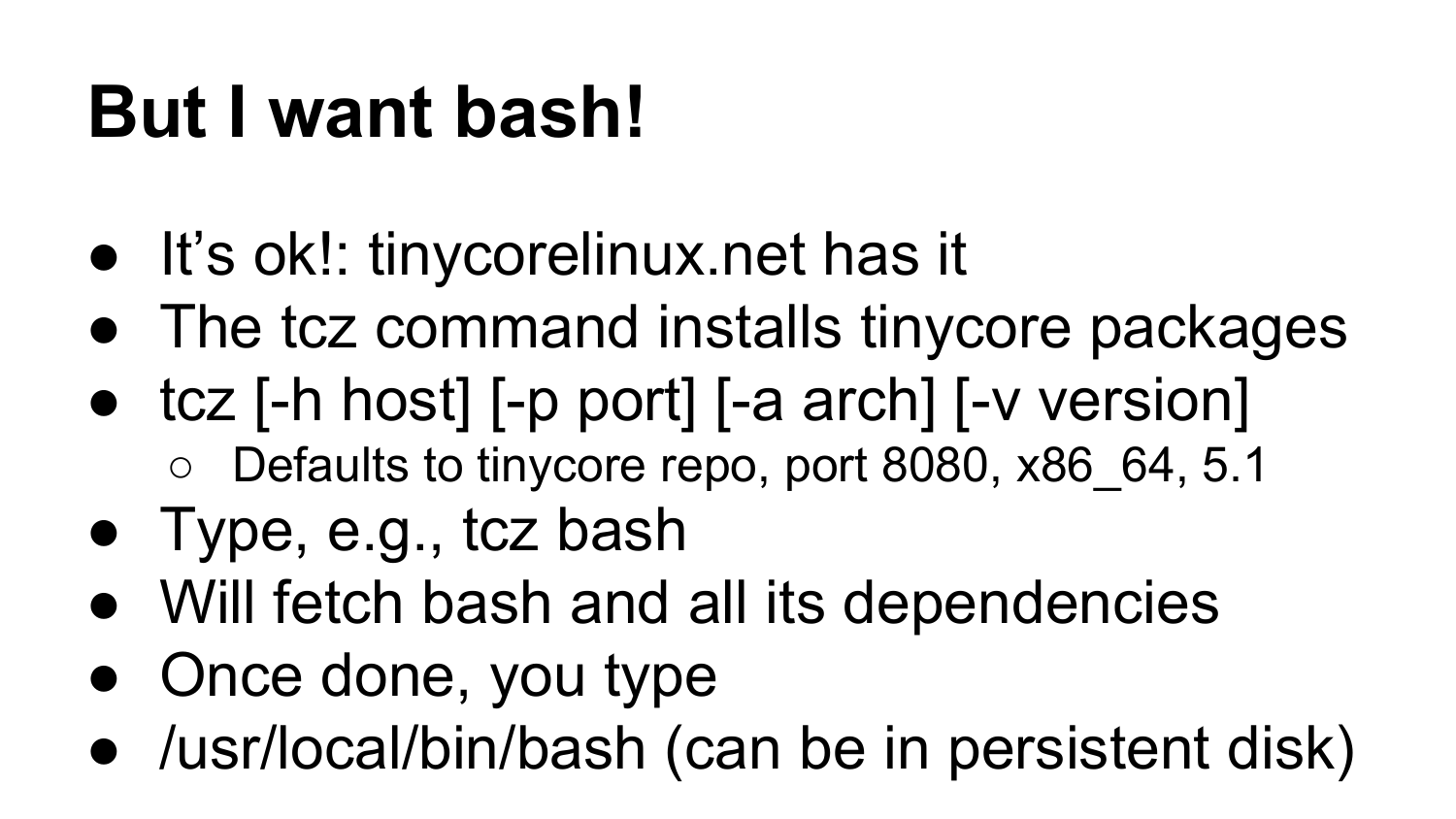## **Where to get it**

github.com/u-root/u-root Instructions on U-root.tk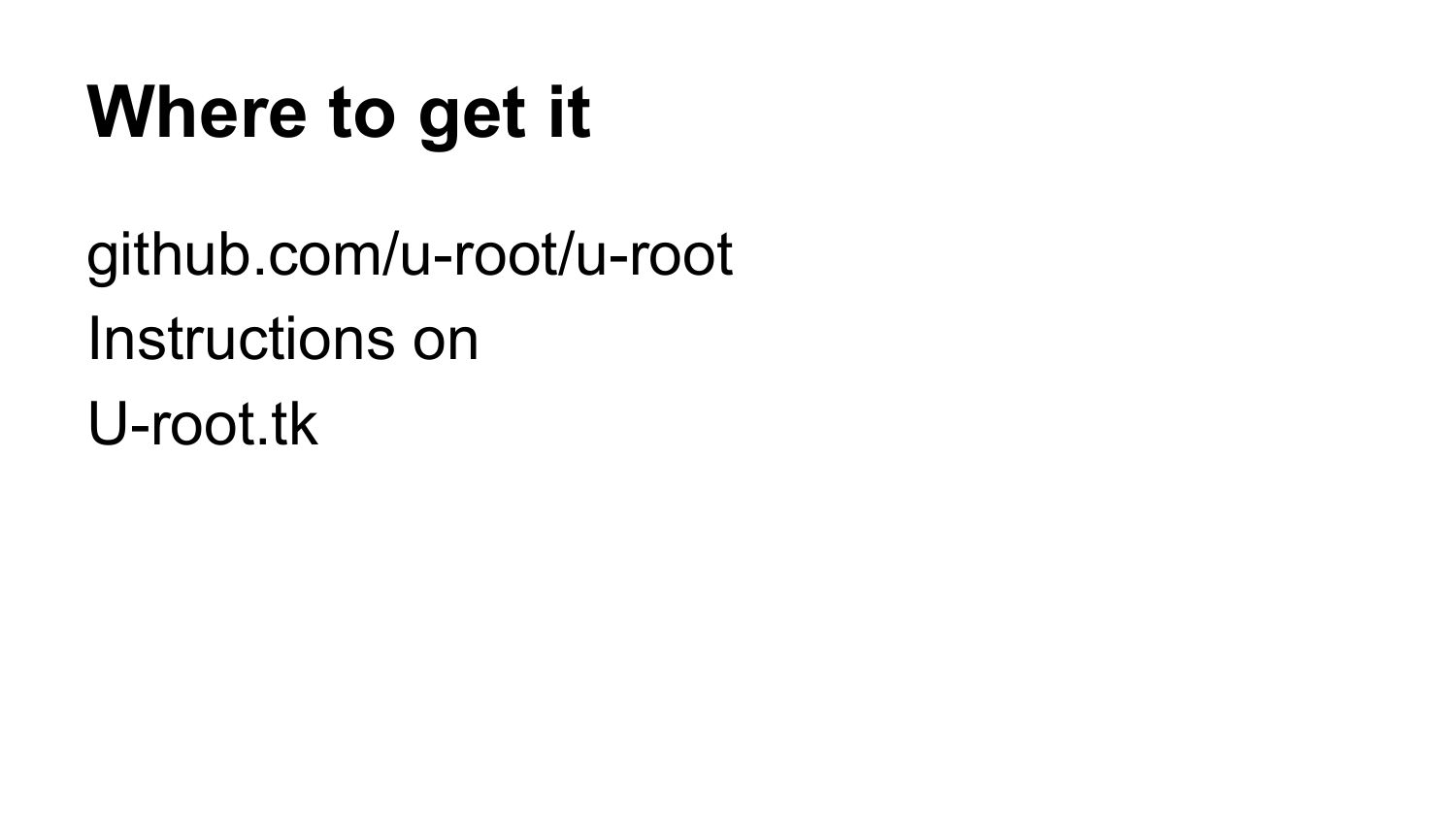### **Status**

- Demonstrated on 4 motherboards
- Hope to have a single Go tool to do the job in a few months
- Looking for collaborators
- While we prefer coreboot-based systems we can use u-root on UEFI-based systems via **NERF**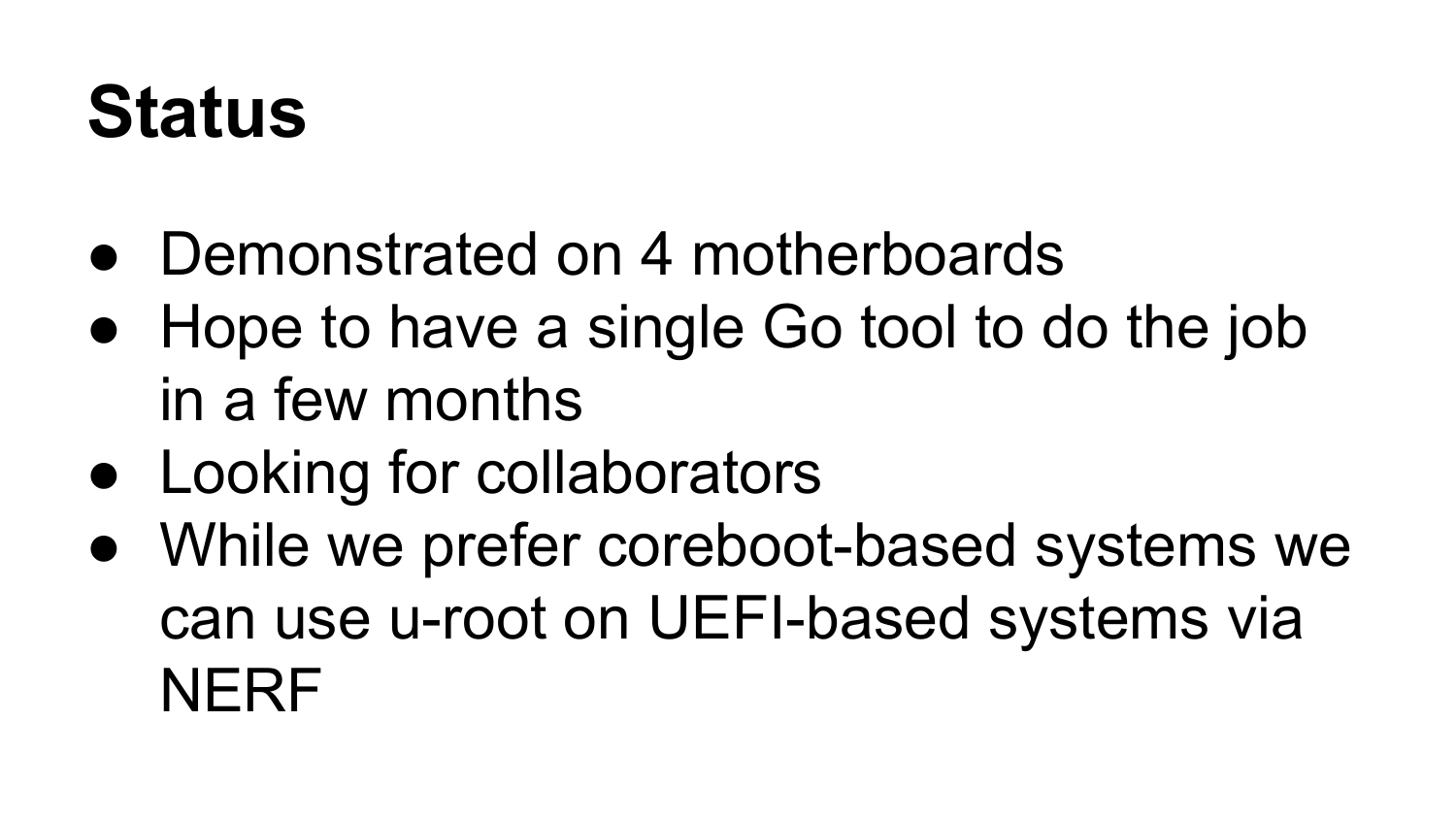## **Basic builtin(s)**

builtin \

- hi '{ fmt.Printf("hi\n") }' \ there '{fmt.Println("there")}'
- $\bullet$  Create a new shell with hi and there commands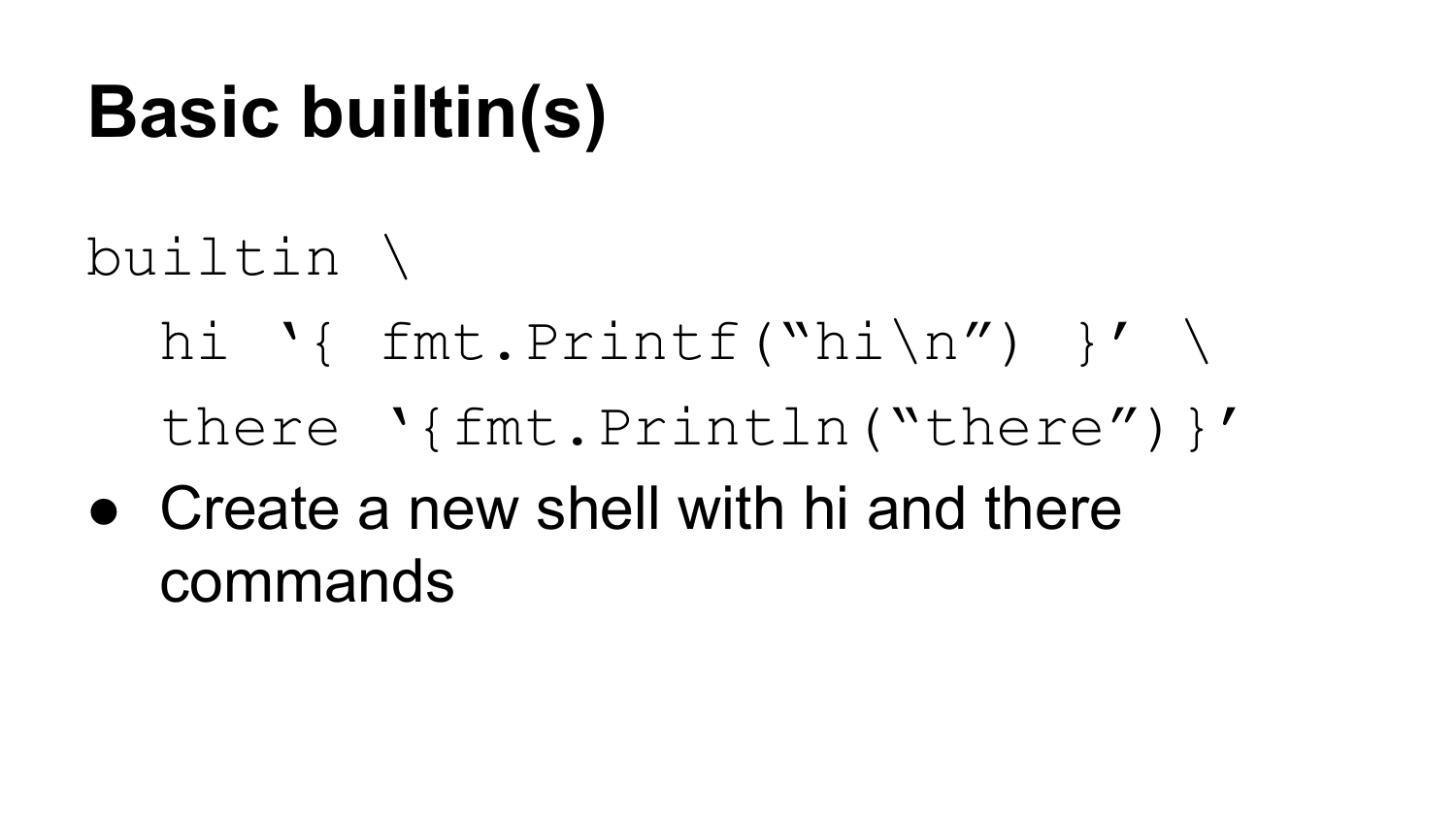### **Builtins combine script and rebuild**

**package** main

**import** "errors"

import "os"

```
func init() {
      addBuiltIn("cd", cd)
}
```

```
func cd(cmd string, s []string) error {
      if len(s) != 1 {
            return errors.New("usage: cd one-path")
      }
      err := os.Chdir(s[0])
      return err
}
```
- This is the 'cd' builtin
- Lives in /src/sh
- When sh is built, it is extended with this builtin
- Create custom shells with built-ins that are Go code
- e.g. temporarily create purpose-built shell for init
- Eliminates init boiler-plate scripts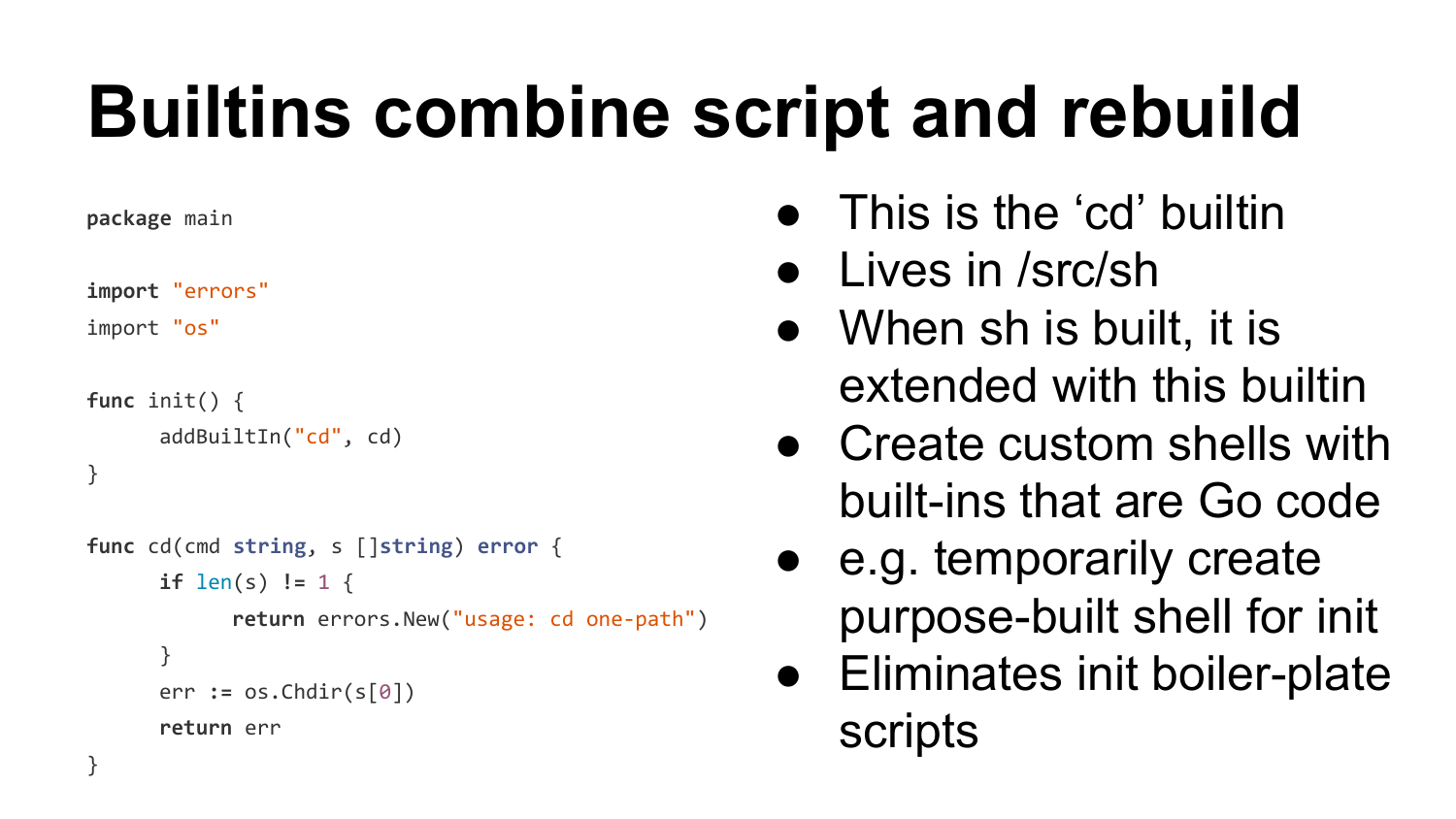## **Customize the shell in a few steps**

- create a unique tempdir
- copy shell source to it
- convert sets of Go fragments to the form in previous slide
- Create private name space with new /ubin
- mount --bind the tempdir over /src/cmds/rush/ and runs /ubin/rush
- You now have a new shell with a new builtin